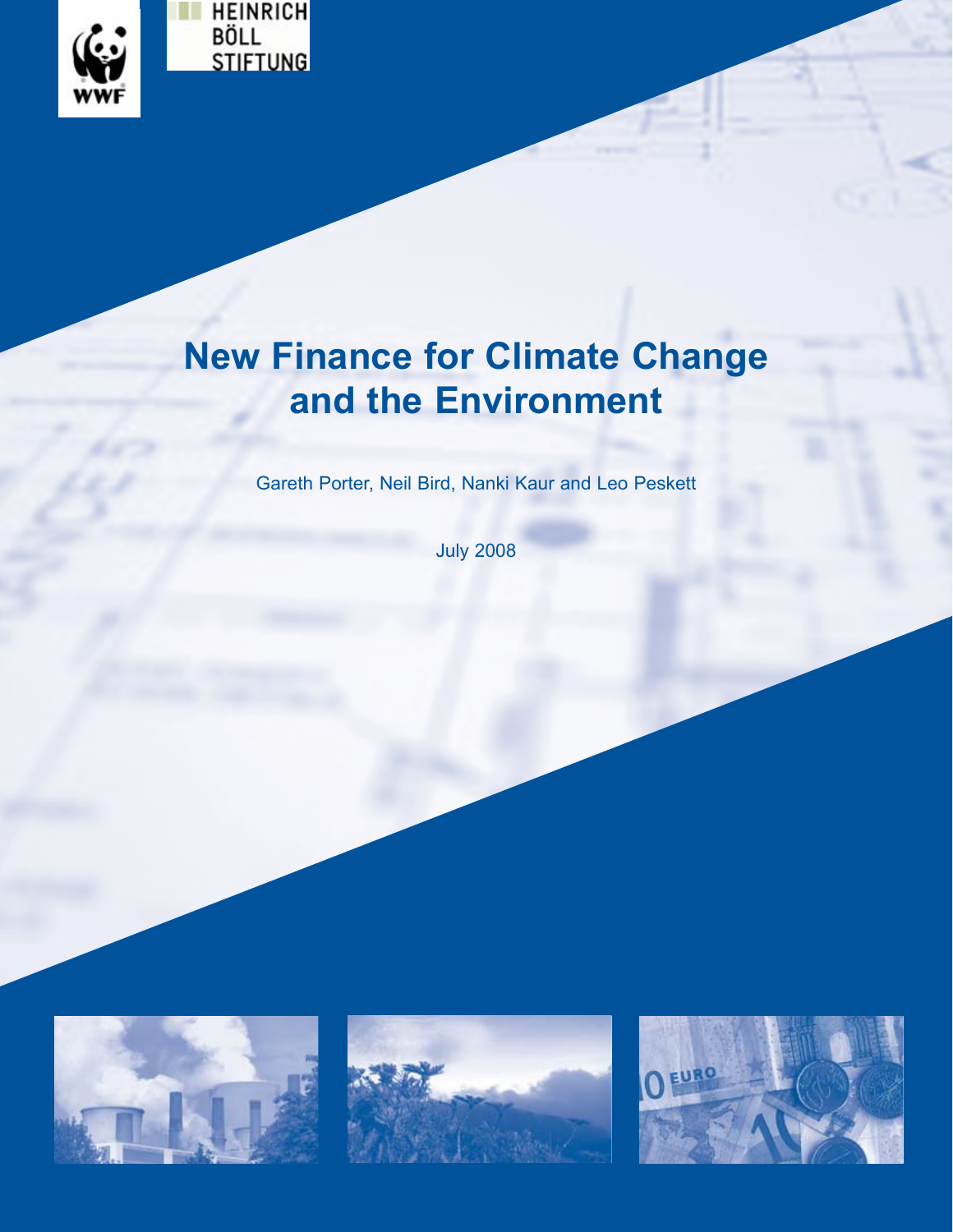# **July 2008**

Photo credits:

© Andrew KERR / WWF-Canon © Roger LeGUEN / WWF-Canon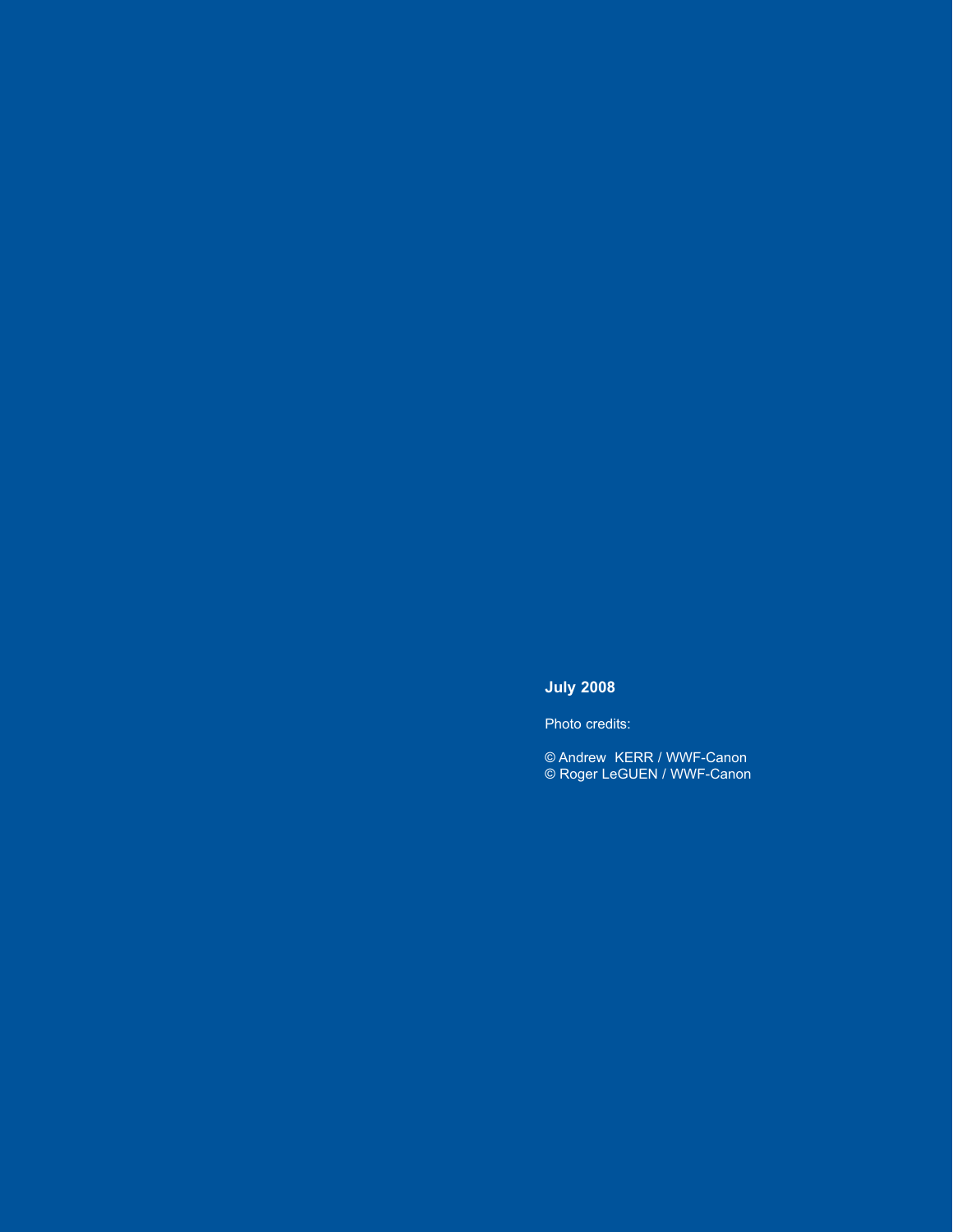# **CONTENTS**

| $\mathbf{1}$ .                                                                             |  |
|--------------------------------------------------------------------------------------------|--|
| 2.                                                                                         |  |
| 2.1<br>2.2<br>2.3<br>2.4                                                                   |  |
| 3.                                                                                         |  |
| 3.1<br>3.2<br>3.3<br>3.4                                                                   |  |
|                                                                                            |  |
| MAJOR REQUIREMENTS OF A NEW SYSTEM OF GLOBAL ENVIRONMENTAL FINANCE 45<br>4.1<br>4.2<br>4.3 |  |
|                                                                                            |  |
|                                                                                            |  |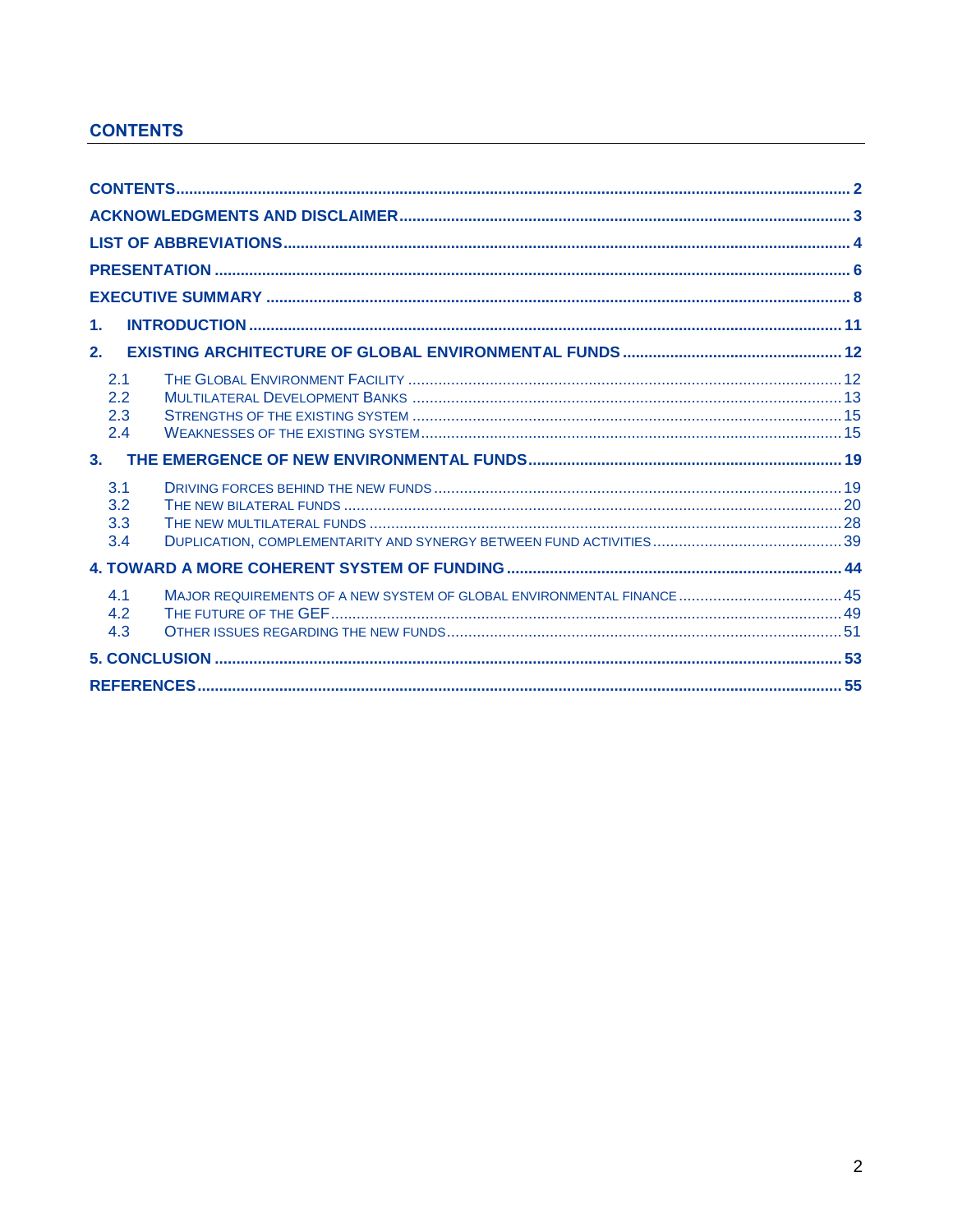#### **ACKNOWLEDGMENTS AND DISCLAIMER**

This research study has been undertaken as a joint exercise by Gareth Porter and researchers from the Overseas Development Institute. Overall advice and guidance has been provided by David Reed of the Macroeconomics for Sustainable Development Program Office, WWF. We thank him for his consistent support throughout the study.

We would like to express our special thanks to all the staff of the governments, nongovernmental organizations, research institutions and development agencies working on the development of environmental financing that were contacted during the course of this research. We extend special gratitude to Andrea Kutter, Thomas Groh, Rohit Khanna, Warren Evans, Martin Weiss, Jonathan Sanford, Erich Vogt, Liane Schalatek, Lili Fuhr, Jörg Haas and Catherine Garreta, who all gave freely of their time and were forthright in expressing their opinions, enabling the study team to cover much ground in a relatively short time.

As always, responsibility for the content of this report rests with the authors alone. In particular, no responsibility for the opinions here expressed should be attributed to WWF or the Heinrich Böll Foundation.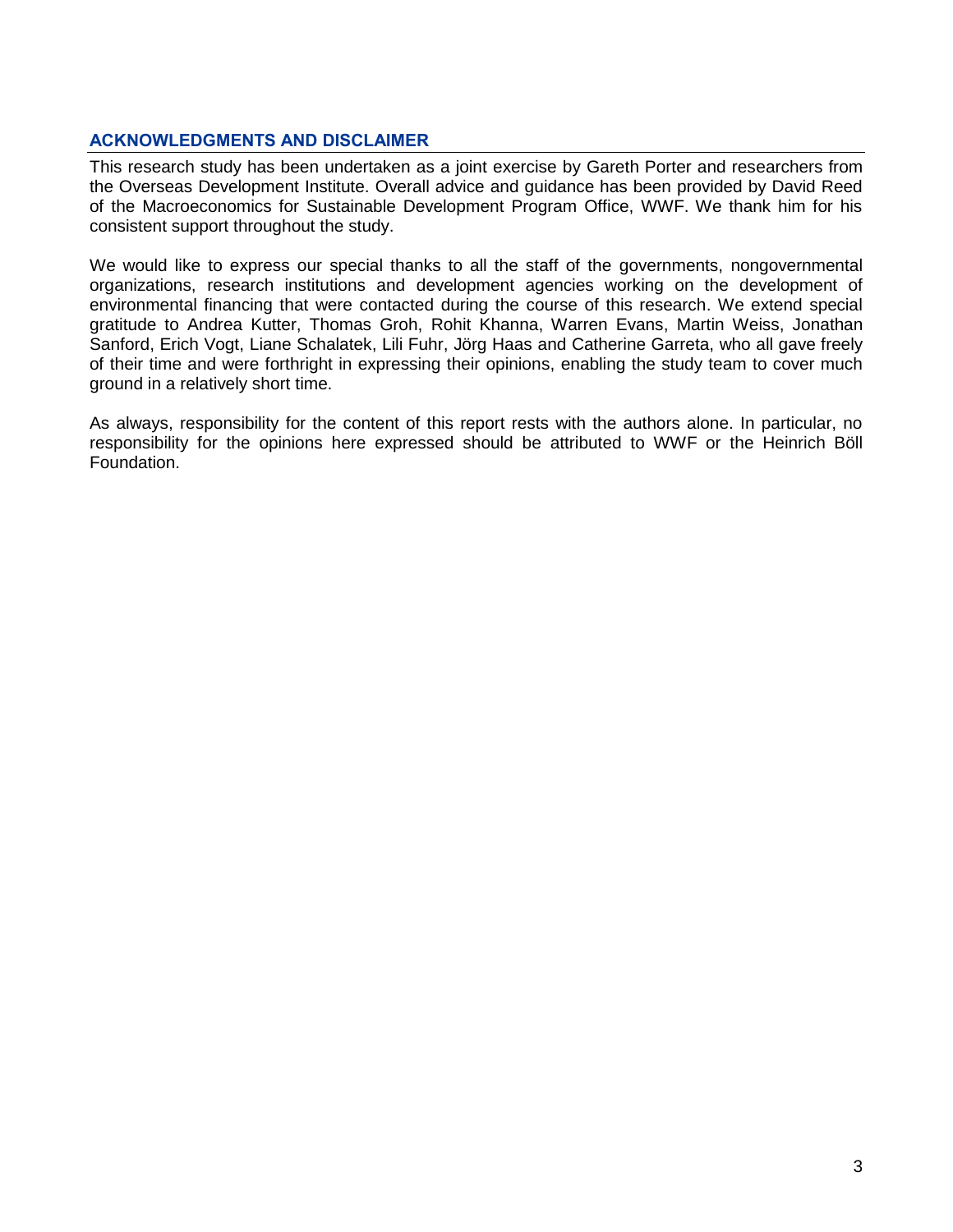# **LIST OF ABBREVIATIONS**

| <b>AfDB</b>  | African Development Bank                                               |
|--------------|------------------------------------------------------------------------|
| <b>ADB</b>   | Asian Development Bank                                                 |
| AFB          | <b>Adaptation Fund Board</b>                                           |
| <b>BioCF</b> | BioCarbon Fund (of the WB)                                             |
| <b>CDM</b>   | Clean Development Mechanism                                            |
| <b>CEIF</b>  | <b>Clean Energy Investment Framework</b>                               |
| <b>CERs</b>  | certified emission reductions                                          |
| <b>CIF</b>   | <b>Climate Investment Fund</b>                                         |
| <b>COPs</b>  | Conference of the Parties                                              |
| <b>CTF</b>   | Clean Technology Fund (one of the WB's Climate Investment Funds)       |
| <b>DAC</b>   | Development Assistance Committee                                       |
| <b>DEFRA</b> | Department for Environment, Food and Rural Affairs                     |
| <b>DfID</b>  | Department for International Development of the UK                     |
| DG           | <b>Directorate General</b>                                             |
| <b>EBRD</b>  | European Bank for Reconstruction and Development                       |
| EC           | <b>European Commission</b>                                             |
| <b>ENRTP</b> | Environment and Natural Resources Thematic Programme                   |
| <b>ETS</b>   | <b>Emission Trading Scheme</b>                                         |
| <b>EU</b>    | European Union                                                         |
| ETF-IW       | Environmental Transformation Fund - International Window (UK)          |
| <b>FAO</b>   | Food and Agriculture Organization of the United Nations                |
| <b>FCPF</b>  | Forest Carbon Partnership Fund (WB)                                    |
| <b>GCCA</b>  | Global Climate Change Alliance (of the EC)                             |
| <b>GEF</b>   | <b>Global Environment Facility</b>                                     |
| <b>GHG</b>   | greenhouse gas                                                         |
| <b>GIFC</b>  | Global Initiative on Forest and Climate (of the Australian Government) |
| <b>IADB</b>  | Inter-American Development Bank                                        |
| <b>IBRD</b>  | International Bank for Reconstruction and Development                  |
| <b>IDA</b>   | International Development Association                                  |
| <b>IFAD</b>  | International Fund for Agricultural Development                        |
| <b>IFC</b>   | International Finance Corporation                                      |
| <b>LDC</b>   | <b>Least Developed Country</b>                                         |
| <b>LDCF</b>  | Least Developed Country Fund                                           |
| <b>MDBs</b>  | Multilateral Development Banks                                         |
| MDG          | Millennium Development Goals                                           |
| <b>NAPA</b>  | National Adaptation Programmes of Action                               |
| <b>NGO</b>   | nongovernmental organization                                           |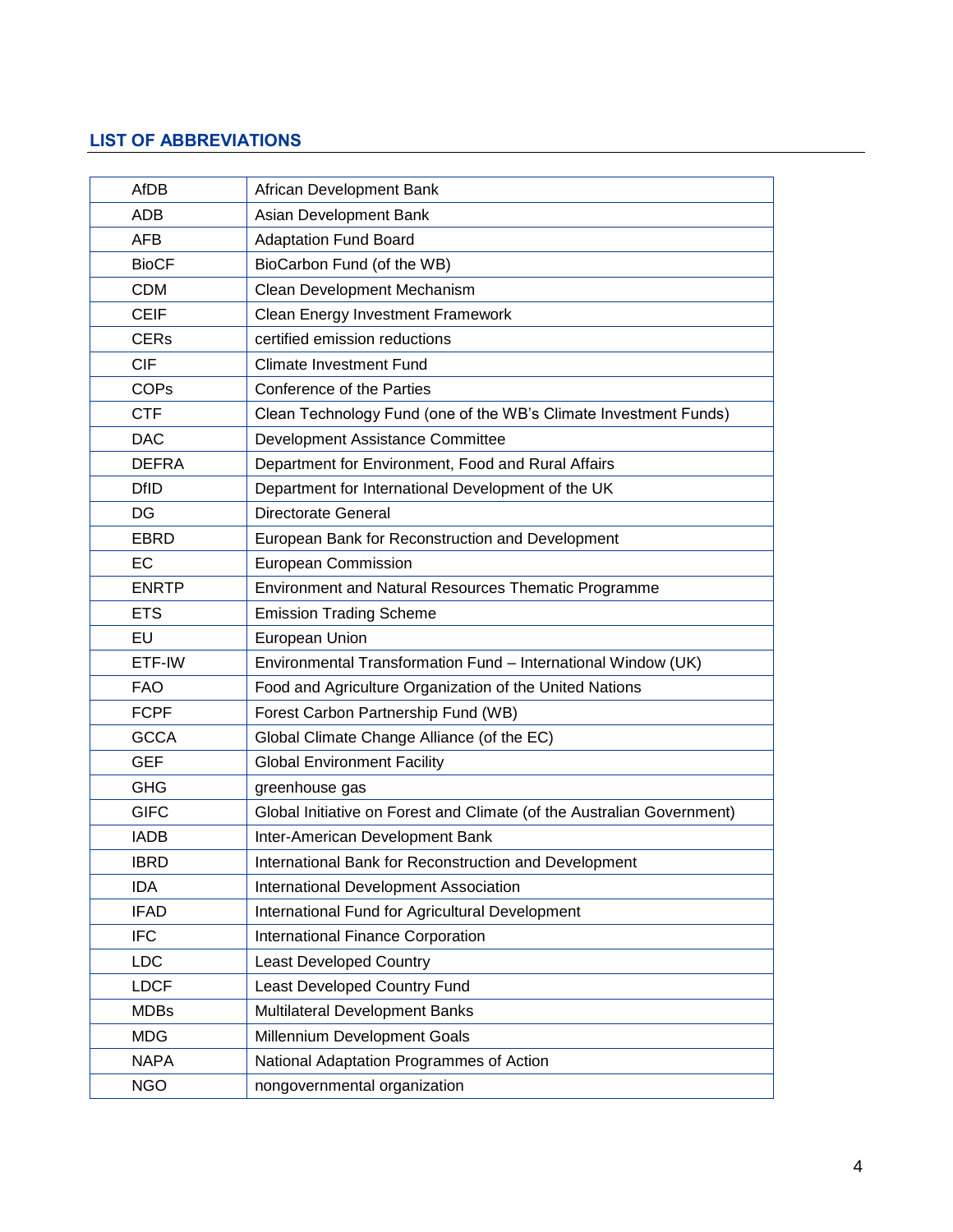| ODI           | Overseas Development Institute (London, UK)                  |
|---------------|--------------------------------------------------------------|
| <b>ODA</b>    | official development assistance                              |
| <b>OECD</b>   | Organisation for Economic Co-operation and Development       |
| <b>POP</b>    | Persistent Organic Pollutant                                 |
| <b>PPCR</b>   | Pilot Program for Climate Resilience (under the SCF)         |
| <b>RAF</b>    | Resource Allocation Framework (of the GEF)                   |
| <b>REDD</b>   | reducing emissions from deforestation and forest degradation |
| <b>SCCF</b>   | Special Climate Change Fund                                  |
| <b>SCF</b>    | Strategic Climate Fund (of the WB)                           |
| <b>SFM</b>    | sustainable forest management                                |
| <b>SIDS</b>   | Small Island Development State                               |
| <b>TFA</b>    | Tropical Forest Account (of the GEF)                         |
| UN            | <b>United Nations</b>                                        |
| <b>UNCBD</b>  | United Nations Convention on Biological Diversity            |
| <b>UNCCD</b>  | United Nations Convention to Combat Desertification          |
| <b>UNDP</b>   | United Nations Development Programme                         |
| <b>UNEP</b>   | United Nations Environment Programme                         |
| <b>UNFCCC</b> | United Nations Framework Convention on Climate Change        |
| <b>UNIDO</b>  | United Nations Industrial Development Organization           |
| <b>WB</b>     | <b>World Bank</b>                                            |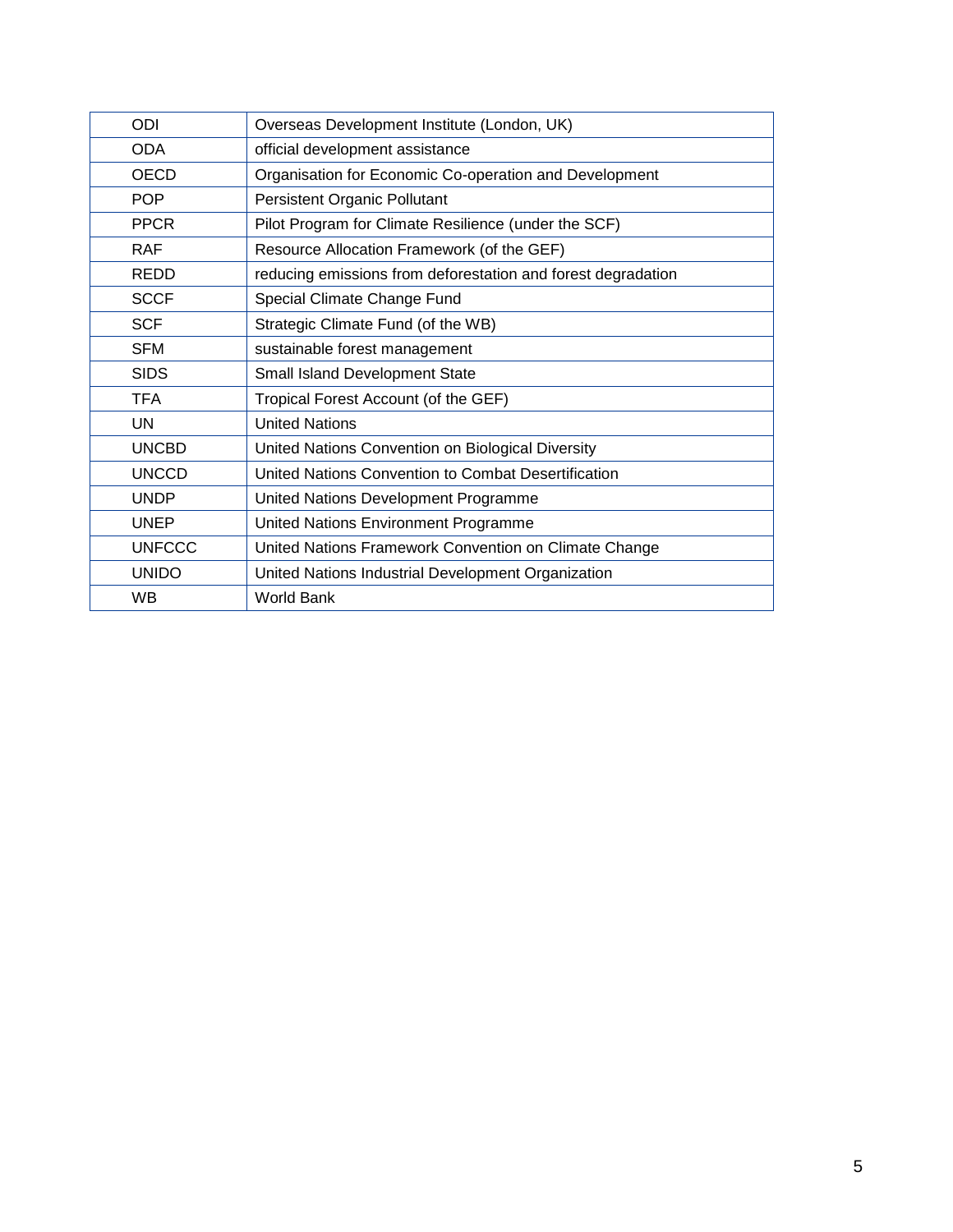#### **PRESENTATION**

The world has moved beyond simple acknowledgement that climate change and environmental degradation pose significant risks to humanity and the planet's ecosystems. In recognition of the increased vulnerability of billions of people, mostly in the developing world, Northern donors have pledged billions of dollars in new financial commitments. Those funds are to be delivered through no fewer than a dozen new environmental funding mechanisms seeking to mitigate these risks and to help the most vulnerable to adapt to coming societal and environmental changes.

As we have watched these funds and financial mechanisms take form over the past year, it has become apparent that the new funds are not yet articulated in an overarching strategic framework. Nor have many of the funds' sponsors articulated how they would comply with an agreed set of principles regarding effectiveness, equity and fairness, and efficiency between the global North and South. For example, while the intent may exist, there is no uniform call that the disbursed funds must be part of and integrated into an overall development strategy articulated by participating countries. Country ownership, harmonization of donor activities, and mutual accountability of all partners have not been established as foundational principles of the funds. And methods to reduce transaction costs for recipients, improve donor-recipient dialogue and in-country effectiveness have not been articulated.

It is hard to escape the impression that, in the rush to do good, the governments, and in particular donor governments, have risked overlooking many of the hard learned lessons and best practices that have been adopted for other development and environment purposes. This is profoundly troubling. The environment and vulnerable people depending on environmental goods and services for their livelihoods are in dire need of an overarching strategy framework to help guide, prioritize and harmonize the various mechanisms for funding environment and climate change. In equal measure, it is imperative that the funds ensure coherence with other dimensions of sustainable development and comply with accepted international principles on aid effectiveness. At the very time when the international community needs to bring together the disparate elements, institutions, conventions and agreements in a strategic framework, donor governments seem to have opted for a disjointed approach that encourages fragmentation of the global response, much to the detriment of effectiveness and efficiency.

WWF and the Böll Foundation strongly embrace the provision of new financial resources to address the urgent challenges of climate change, environmental degradation and their impact on vulnerable people. By commissioning this paper, *New Finance for Climate Change and Environment*, it is our hope that we can help clarify major recent developments in environmental and climate finance while contributing to a productive global dialogue about the opportunities and challenges offered by those new financial commitments. We hope that the research will broaden public understanding of and engagement in the global discourse about the more than one dozen new funds and their interplay with existing financial mechanisms. Together, we also plan to sponsor a number of public seminars and consultations in both northern and southern capitals to encourage active involvement of stakeholders and concerned parties in shaping the final institutional architecture for environment finance.

We would like to point out several factors that shaped the final outputs of this study. It was our original hope that the research would provide information and reveal a consistent set of patterns that might suggest ways of harmonizing and building mutually supportive relations among the new and existing funds. Such information and patterns, we hoped, would facilitate a dialogue among many stakeholders from which a more coherent, integrated architecture would emerge. We also hoped that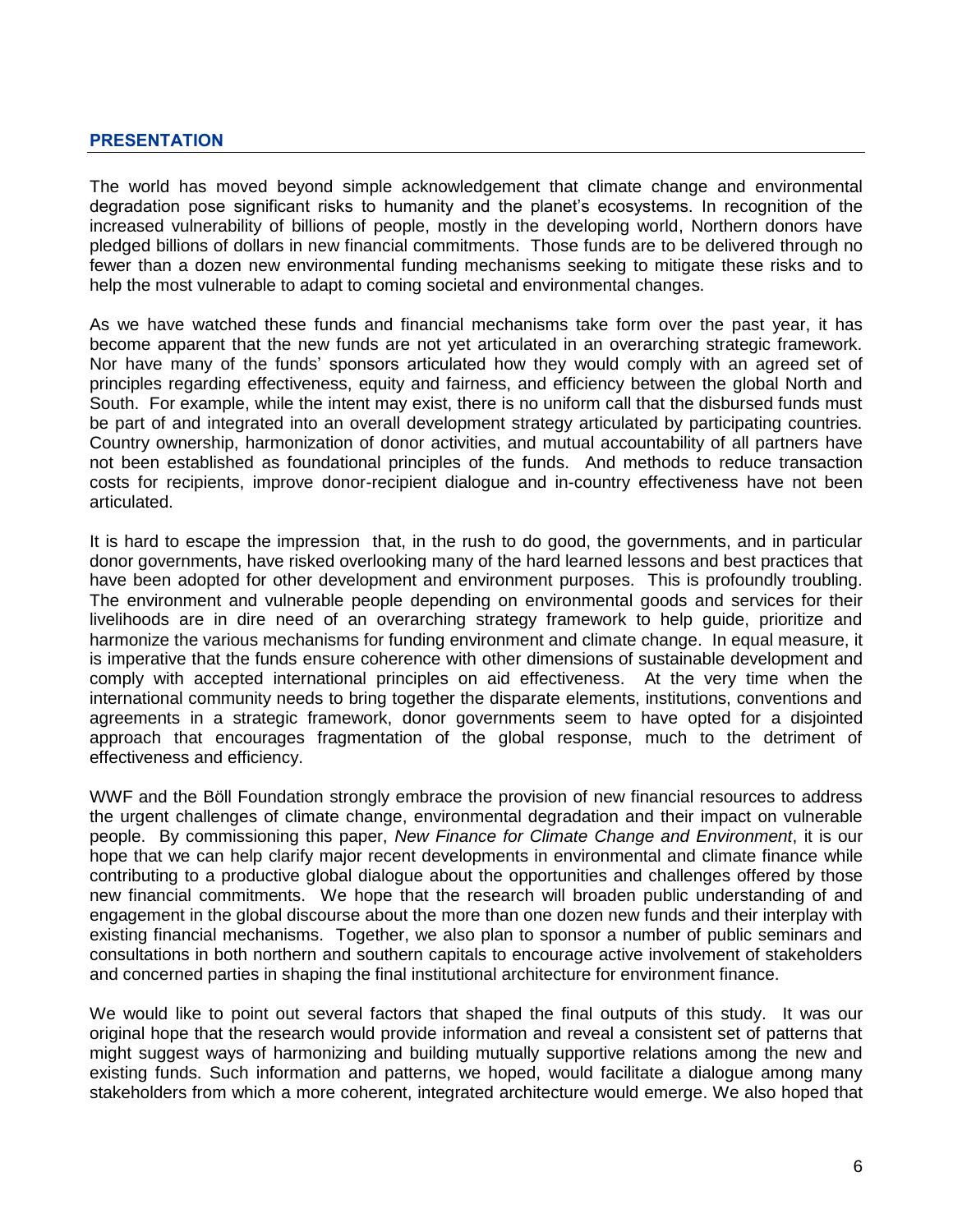this analysis would reveal how new financial commitments would also address some of the underlying questions of moral obligation and fairness between the North and South which, in turn, could guide overall financial commitments under a future post-Kyoto climate agreement. That aspiration has been frustrated by several factors, not the least of which is the fact that many of the new funds exist only as general statements of commitment. Yet to be defined for many funds are the real levels of financial commitment, operational strategies, implementation modalities, funding priorities as well as a host of specific operational guidelines. As a consequence, suggesting a coherent architectural blueprint must await another day. Moreover, the study has necessarily focused on existing funding mechanisms, notably the Global Environment Facility and the World Bank, that are already and are likely to remain central architectural pillars.

A second consideration that has shaped the study is that, up to the present, many of the actual decision making processes regarding the new funds have unfolded in northern, donor countries with comparatively limited influence of developing country governments and institutions. As a consequence, many of the complex political issues that have shaped development of other financial mechanisms, such as the Montreal Protocol Multilateral Fund, the Global Environment Facility and, most recently, the UNFCCC's Adaptation Fund, have not yet come fully into play. Among the longstanding issues that set the political background we would include: What constitutes "new and additional" funding as opposed traditional overseas development assistance? What are the "common but differentiated responsibilities" between north and south? What are the fairness and equity considerations that must underlie financial flows? Public discussion about the funds in developing countries has risen steadily in past months, including submission of specific proposals regarding the structure and operation global funding mechanisms. While the study recognizes these underlying political issues and growing contributions and perspectives from developing countries, it is not able to offer a comprehensive analysis of how such considerations have shaped the emerging architecture.

We are deeply grateful to Gareth Porter and colleagues from the Overseas Development Institute (Neil Bird, Leo Peskett, Nanki Naur) for their persistence in ferreting out information from the many government offices and for their willingness to take on board and integrate into their analysis constantly changing updates about the funds. While we recognize that much of the information provided herein may change, we believe that their framework and analysis provide a sound foundation to track and respond to new developments as they unfold in coming months.

For WWF and the Heinrich Böll Foundation,

David Reed Barbara Unmüßig Director **Co-President** WWF, Macroeconomics Program Office Heinrich Böll Foundation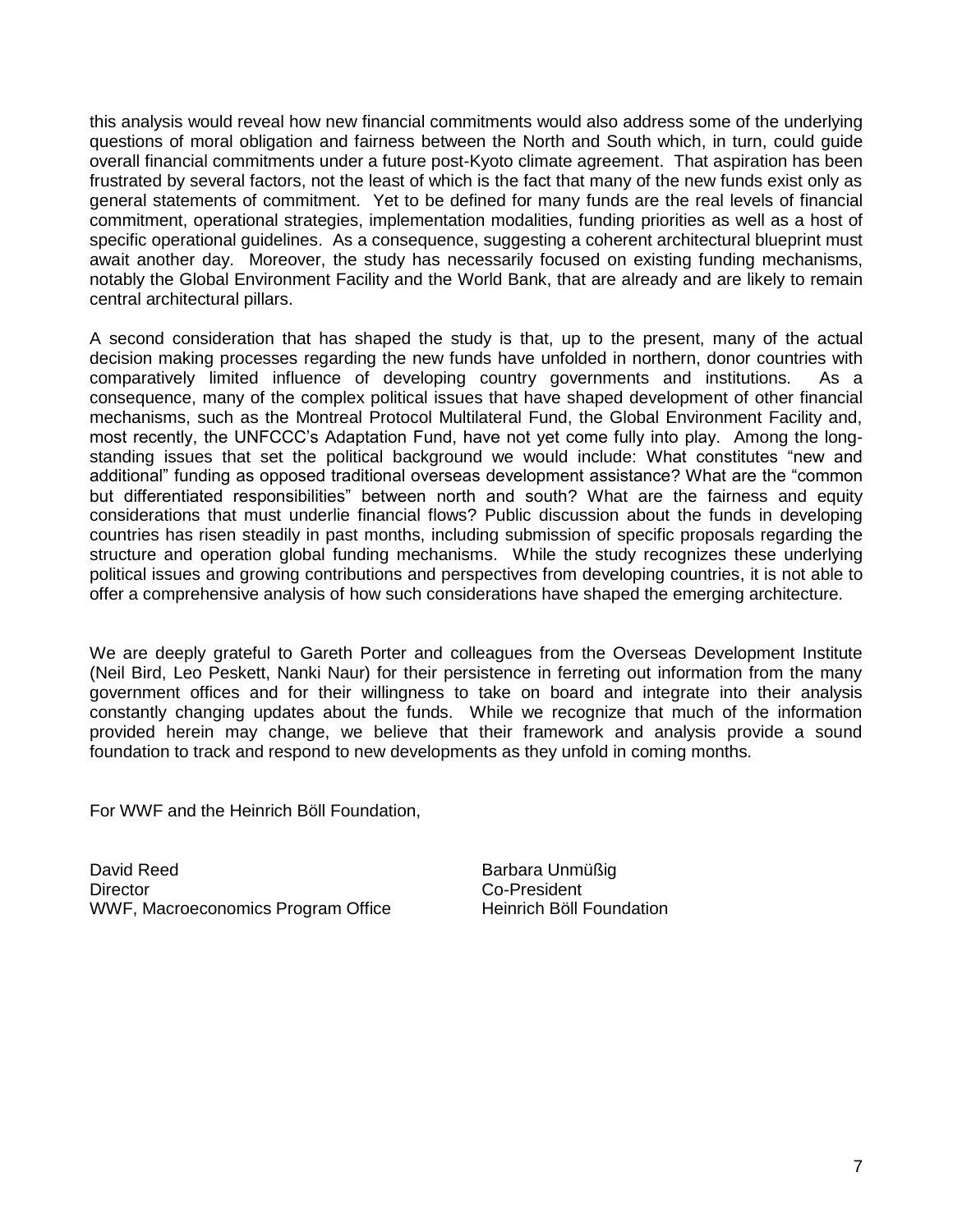#### **EXECUTIVE SUMMARY**

Fourteen international funding initiatives have been announced over the past 18 months, all of which are aimed at addressing global environmental issues. This sudden proliferation of funds is unprecedented and warrants examination. Clearly, the need to respond to the threat of climate change has become an increasingly important international policy concern, particularly as it has become evident that those most likely to be affected soonest and most severely are the poorest people living in developing countries.

This paper begins by describing the existing architecture with regard to international funding for environmental actions, focusing on two pre-eminent institutions within this architecture: the Global Environment Facility (GEF) and the World Bank. In many respects, the current situation is tending to move the locus for strategy development and funding decisions for climate-related international investments away from the former and toward the latter. One reason for this shift is the limited impact that the existing system has had in addressing climate change issues, and more broadly, its limited success in channeling sufficient funding to address major environmental concerns such as tropical deforestation. The present system has so far failed to deliver transformational change for the global environment.

The desire to achieve more immediate impacts is a major driving force behind the donor countries' interest in creating new funding mechanisms, as first signaled at the 2005 G-8 Summit meeting in Gleneagles – and likely to be repeated at the 2008 G-8 meeting in Hokkaido Toyako. The document reviews eight new bilateral funds and six multilateral funds established to address the challenges related to climate change. Each of these new funding initiatives is described, focusing on three characteristics: (i) stated objectives; (ii) means of financing and disbursement; and (iii) aspects of fund governance. This latter aspect is a key concern, taking into account the considerable sensitivity associated with the way funds will be controlled and disbursed.

All of the funds aim to help developing countries address the challenges associated with a changing climate. Yet, in most cases, there appears to have been only limited involvement of potential recipient countries in the design of these funds. At the same time, most of the funds have a limited time horizon, with no commitments being made beyond 2012, the anticipated date for entry into effect of a post-Kyoto agreement. This short timescale is significant because it provides an opportunity for "piloting" new approaches rather than establishing any new long-term architecture for global environmental funding. There is therefore an important window of opportunity in which to try out new approaches and methods to secure the necessary financing for actions that respond to a changing climate around the world. Much will depend on how the various key players manage this development phase. Complementarity and synergy among the various initiatives needs to be secured within the United Nations Framework Convention on Climate Change (UNFCCC) framework, underpinned by an understanding between those funding these initiatives and the national governments in countries where activities will be undertaken.

Three new World Bank–managed funds signal an institutional ambition to respond to this challenge. All three funds, however, mirror similar funding schemes managed by the GEF and therefore raise the prospect of duplication of effort. The situation is further complicated by the involvement of bilateral funds in each of these three key areas: supporting low carbon technologies, pursuing climate change adaptation efforts and reducing emissions from deforestation and forest degradation. For example, leveraging finance to encourage the adoption of low carbon technologies is an objective of a number of the funds reviewed. Although there are obvious differences between the activities of the proposed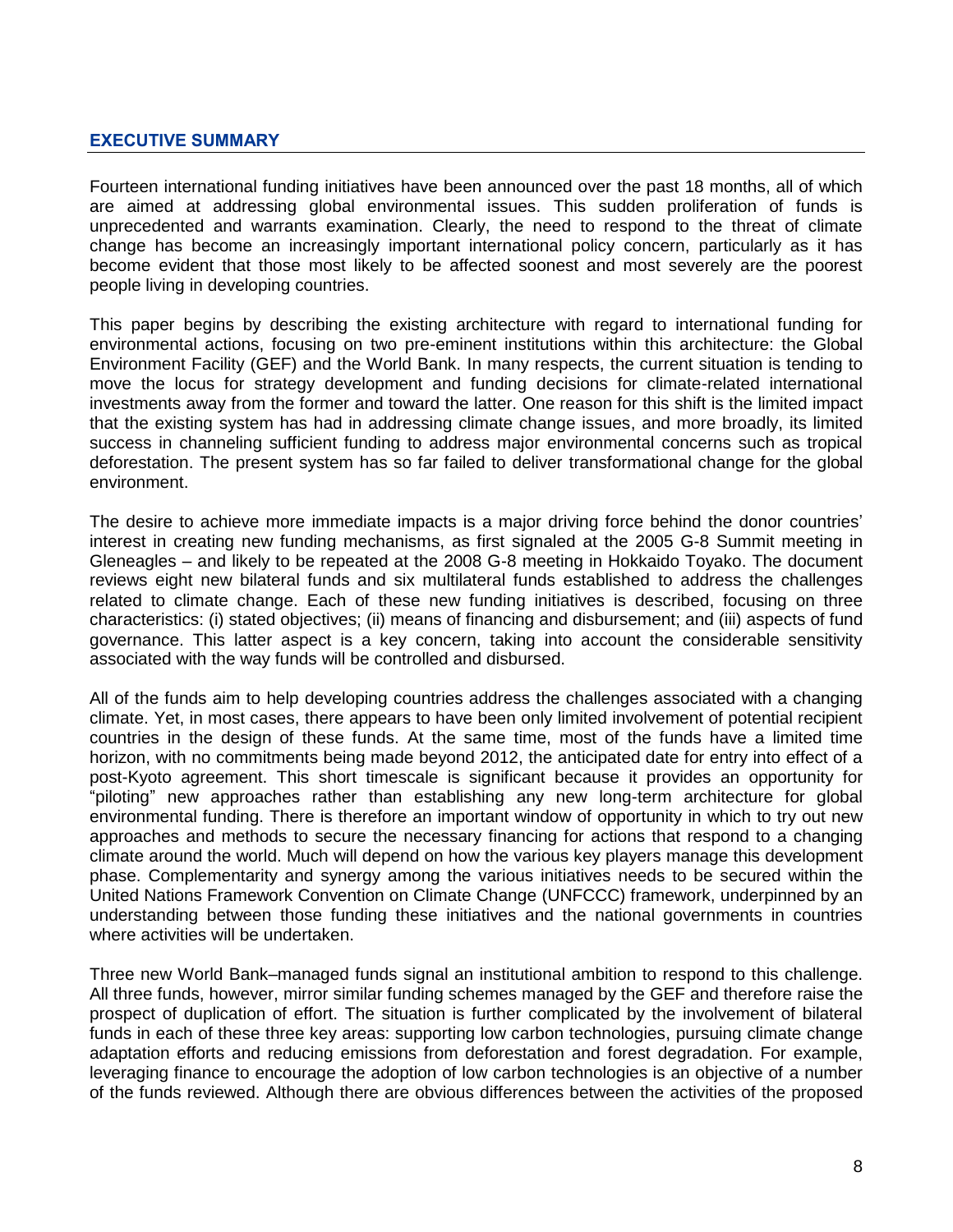World Bank Clean Technology Fund (CTF) and the GEF's existing funding for the elimination of barriers to energy-efficient and renewable technologies, it is clear that there is substantial overlap between them as well. For example, activities that are supported by the CTF, as well as the GEF, are providing: (i) positive incentives for the demonstration of low carbon development and mitigation of greenhouse gas emissions through the public and private sectors; (ii) the diffusion and transfer of clean technologies by funding low carbon programs and projects that are embedded in national plans and strategies to accelerate their implementation; and (iii) promoting realization of environmental and social co-benefits thus demonstrating the potential for low carbon technologies to contribute to sustainable development and the achievement of the Millennium Development Goals. Furthermore, the channeling of funding by donor countries through the CTF might be at the expense of funding the GEF's climate-related priorities and might have the effect of significantly reducing World Bank participation in the GEF.

As to the future of the GEF, much will depend on how it reacts to this new financial landscape. Responding to new opportunities, however, will require some changes in the organization.

Policy coherence is also badly needed among the new funds and between the globally agreed priorities on climate change and relevant national policy frameworks. The level of alignment with country systems is not yet clear, although much can be learned from the experience with development funding and the implementation of the Paris Declaration on Aid Effectiveness. A significant level of flexibility is needed in these international funds to ensure that their areas of intervention are consistent with nationally defined priorities.

The early stage of development of these new funds means that some questions can only be raised, rather than answered. Whether the pledged financial resources will be additional to existing official development assistance (ODA) commitments is one issue about which civil society has expressed active concern, but as yet, no clear response has been provided.

The international community is therefore clearly at a crossroads with regard to establishing a harmonized financing approach. The proliferation of new funds and funding mechanisms over the past year coupled with the deployment of those funds through certain institutions, notably the World Bank, is bringing about incremental, yet fundamental, change in the existing architecture for global environmental finance. This apparently ad hoc approach in responding to mounting environmental problems has generated real and potential competition among agencies that could lead to less efficient distribution and use of funds.

There are frequent reports that other European governments are preparing to launch additional funds related to climate. Given the already considerable confusion among recently announced funds, these new funding entrants will certainly intensify the lack of cohesion and dysfunction among this patchwork quilt of funding mechanisms. To date, there has been no effort to harmonize the new funds and their respective approaches into a coherent system. As a consequence, international agencies have launched into the quickly changing institutional dynamics seeking to maximize their respective institutional interests, rather than seeking the greatest global benefit. Clearly, out of such a competition, winners and losers will emerge, and without a harmonized financial architecture, the benefits for the global environment will remain suboptimal.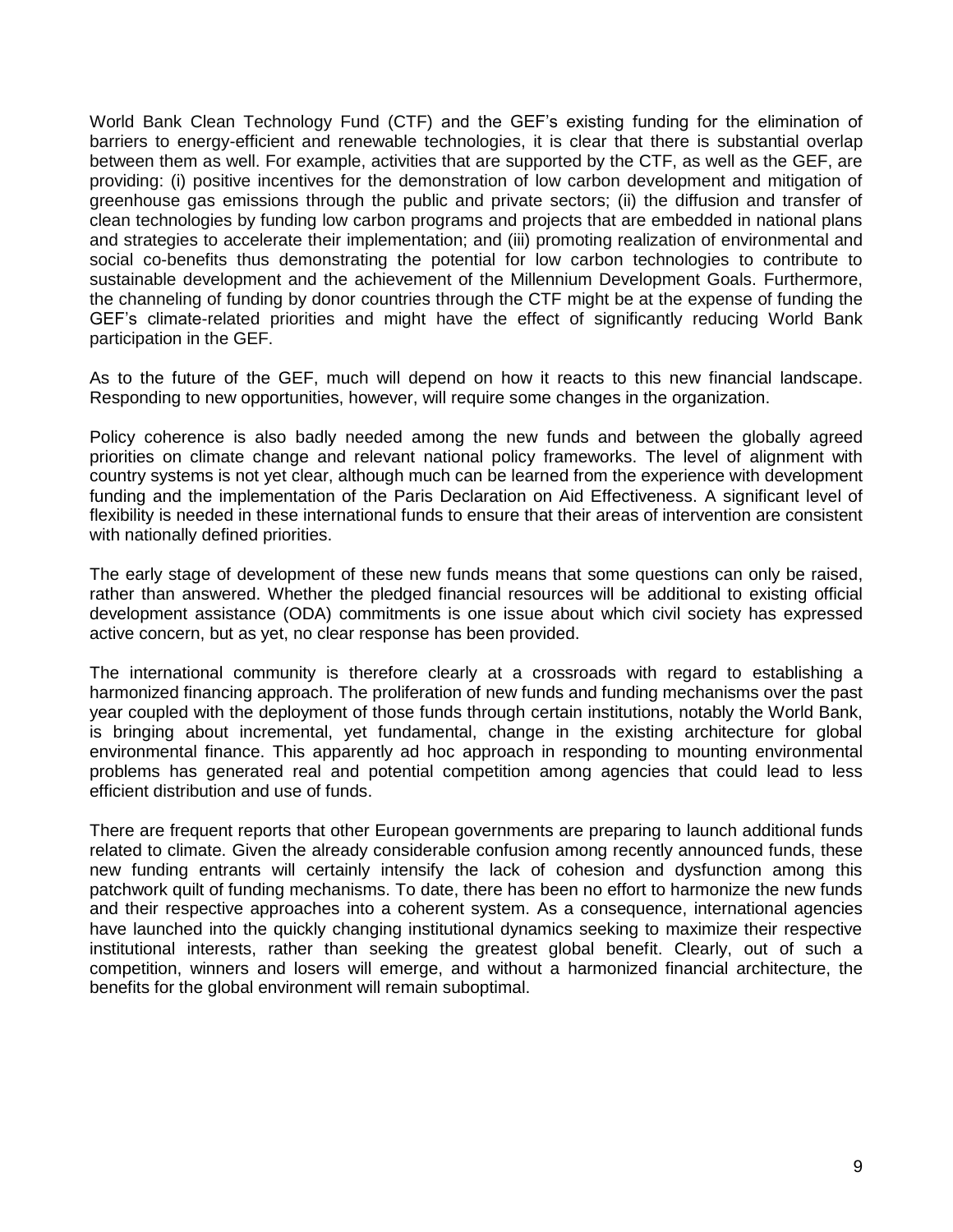In this context, three clear conclusions stand out:

- First, every major institution involved in this restructuring of the global financial architecture will undergo fundamental change. Donors must broaden the mandate and strengthen the institutional arrangements of the GEF as the financial mechanism of the UNFCCC, or the facility will be relegated to an insignificant status in the international environmental sphere. The World Bank must dramatically reform its governance systems, its transparency and its internal incentives to meet the international environmental norms that have evolved over the past decades. The many agencies of the United Nations development system must likewise shed their bureaucratic legacies to become more responsive, flexible contributors in response to emerging problems. Changes such as these are inevitable in the coming months and years.
- Second, the dynamics surrounding these new entrants in the international financial  $\bullet$ architecture have been limited to interactions among donor countries and to Northern stakeholders since they are not negotiated within the framework of the UNFCCC. This is attributable, to a certain degree, to the lack of information about the proliferation of funds and the potential consequences of this multiplicity of funding mechanisms. Moreover, for lack of a timely policy vehicle or institutional mechanism, voices of the global South seldom have been forcefully heard in the early stages of the public debate. This can be expected to change in the coming months and, as these voices emerge more strongly, public dynamics will undergo considerable change and additional institutional reforms in the emerging architecture will become certain.
- Third, an overarching process of harmonization is urgently needed. To the degree that individual donors feel that the uniqueness of their funding mechanisms can be protected and rendered operational, the need for harmonization can be ignored for the time being. However, as the publicly announced funds are translated from statements of commitment into operational terms that include geographic priorities, funding processes and qualifying criteria, the overlaps, redundancies, competing views and lack of synergies will become increasingly apparent. A harmonization process initiated sooner rather than later, and supported within the UNFCCC framework, will deliver benefits to donors and recipients alike and significantly increase their combined benefits for the global environment and human enterprise.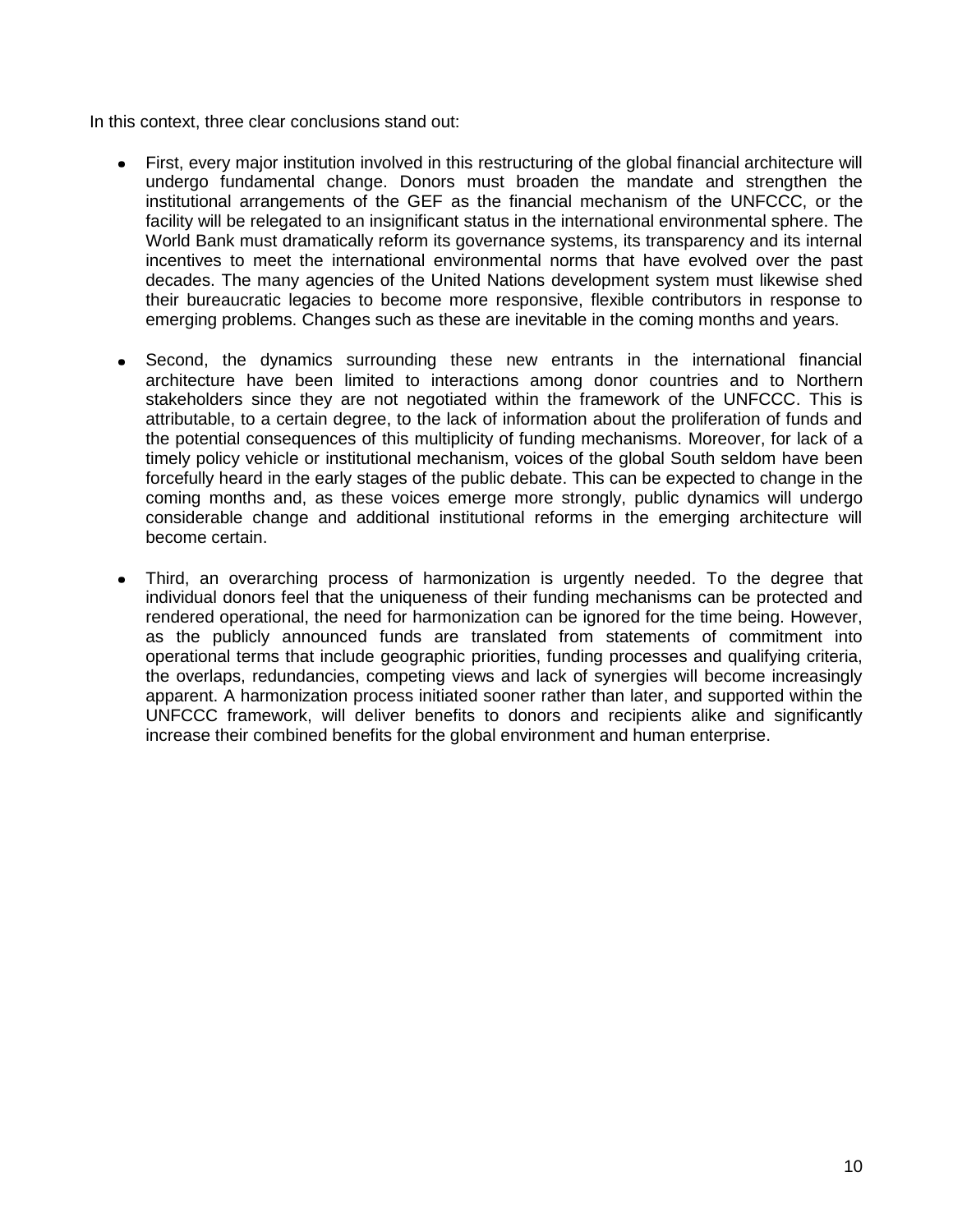# **1. INTRODUCTION**

In 2007, the proposed architecture for financing global environmental actions saw rapid change. With climate change arriving center stage of the international policy agenda, an unprecedented 14 new funding initiatives were announced. This sudden proliferation of global environmental funds is not intended to replace the existing funds administered by the Global Environment Facility (GEF) on behalf of the United Nations Framework Convention on Climate Change (UNFCCC).<sup>1</sup> Nevertheless, it represents a major challenge to the existing system and raises a series of questions about the future architecture of global environmental finance – especially what role and functions the GEF should play in that structure. One key concern revolves around the question of how funding to address climate change will be spent – and, more important, who will make those decisions. The history of the system of global environmental finance is one of conflict and compromise over those issues. This present stage of development of the international funding system poses questions about renegotiating some of those compromises.

This paper describes recent developments and trends in global environmental finance. Its aim is to—

- map out the new environmental funds in terms of their objectives, funding and institutional arrangements;
- identify factors that seem to be shaping the development of these funds;
- provide an initial analysis of the potential for duplication, complementarity or synergy between  $\bullet$ or among new funds and between new funds and existing funds; and
- critically examine the dynamics between the GEF and the Multilateral Development Banks  $\bullet$ (MDBs) and their changing roles as the central institutions in financing measures for global environmental benefit, particularly with regard to climate.

The paper focuses on new funds developed within the public sector (and largely with public money) rather than private sector initiatives. These include multilateral funds administered through the MDBs and United Nations (UN) organizations, the UN climate convention, the GEF and bilateral funds from donor governments.

j  $1$  The GEF is the financial mechanism of the UNFCCC.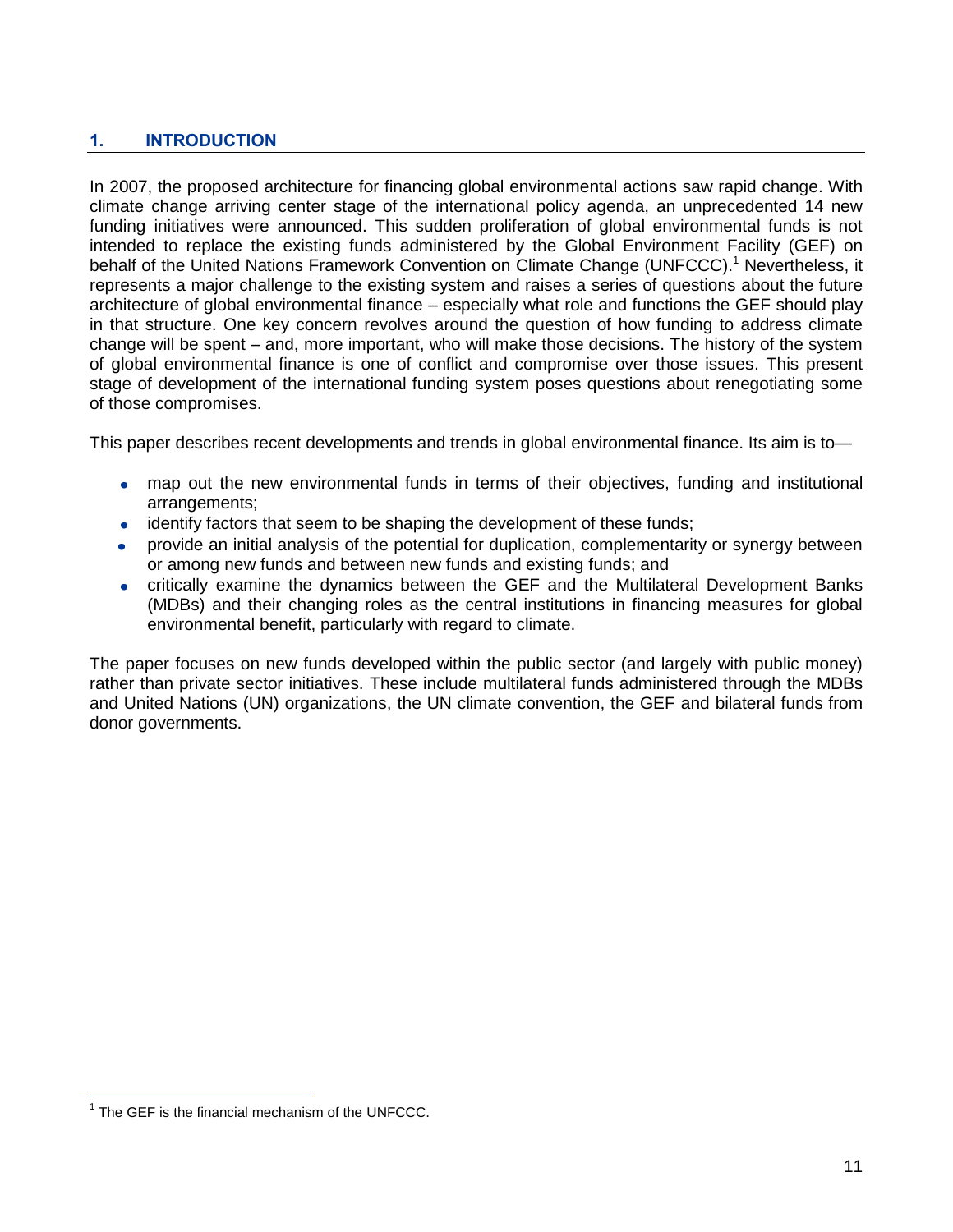# **2. EXISTING ARCHITECTURE OF GLOBAL ENVIRONMENTAL FUNDS**

Existing sources of global environmental finance include national government spending, national private sector spending, foreign direct investment, international debt and official development assistance (ODA). Globally, the private sector constitutes the largest share of investment and financial flows needed to address climate change, at approximately 86 percent of all such flows (UNFCCC, 2007). In stark contrast, ODA funds are currently less than 1 percent of global investment (UNFCCC, 2007). However, these funds target poor, aid-receiving countries and provide considerable resources for those most vulnerable to climate change.

ODA includes several funding streams to channel finances to developing countries to help them address environmental issues. $2$  These include—

- the financial mechanism of the Rio Conventions, specifically the GEF;
- the MDBs, including the World Bank, Asian Development Bank and so on; and
- bilateral ODA.

This section describes these three elements and briefly reviews their strengths and weaknesses.

# **2.1 The Global Environment Facility**

The GEF is at the center of the existing system of financing programs and projects to protect the global environment. The *GEF Instrument* states that "the GEF . . . shall operate for the purpose of providing new and additional grant and concessional funding to meet the agreed incremental costs of measures to achieve agreed global environmental benefits in the GEF focal areas." It has provided primarily grants and to a lesser extent concessional funding to recipient countries for projects and programs that have the explicit purpose of protecting the global environment in six focal areas: climate change (mitigation and adaptation), biodiversity, international waters, persistent organic pollutants, ozone depletion and land degradation (desertification and deforestation). It works with 10 multilateral agencies: the World Bank, United Nations Development Programmes (UNDP), United Nations Environment Program (UNEP), International Fund for Agricultural Development (IFAD), Food and Agriculture Organization of the United Nations (FAO), United Nations Industrial Development Organization (UNIDO) and four regional development banks (Inter-American Development Bank [IADB], African Development Bank [AfDB], Asian Development Bank [ADB] and European Bank for Reconstruction and Development [EBRD]) (GEF, 2008a). These agencies collaborate with eligible countries to develop, submit and implement projects and programs in line with the GEF strategy and overall GEF policies. Projects and programs are approved by the GEF Council, which is made up of both recipient countries and donor countries (GEF, 2007a).<sup>3</sup>

The GEF is the officially designated financial mechanism for four Rio conventions (United Nations Convention on Biological Diversity [UNCBD], UNFCCC, the Stockholm Convention and United Nations Convention to Combat Desertification [UNCCD]). It achieved this status, however, only after a period of intense debate between donor and developing countries. When it was first established as a pilot in 1991, it was an initiative of donor countries that were primarily concerned with avoiding the fragmentation of funding to address global environmental concerns. It is widely believed that a primary motivation was to keep control of the funds out of the hands of developing country majorities. Thus

 2 This paper does not include an analysis of the UN environment-related agencies.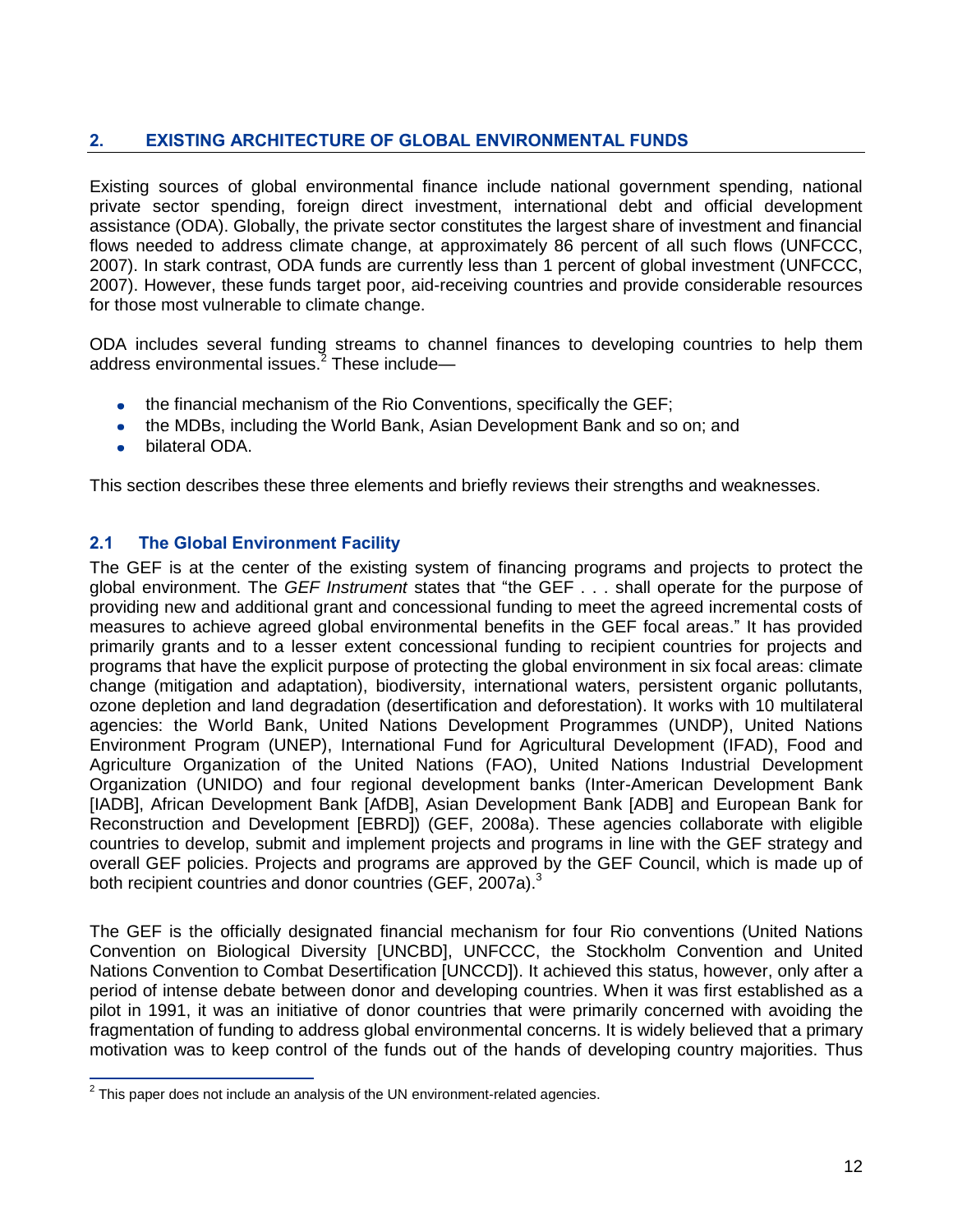the GEF was established as a trust fund administered by the World Bank. The donor countries insisted on giving control over project planning and financing decisions to the World Bank, in which they held most of the votes on the governing board.

Initially, the GEF was strongly opposed by the Group of 77 developing countries on the grounds that it had been set up without consulting them and that the World Bank was an instrument that primarily served the interests of industrial countries. The developing countries demanded a governing structure based on the UN model of full equality for all participants, with decisions made by a simple majority. After three years of hard negotiations, the two groups of countries reached agreement on a system of governance in which both a 60 percent majority of members of the government body with one vote per state and a 60 percent majority of states making contributions was necessary to take a decision. The governance system also included a Participants' Assembly with universal membership that would meet every four years.

Since then, the Conference of the Parties (COPs) of the climate (UNFCCC) and biodiversity (UNCBD) conventions have continually renewed the status of the GEF as their funding mechanism. Two other conventions have also agreed to make the GEF their funding mechanism: (i) the Stockholm Convention on Persistent Organic Pollutants (POPs), at its first meeting of the COP, adopted the GEF as its interim financial mechanism; and (ii) the UNCCD, in 2003, also designated the GEF as a financial mechanism. As the financial mechanism for the UNFCCC, UNCBD and POPs, the GEF is obliged to respond to the guidance of these conventions, including the programming of funds in the respective GEF focal areas relevant to each convention.

The UNFCCC decided in 2001 to establish a Special Climate Change Fund (SCCF) and a Least Developed Country Fund (LDCF) to finance projects relating to climate change adaptation, technology transfer and capacity building in the various sectors, including energy, transport, industry, agriculture, forestry and waste management, as well as in economic diversification. The GEF was directed to be the manager for the LDCF and SCCF, which became operational in 2002. Funding for the SCCF was raised by voluntary contributions beyond regular GEF replenishment from 13 contributing participants (Canada, Denmark, Finland, Germany, Ireland, Italy, the Netherlands, Norway, Portugal, Spain, Sweden, Switzerland and the United Kingdom). The plan for the SCCF's initial five-year period was endorsed by the GEF Council in November 2004. In 2007, the GEF was named interim secretariat for the Kyoto Protocol Adaptation Fund.

## **2.2 Multilateral Development Banks**

MDBs are key actors in the global system of financing for protecting the world's ecosystems, both as participants in the GEF and as stand-alone financing institutions. As commercial lending institutions, they dispose of funds on a much larger scale than the GEF. At the same time, they have made public commitments to support global environmental objectives and have restructured their operations significantly to enhance their role in financing to benefit the global environment.

The World Bank has played a major role in financing measures to achieve global environmental objectives, but that role has been linked in the past to the GEF. As one of the GEF's three initial Implementing Agencies, the Bank has been the largest multilateral partner of the Fund. Since the end of the GEF Pilot Phase in 1991, the World Bank has provided more than \$4.8 billion of the Bank's own funds to cofinance GEF-supported projects and has mobilized more than \$13.8 billion in cofinancing from other donors (Gorman, n.d.).

The Bank's partnership with the GEF has been the key to mobilizing additional resources for renewable energy and energy-efficiency investments through public-private partnerships. One such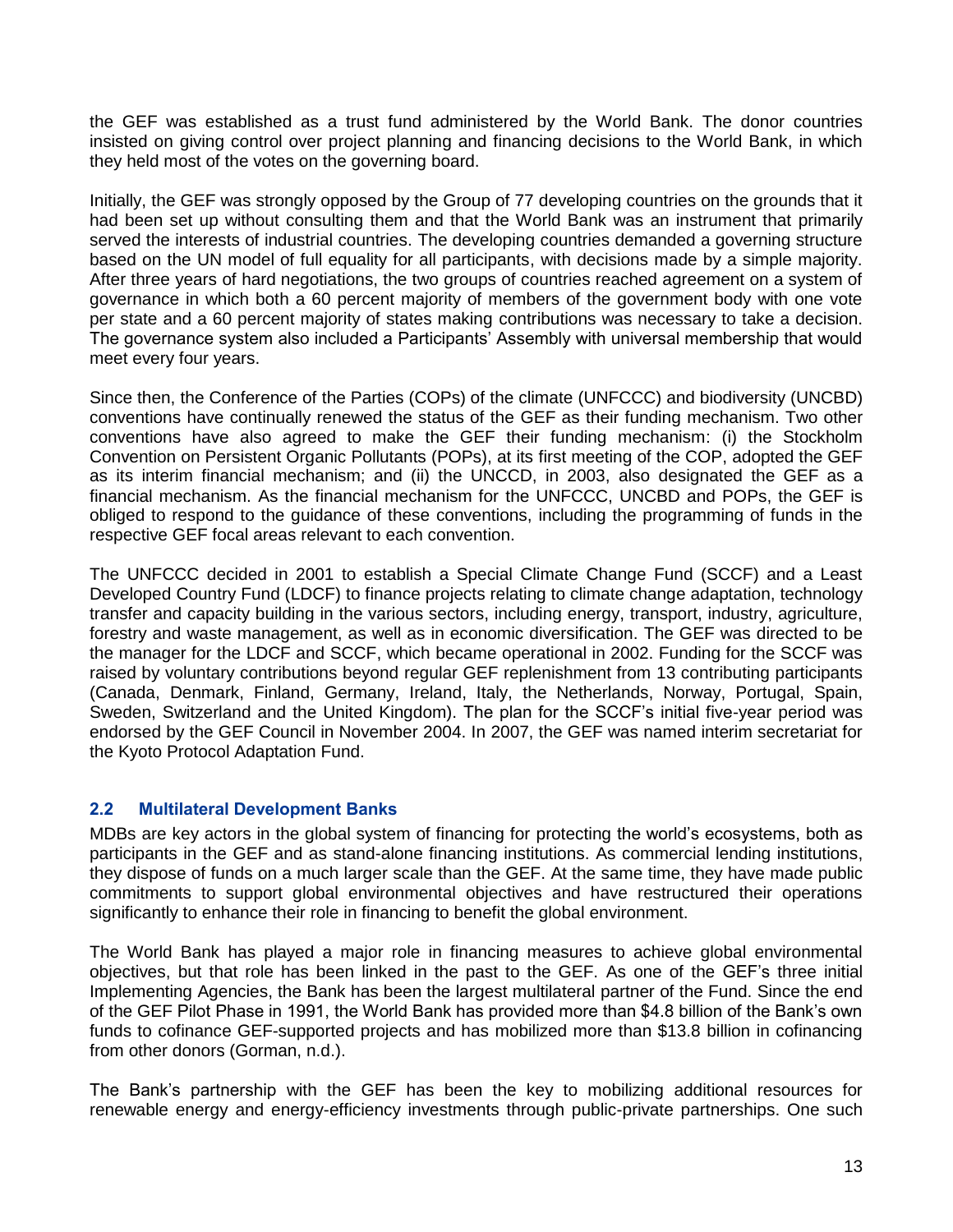partnership was the Renewable Energy and Energy Efficiency Fund, which was the first International Finance Corporation (IFC) investment fund exclusively designed to finance sustainable energy investments. The World Bank–GEF Strategic Partnership for Renewable Energy, established in 1999, shifted GEF programming for renewable energy from a single-project approach to large-scale, longterm renewable energy programs.

The World Bank Group (including the International Bank for Reconstruction and Development [IBRD], International Development Association [IDA] and IFC) has also moved over the past decade toward asserting a larger role in financing projects related to climate change outside the framework of the GEF and the UNFCCC. One strand of that role is its lending for renewable energy and energy efficiency. The share of Bank lending for those two climate-friendly segments in its total energy lending portfolio more than doubled between 1994 and 2006 and had reached 40 percent of the total by 2007 (World Bank, 2007).

The World Bank's independent role in climate-related funding developed further in response to the 2005 G-8 Gleneagles Summit in Scotland, where the G-8 countries asked the Bank to produce a road map for accelerating clean energy investments in developing countries in cooperation with the other MDBs. The Bank produced the Clean Energy Investment Framework (CEIF), which identifies the scale of investments needed (i) to increase access to energy, particularly in Sub-Saharan Africa, (ii) to accelerate the transition to a low carbon economy and (iii) to support adaptation to climate change.

The CEIF thus established a series of niches for the World Bank in funding related to climate change that also responded to its interests as a commercial bank for the development of new areas of business, including what the Bank calls "climate-proofing" development projects, which it estimates will require a few billion U.S. dollars annually. A Bank paper on climate change has predicted that it would have to increase IDA funding by 6 percent to 21 percent annually just to maintain the same net level of benefits to recipient countries, compared to a scenario without climate change (Mani, 2007).

The World Bank has been the leader in facilitating the development of carbon finance – the purchase of greenhouse gas (GHG) emission reductions in conjunction with the Clean Development Mechanism (CDM) of the UNFCCC's Kyoto Protocol. The Bank established the prototype carbon fund in 1999, and its group of carbon funds has now grown to 10 and is worth more than \$2 billion. Most of these funds were established with money provided by European states that had purchased carbon reductions carried out in the developing world (World Bank, 2008a).

Other MDBs have also increased their climate-related lending significantly in recent years. The ADB launched an initiative in 2005 to encourage more attention to energy savings, under which it committed to expanding investments in energy-efficiency projects to \$1 billion annually. The ADB also approved the Carbon Market Initiative in 2006 to help developers and sponsors prepare projects eligible for Certified Emission Reductions (CERs) of GHGs under the CDM. The Asia Pacific Carbon Fund established by the ADB provides up-front funding against the purchase of an estimated 25 percent to 50 percent of future carbon credits expected from such CDM projects.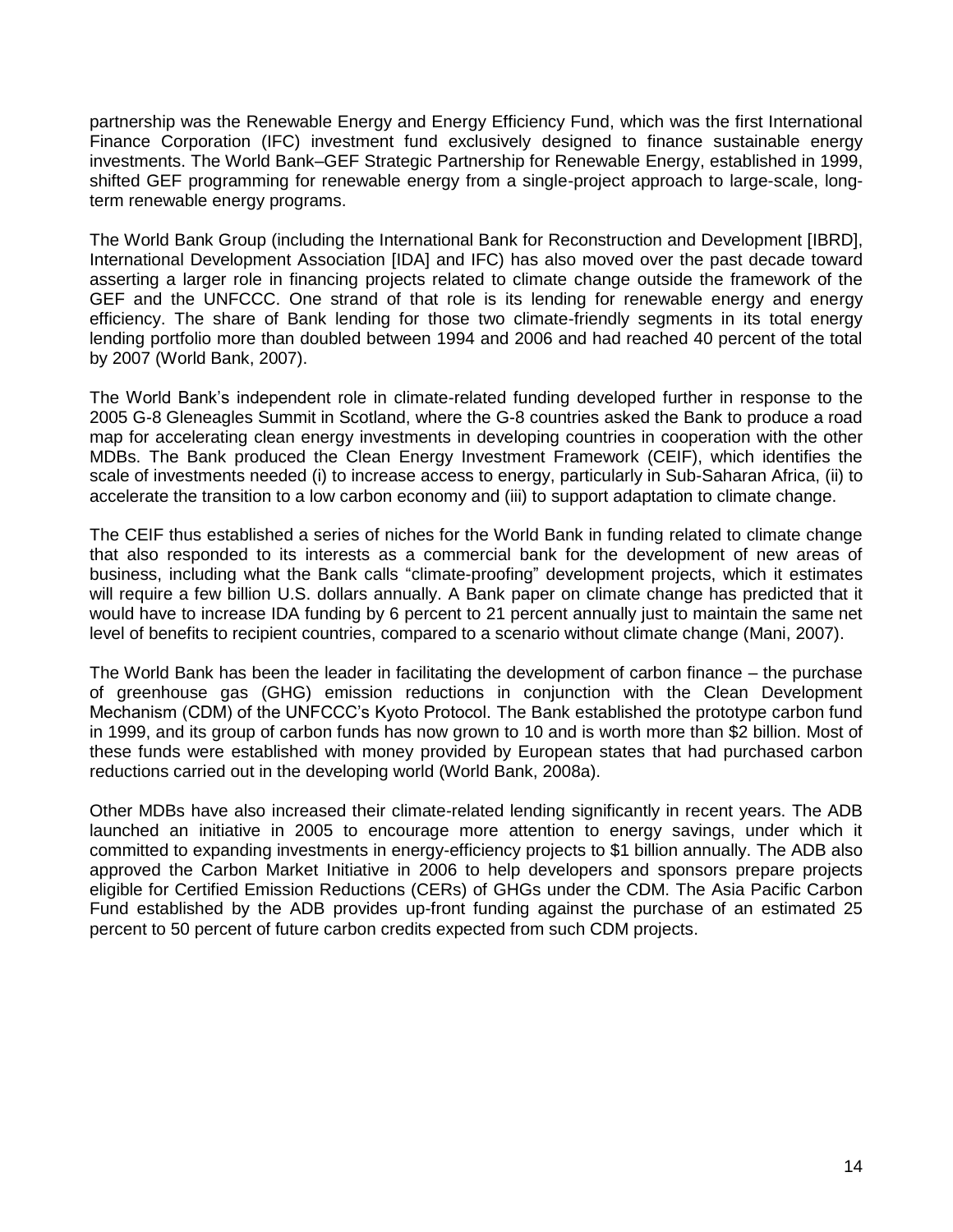# **2.3 Strengths of the existing system**

#### *Embodiment of a global bargain*

The GEF represents a hard-won bargain between donor and developing countries over priorities, programming strategies and specific project and program choices. Although neither group of states has been entirely happy with the result, it is nevertheless recognized that its structure, as well as its operational principles, are the result of a continued balancing act between the interests of both sets of countries. GEF programming involves a reconciliation of the interests and views of the participants of the Rio conventions, including both the host and recipient countries (Porter, Clemencon, Ofosu-Amaah and Philips, 1998). Any other institutional model would likely bring renewed confrontation between donor and recipient states over control of the funding for global environmental concerns.

#### *Synergies between grant assistance and concessional lending*

A central element in the GEF's structure and operations is that it combines the impact of grant assistance with concessional lending provided by the World Bank and other multilateral banks, such as the regional development banks and IFAD. The synergy between the two has been achieved by linking bank loans with GEF grants, thus making investments (e.g., in forest conservation or clean technology) more attractive to recipient countries.

#### *GEF coordinates bilateral and multilateral efforts*

The GEF has been a mechanism that catalyzes the coordination between bilateral and multilateral agencies with regard to sharing knowledge of project pipelines in each country and focal area, as well as at the strategic level of policy and programming. Although duplication of effort by World Bank and UNDP was a serious problem at the beginning of the GEF's operational phase in 1994, joint pipeline reviews by all agencies reduced that problem. The GEF also offers the framework for broader consultation and cooperation among multilateral agencies on strategic approaches to programming in or across focal areas. For example, the GEF Focal Area Task Forces bring together GEF Secretariat specialists and representatives of the GEF agencies to discuss the strategic and effective allocation of GEF resources. This mechanism for coordination does not eliminate the tendency toward competition among the GEF agencies, but it does harness their common interest in using GEF funds to reduce threats to the global environment.

Another advantage of the GEF is that the GEF Council offers the opportunity for donor country representatives to meet every six months to discuss policy and strategy for using their contributions to fund measures that address global environmental concerns. The Council meetings have provided opportunities for wider consultations among donors, recipient countries, multilateral agencies and the nongovernmental organization (NGO) community.

## **2.4 Weaknesses of the existing system**

#### *Low level of funding by donor countries*

A critical problem of the existing system, in which the GEF has been the central institution, is that the donor countries on which the GEF has depended for its funds never intended for it to cover all the financing needed to achieve the objectives of the global environmental conventions in question. Rather, it was intended to be a catalyst for measures to address global environmental problems.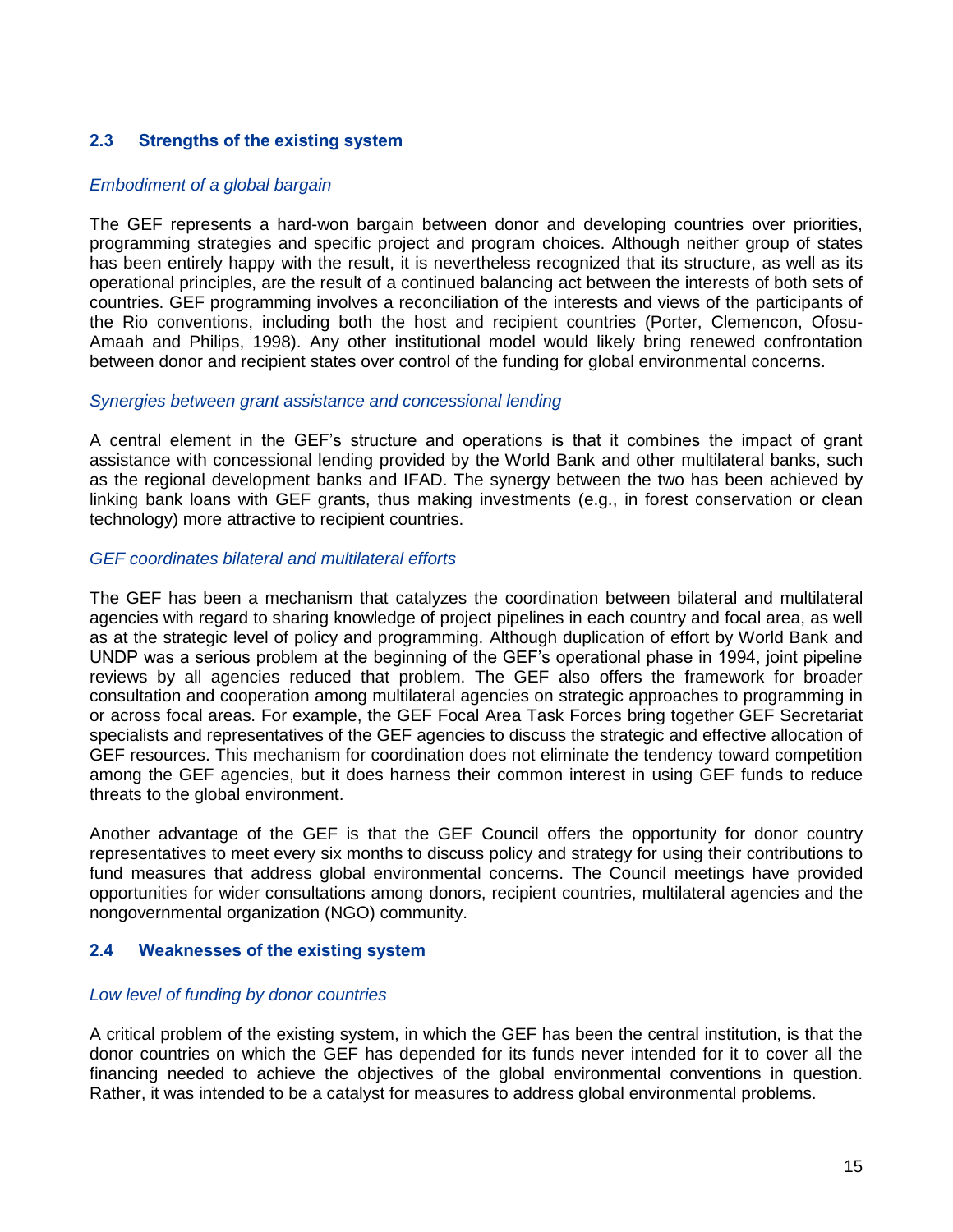Despite the fact that the GEF was designated as the financial mechanism for the climate and biodiversity conventions, the funding provided by donor countries was never at the level required to produce significant progress in reversing the threats to climate stability and biodiversity conservation. Over the entire 18 years of its operation, total funding allocated to the GEF has provided \$7.4 billion in grants to support more than 1,950 projects. By 2007, the GEF's climate change portfolio had grown to include more than \$2.2 billion in grants for projects with a total value of nearly \$14 billion when cofinancing (a considerable amount of it provided by the private sector) is included. But it is now clear that the initial assumption underlying GEF – that relatively small amounts of grant financing, when combined with projects financed by other multilateral partners, could leverage transformational change, for example, in energy markets in the developing world – was flawed.

China has used GEF climate projects strategically to pilot approaches that it can then apply more widely using its own resources when they prove successful (UNDP, Office of Evaluation, 2008). GEF's China Renewable Energy Scale-Up Project is its most ambitious effort at stimulating a transformational change in the power sector. Some \$140 million in GEF grants within a total package of \$400 million (including World Bank loans) will support implementation of a national policy to establish a mandated share of electricity consumption to come from renewable sources over a 10- to 12-year period. However, the World Bank (2006) warned that this initiative and others aimed at achieving market transformation in China would require a minimum of \$250 million to \$300 million *per year* over 10 years – two or three times more than is now being provided by GEF and the World Bank combined – to achieve "significant and sustained market penetration of energy efficiency and renewable energy technologies" in China.

In the area of biodiversity and forest loss, the difficulty of achieving a measurable impact without a significantly larger scale of GEF resources is even greater. Conventional projects involving protected area schemes – even when accompanied by efforts to deal with local community-based driving forces – have not had the desired effect in slowing the commercial driving forces behind deforestation in areas with the greatest forest losses. Achieving that objective would require more ambitious concepts backed by much greater commitments of grant financing.

## *Lack of strategic approach to climate change*

The origins and evolution of the GEF reflected an approach that seemed to assume that the give and take among various interests would produce approaches that could foster transformation of energy markets over time. The result was that it has lacked a strategic focus on how to bring about much faster transformation, particularly in energy use. Thus, until recently, the GEF adhered to an approach in which an interest to influence the major GHG-emitting countries' systems of energy use was balanced by a project-by-project method of allocating funds. In September 2005, the GEF Council adopted the Resource Allocation Framework (RAF), a system for allocating GEF resources to recipient countries. Resources are allocated to countries based on each country's potential to generate global environmental benefits and the country's capacity, policies and practices to successfully implement GEF projects. Implementation began in July 2006 and applies to resources for financing biodiversity and climate change projects through the fourth replenishment of the GEF. The allocations determined by the RAF use a combination of a GEF Benefits Index and a GEF Performance Index (GEF, 2005). The GEF Benefits Index for climate change seeks to measure the potential benefits that can be realized from climate change mitigation activities in a country. The approach reflects the objectives of the GEF climate change operational programs to address longterm priorities to mitigate climate change. No consideration, however, was given to the role of forests in mitigation and adaptation. Ninety-five percent of the pledged funds to the Climate Change focal area were allocated to individual countries. Only 5 percent, or \$50 million, were set aside for regional and global programs. Hence, the complexity of the RAF and the related distribution of climate funds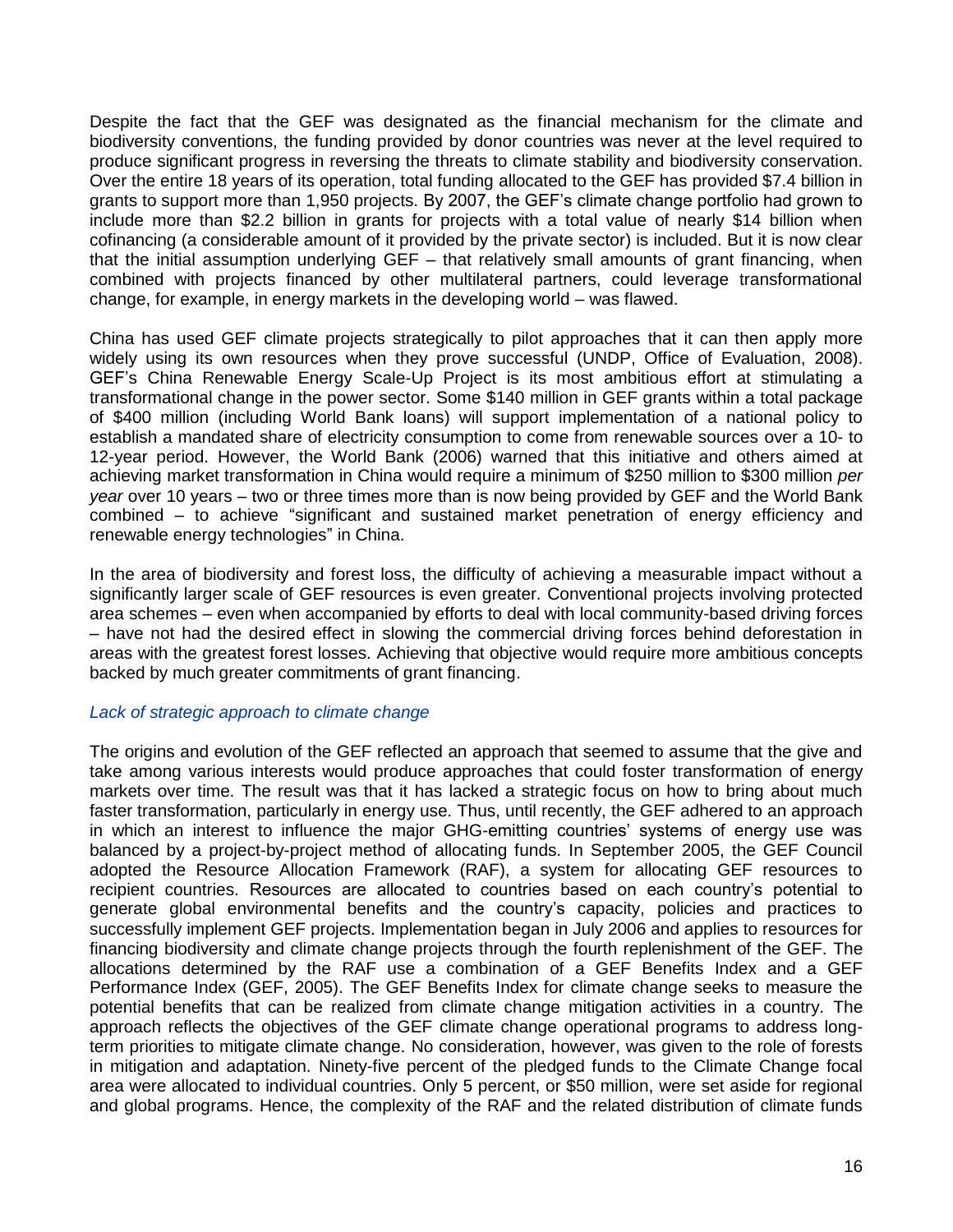have made a strategic approach to addressing the challenges associated with climate change at a global level rather difficult.

Due to the fact that the Global Benefits Index for climate change does not reflect the role of forests in climates, related funding constraints triggered the development of an incentive mechanism, the Tropical Forest Account (TFA), which rewards tropical forest countries with additional resources if they direct their country's RAF resources to projects addressing sustainable forest management (SFM). The TFA is capitalized by a portion of the global and regional resources in biodiversity and climate change and some resources from the land degradation focal area. Through this approach, the GEF is trying to strengthen the role of forests in its mitigation strategy.

The GEF has long recognized that it needs to mobilize the investment resources of the private sector on behalf of global environmental benefit, particularly with regard to investments in low-carbon technology. The GEF Council has discussed the matter repeatedly and issued a series of decisions. Two studies were prepared in 2006 to advance a new private sector strategy that would collaborate with the private sector (GEF, 2006a and 2006b). New proposals, including one for a new fund to be focused solely on collaboration with the private sector, were presented to the Council in June 2007. Successful collaboration with the private sector, however, may require a degree of experience and commitment that the GEF cannot achieve in a short time with its existing structure and commitment to collaboration with governments. The length and uncertainties inherent in the GEF project cycle also rule out the participation of a wide range of businesses in GEF projects. And the GEF Secretariat and most of the GEF agencies lack the long-established relationships with investors and manufacturers that are a necessary basis for forging the kind of collaboration needed.

In June 2008, the chief executive officer of the GEF, Monique Barbut, presented an approach to the GEF Council to shift from single-project interventions toward a more programmatic approach, to focus the limited funding resources of the GEF-4 on the highest priority issues and to achieve a synergistic impact by linking projects together (GEF 2008). All focal areas, including climate change and biodiversity, are now supportive of programmatic initiatives to promote a more strategic approach to climate change, including sustainable forest management.

## *Conflict of interest of the MDBs in energy lending*

Even though the World Bank's recent expanded role in climate-related funding represents a substantial evolution from the Bank's role in past decades, the Bank retains some of the characteristics that have made its operations part of the problem: internal Bank incentives encourage lending large amounts of money quickly and generate a strong bias toward large-scale, capitalintensive projects with predictable rates of return. Those needs have led to a dominant emphasis in the Bank's energy lending portfolio on conventional power sector loans, which accelerate the threat of global climate change rather than reduce it. In 2005, the Bank loaned more than \$2.5 billion for conventional power projects (i.e., fossil fuel development and large dams), whereas it used only \$109 million in IBRD and IDA funds for renewable energy and energy-efficiency projects (FOE, 2005). That continued a long-established pattern of failing to consider climate change in its lending to the energy and mining sectors. During the previous five years (2000–04), 84 percent of World Bank Group lending in those two sectors gave no consideration to climate change (Nakhooda, Sohn and Baumert, 2005).

The Bank needs to break its dependency on conventional power lending by channeling more resources for renewable energy and energy-efficiency projects. The responsible course of action for the Bank is to ensure that there is a sound analysis of all energy options for a country, to finance from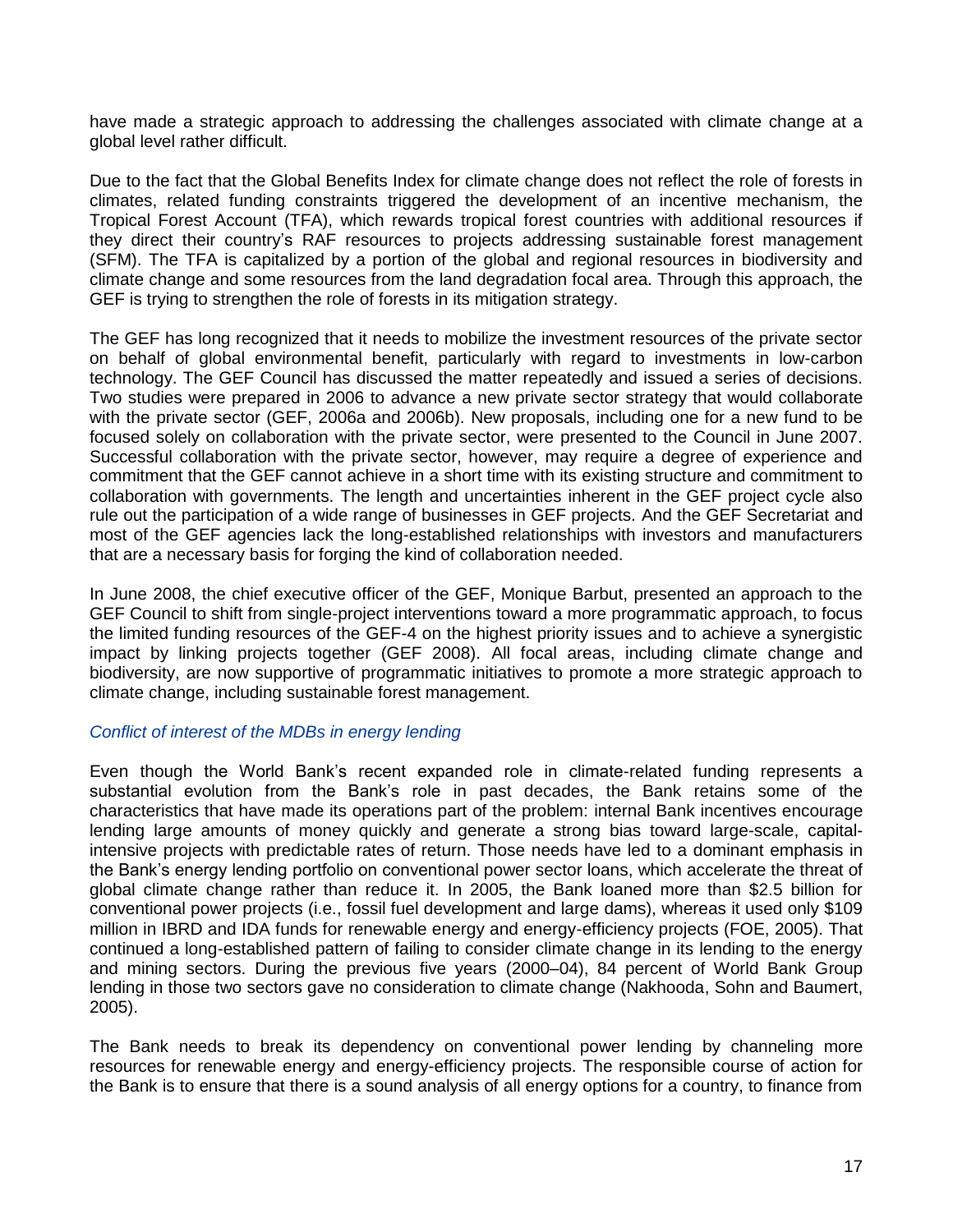its own resources the economically viable yet environmentally sustainable investment options, and to mobilize additional resources where available.

#### *Slowness of GEF project initiation*

One problem with the GEF's role has been a project approval process that is far too long and complex. When Monique Barbut became GEF executive director in late 2006, she found a lapse of an average of 66 months between entry of a concept into the pipeline and project initiation. That is long enough for major changes to occur in the recipient country that could have a serious impact on the project's success. It also discourages participation in many proposed GEF projects by private sector entities.

In June 2007, the GEF Council approved a revised project cycle (GEF, 2007a), which has enabled the GEF to reduce the lapse time between the presentation of a project idea and its implementation to an average of 22 months by introducing expedited and simplified procedures. Furthermore, the number of work programs for Council approval have been increased from four to twelve annually. With this increase, significantly more projects can be processed compared to the old project cycle.

The relatively complex structure of the GEF itself, involving an independent secretariat, GEF agencies and a council that must approve the inclusion of projects in the work program, as well as the final project proposal, makes it difficult to further simplify the project cycle so that it is comparable to those of the multilateral lenders.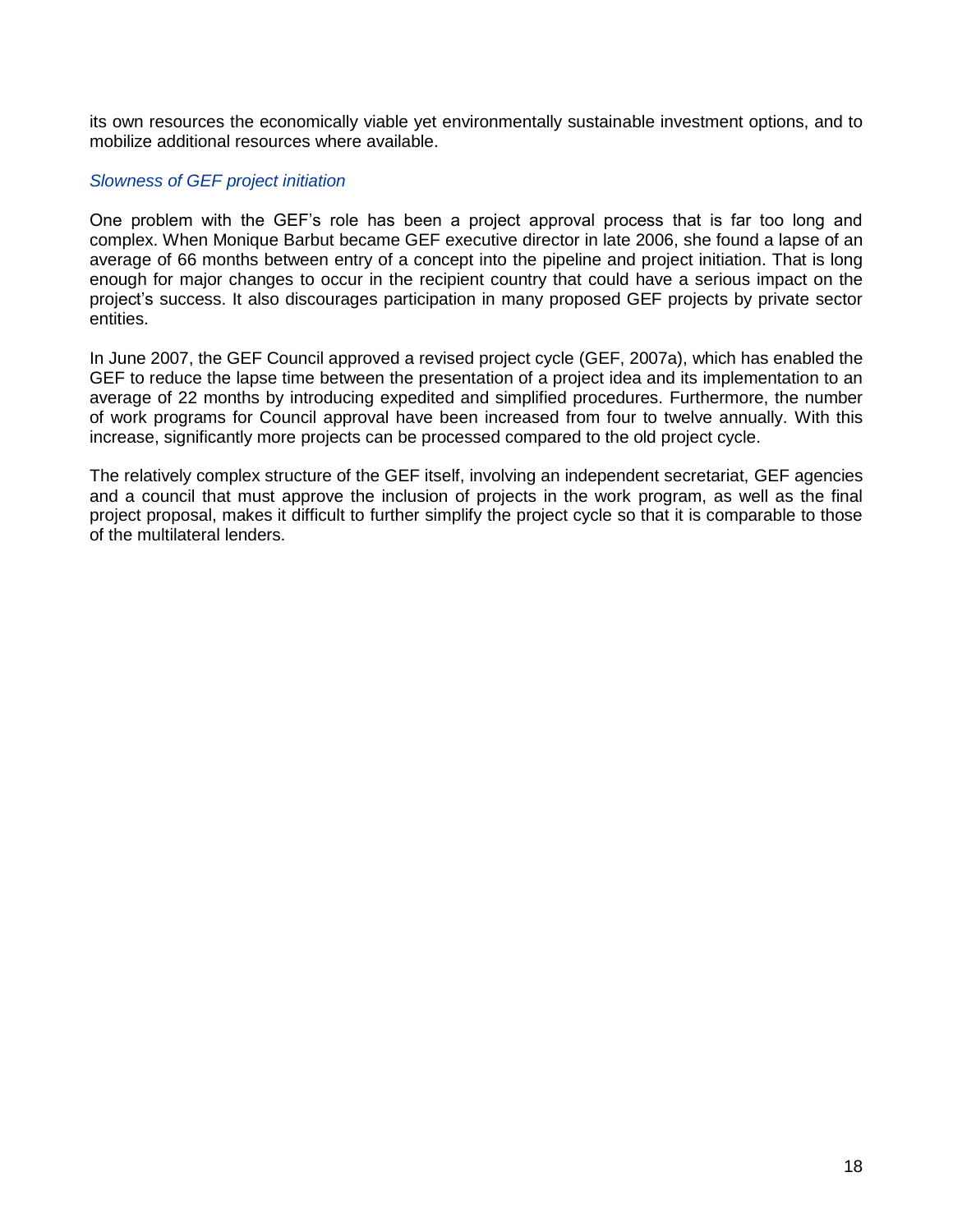# **3. THE EMERGENCE OF NEW ENVIRONMENTAL FUNDS**

## **3.1 Driving forces behind the new funds**

#### *Increased political understanding of climate change in donor countries*

Global environmental issues and particularly climate change are now high on the political agendas in many northern and some southern countries (especially the Small Island Development States [SIDS]). Related to this, there are indications of direct links between climate change concerns and voting preferences in northern countries. In the United Kingdom, the Local Government Association (LGA) recently found that 62 percent of respondents in a survey were more likely to vote for a candidate with policies to tackle climate change (LGA, 2008). Climate change and energy have also become major themes of party policies, and media coverage of the issue has increased significantly in the United States and the United Kingdom as well as in other European countries (Boykoff, 2007).

#### *Desire to achieve more immediate impacts*

Despite recent efforts to move toward a results-based management system, donor governments are aware that the existing system has not produced visible progress. In searching for a new approach to climate funding, they have sought options that can be organized quickly and demonstrate a more dramatic impact on reducing GHGs. The idea of promoting low carbon technologies, which surfaced at the G-8 Summit at Gleneagles, met both of these criteria.

#### *Desire to mobilize private sector resources*

Another factor driving the creation of new funds has been the growing interest to mobilize private sector resources for global environmental benefit. One way to mobilize these resources has been to facilitate markets for environmental services (e.g., carbon and water, among other services that can now be priced and traded). The global market for carbon emissions reductions increased in value to an estimated \$30 billion in 2006, three times greater than in 2005 (Capoor and Ambrosi, 2007). It is expected that the volume of carbon trading transactions will continue to increase as more countries that have ratified the Kyoto Protocol look for cost-efficient ways to meet their commitments. Donors have been supporting the carbon market actively (e.g., through "pump-priming" carbon markets in prototype carbon facilities such as the BioCarbon Fund [BioCF]). At the same time, the World Bank has rapidly built up its own carbon market funds – the Forest Carbon Partnership Fund (FCPF).

#### *World Bank's need for new energy market niches*

In the late 1990s, the World Bank was strongly wedded to its fossil fuel lending portfolio, and it had adopted a policy that explicitly ruled out rejecting any loan on the basis of its impact on the global environment. The Operational Policy Committee had recommended that it use a shadow carbon price to determine at what point alternatives to a conventional fossil fuel loan should be considered (Porter et al., 1998). But by 2005, its interests regarding energy loans had begun to shift. The Bank was already motivated to assert a more active role in clean energy loans outside the context of the GEF. By 2005, when G-8 leaders gave their encouragement for the World Bank to play a lead role with regard to climate-friendly technology, it had already seen its core markets for loans in the conventional power sector decline by more than 40 percent since the early to mid-1990s – a loss of nearly \$1.3 billion on average annually for the 2000–04 period as compared with the annual average during the 1990–94 period (World Bank, 2007).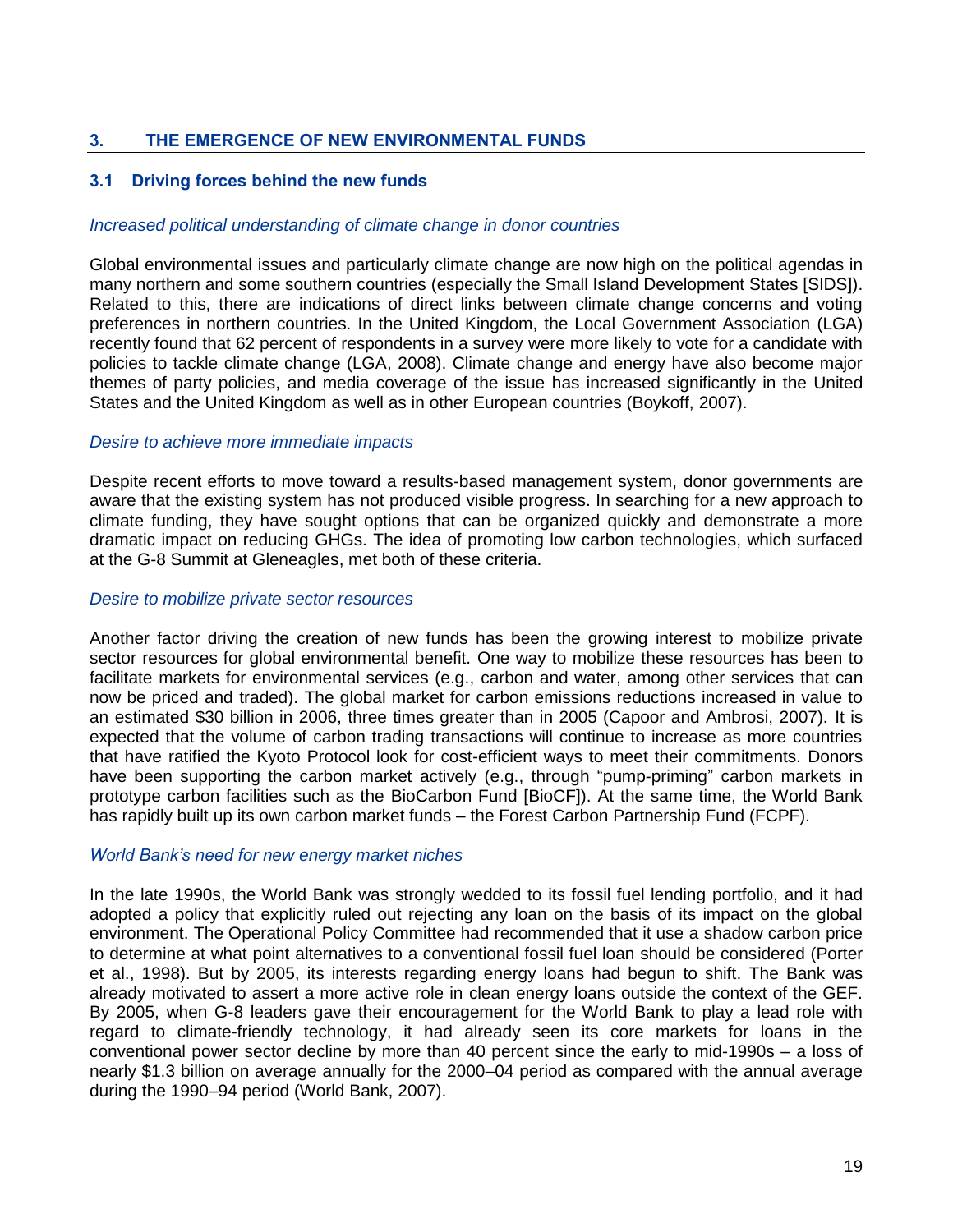It was not until 2004 that the Bank's private sector arm, the IFC, started to identify clean energy opportunities within its own investments in a search for ways to expand its renewable energy and energy-efficiency business. After the new system of tracking those opportunities was found to be successful, the World Bank itself began to apply a similar method of building up its own lending for clean energy (World Bank, 2007). The Bank's need for new energy lending niches coincided with the donor government's desire for a new vehicle to speed up climate-friendly technology to create a new alliance.

#### *Preference for programmatic over project-based funding modalities*

In the case of adaptation, the way that finances are delivered is a possible driver for donor decisions on how to channel funding through multilateral routes. For example, the UK's Department for International Development (DfID) is keen to pilot a programmatic approach through integration into national plans. None of the UN special funds (or the Adaptation Fund) are presently structured in a programmatic way. Perhaps in response to this situation, DfID is planning to channel funds through the Strategic Climate Fund of the World Bank, which would allow for programmatic options (HMG, 2008). 4

#### *Are there differences in these drivers between the bilaterals and the multilaterals?*

Whether finances for the environment are channeled through bilateral or multilateral pathways depends on a range of factors. Historically, different bilateral donors show a large variation in the levels of aid distributed through multilateral channels. Belgium and New Zealand, for example, put most (more than 90 percent) of their aid through multilaterals in the 1990s, whereas Japan and Denmark put a small proportion through this system (less than 30 percent) (Hicks et al., 2008). In some cases this is partly due to differences in the size of the donors, with smaller donors that have a lower capacity to manage funds opting for multilaterals and larger donors opting for bilateral channels. But it also relates to factors such as how seriously countries perceive environmental treaties (Hicks et al., 2008). Interestingly, the choice of multilateral agency (between loan- and grant-based providers) appears to depend on technical experience, number of years in existence and multilaterals in which they have greater voting shares (Hicks et al., 2008).

Of key interest to this study is whether the weaknesses of the current multilateral system or the overlaps and potential competition in their aims has contributed to the emergence of the bilateral funds. The research has found little evidence to indicate that this is the case. Some interviewees from bilateral donors did mention concerns about the international system (acknowledging, for example, the competition between GEF and the World Bank funds), implying that it could be part of the rationale to establish bilateral funds. But some of the bilateral funds (Australia, Japan, Norway and the United Kingdom) are considering channeling finance through multilateral means. As mentioned above, this is occurring in the broader context of increasing proportions of aid being channeled through the multilaterals. It is therefore hard to reach a strong conclusion on drivers in this case.

## **3.2 The new bilateral funds**

j

This section provides details of the new bilateral funds that aim to address the international funding gap for climate change. Most of these funds are not yet operational, however, and so their final structure and operational practices cannot be stated with complete certainty. Information about each of these funds was collated from web searches, literature reviews and key informant interviews during April 2008. Because most of the funds remain under development, not all of the presently available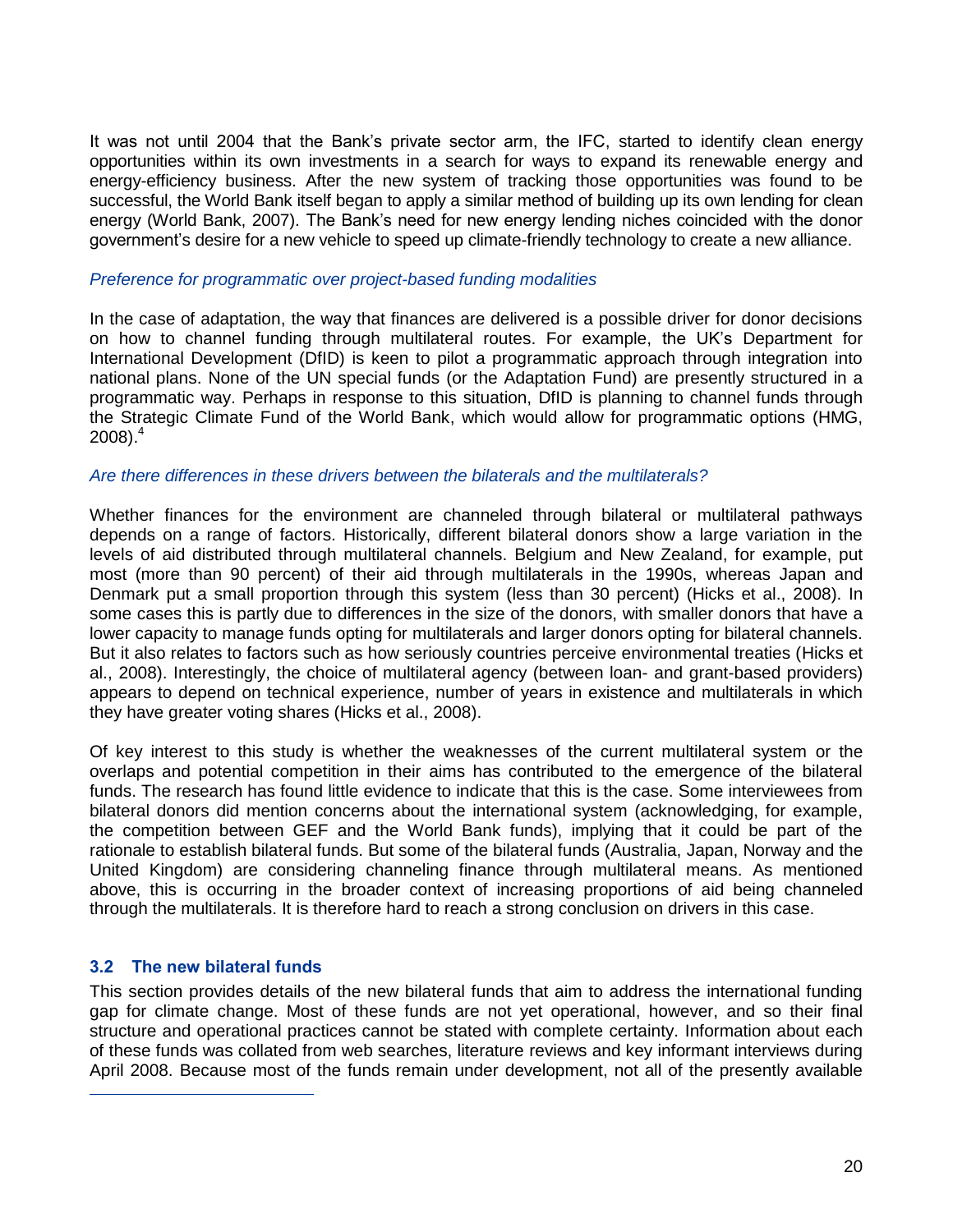documentation is consistent, and this may have led to some errors and discrepancies in the description of the funds.

Four European countries, together with the European Union<sup>5</sup> Australia and Japan have made recent commitments to provide new financing to assist international measures to tackle climate change. Most funds are aimed at supporting developing countries and hence have a close relationship with development assistance. The following initiatives have been reviewed:

- $\bullet$ The Global Climate Change Alliance (GCCA) of the European Commission
- The International Window of the Environmental Transformation Fund (ETF-IW) of the United Kingdom
- The Spanish Millennium Development Goals (MDG) Fund
- The Japanese Cool Earth Partnership  $\bullet$
- The German International Climate Initiative  $\bullet$
- The Norwegian Agency for Development Cooperation (NORAD) Rainforest Initiative
- The Australian Global Initiative on Forests and Climate (GIFC)
- The German Life Web Initiative<sup>6</sup>  $\bullet$

Not all of these initiatives are similar in intent, however. They all aim to address climate change adaptation and mitigation by providing direct or indirect financial support for such activities, but only a few have wider ambitions to facilitate the coordination and negotiation between donors and potential recipient countries in the lead up to a new post-2012 climate agreement.

Three key characteristics have been selected to explore the similarities and differences among the funds:

- the funds' stated objectives;
- their means of financing and disbursement; and
- aspects of fund governance, in terms of how the funds have been established.  $\bullet$

# *Objectives*

All the initiatives reviewed have multiple objectives (see table 1) that add climate change mitigation and adaptation measures to existing concerns of biodiversity conservation and poverty reduction. By doing so, they broaden the scope of "environmental concerns," making any definition of what constitutes environmental funding increasingly problematic. This furthers the existing lack of clarity over the relationship between climate change adaptation and development (WRI, 2008). The combination of these objectives within the same funds, however, may help to fill existing gaps in funding critical adaptation activities in developing countries.

*The European Commission's GCCA* will address mitigation, adaptation and poverty reduction via a proposed partnership with developing countries that will include the provision of both technical and financial assistance. In addition, it aims to provide an informal forum that will facilitate negotiations for a post-2012 climate agreement. The GCCA also plans to add value by acting as a clearinghouse mechanism to coordinate the international adaptation initiatives of EU member states.

 5 The European Union and its Commission are treated as a bilateral source.

 $6$  The change in government in Australia since the announcement of this initiative has delayed implementation while it is reconsidered by the present government. The initiative may be developed under a new name.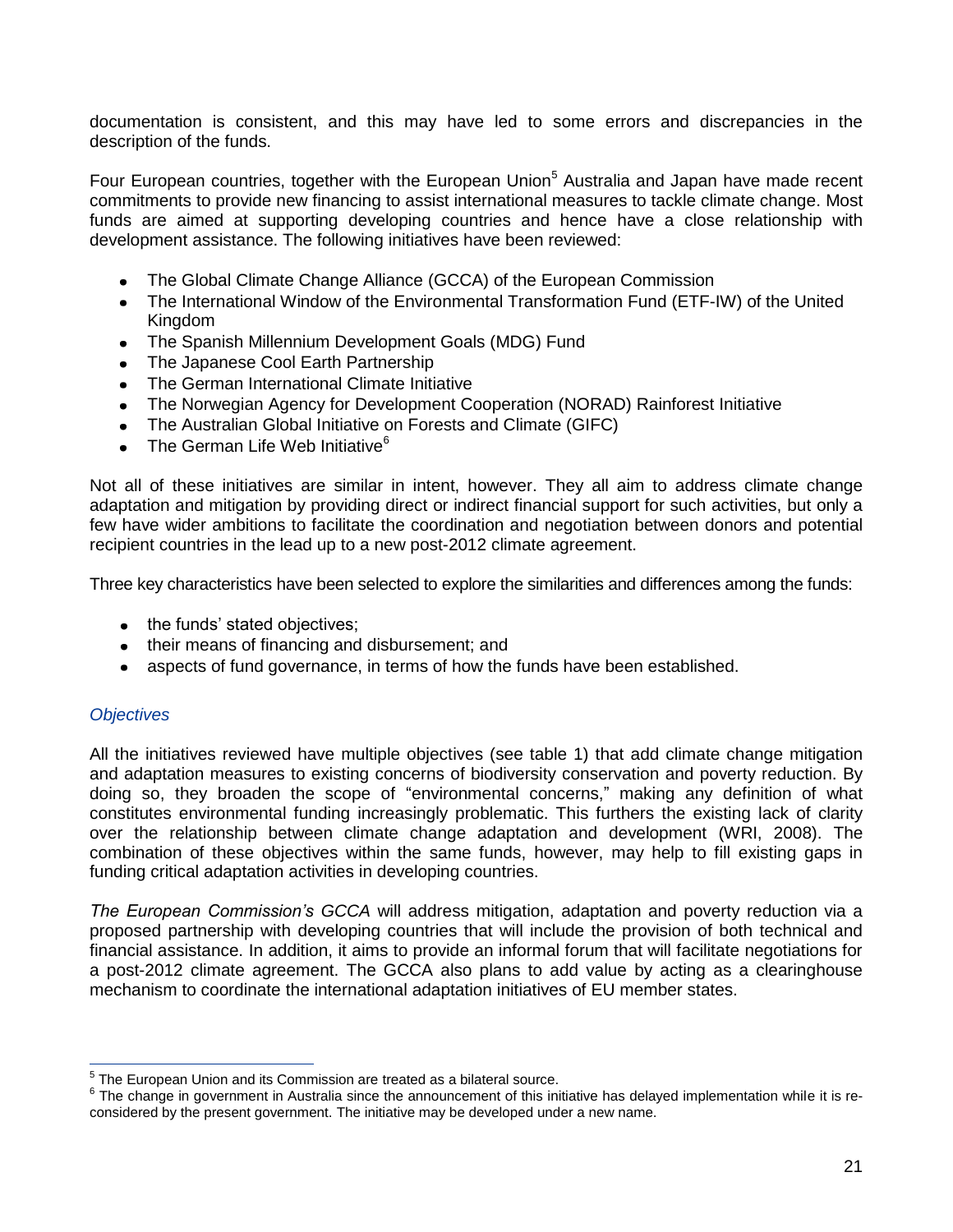*The UK's ETF-IW* has two kinds of objectives. The first process objectives relate to transforming how finances are delivered. These include facilitating moves toward additional finance provided in a programmatic way; avoiding aid proliferation and ensuring coherence; and piloting models that will feed into the UNFCCC negotiation process and the Kyoto Adaptation Fund. The second set are thematic objectives that include supporting poverty reduction, providing environmental protection and tackling climate change in developing countries by addressing unsustainable deforestation, access to clean energy and activities that support adaptation. Most of the finance available under this initiative will be channeled through the World Bank's Climate Investment Funds (CIF) Facility, although early support to the Congo Basin Conservation Fund has been provided to address uncontrolled deforestation in that region.

*The Spanish MDG Fund*, which includes a thematic window on Environment and Climate Change, will support efforts to reduce vulnerability to climate change and poverty reduction. The fund will support (i) interventions that improve environmental management and service delivery at the local and national level, (ii) activities that will increase access to new financing mechanisms and (iii) efforts to enhance adaptive capacities.

*The Japanese Cool Earth Partnership* has three priorities: (i) establishing a post-Kyoto framework that will ensure the participation of all emitters and aim at fair and equitable emission targets; (ii) strengthening international environmental cooperation, under which Japan will provide assistance to help developing countries achieve emissions reductions and to support adaptation in countries suffering from severe climate change impacts; and (iii) supporting innovation that will focus on the development of innovative technology and a shift to a low carbon society.

*The German International Climate Initiative* has three objectives: (i) supporting sustainable energy systems, adaptation and biodiversity projects related to climate change; (ii) ensuring that investments will trigger private investments at a greater magnitude; and (iii) ensuring that financed projects will strategically support the post-2012 climate change negotiations. For this purpose, it will also support multilateral activities and funds focusing on adaptation and forest management.

*The Norwegian NORAD Rainforest Initiative* is not a fund as such, but a pledge of earmarked funding to be allocated through the national budget. It will support the conservation of rainforests by promoting large-scale forest protection and the development of forest-based carbon management. More general measures will include support for adaptation and promoting clean energy in Africa.

# *Forests and Biodiversity*

Two of the eight funding initiatives, the GIFC and the Life Web Initiative (partly financed via the Climate Change and Biodiversity window of the German International Climate Initiative), focus solely on forests and biodiversity.

*The Australian GIFC* aims at facilitating global action to address emissions from deforestation by providing incentives to developing countries to reduce deforestation. Its specific objectives include reducing forest destruction, increasing forest plantation cover and supporting SFM practices.

*The German Life Web Initiative* aims to support the creation and management of new and existing protected areas by creating a global partnership to support the UNCBD Programme of Work on Protected Areas. Specifically, a clearinghouse mechanism will be established that will guide donors to country needs.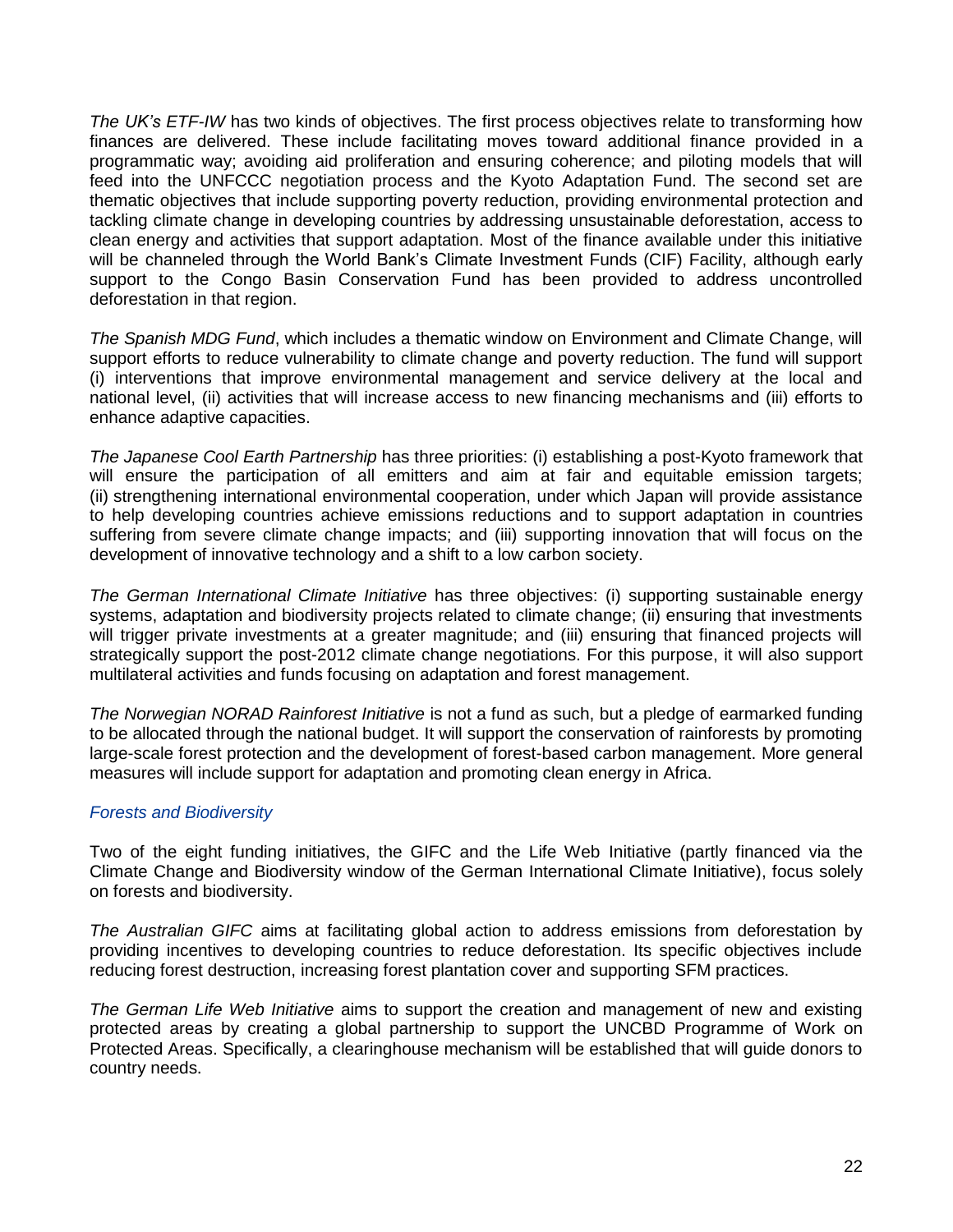# **Table 1: Fund objectives**

|                   | <b>Name of Initiative</b>                                                                                                                                                                                                                                                                                                                                                                                                                                                                                                                      |                                                                                                                                                                                                                                                                                                                                                                                                                                                 |                                                                                                                                                         |                                                                                                                                                                                                                                                                                                                                                                                                                                                                                                            |                                                                                                                                                                                                                                                                                                                                                                                                                                             |                                                                                                                                                                                                                                                                                                 |                                                                                                                                                                                                                                                                                        |                                                                                                                                                                                                                                                                                         |
|-------------------|------------------------------------------------------------------------------------------------------------------------------------------------------------------------------------------------------------------------------------------------------------------------------------------------------------------------------------------------------------------------------------------------------------------------------------------------------------------------------------------------------------------------------------------------|-------------------------------------------------------------------------------------------------------------------------------------------------------------------------------------------------------------------------------------------------------------------------------------------------------------------------------------------------------------------------------------------------------------------------------------------------|---------------------------------------------------------------------------------------------------------------------------------------------------------|------------------------------------------------------------------------------------------------------------------------------------------------------------------------------------------------------------------------------------------------------------------------------------------------------------------------------------------------------------------------------------------------------------------------------------------------------------------------------------------------------------|---------------------------------------------------------------------------------------------------------------------------------------------------------------------------------------------------------------------------------------------------------------------------------------------------------------------------------------------------------------------------------------------------------------------------------------------|-------------------------------------------------------------------------------------------------------------------------------------------------------------------------------------------------------------------------------------------------------------------------------------------------|----------------------------------------------------------------------------------------------------------------------------------------------------------------------------------------------------------------------------------------------------------------------------------------|-----------------------------------------------------------------------------------------------------------------------------------------------------------------------------------------------------------------------------------------------------------------------------------------|
| <b>Details</b>    | <b>Global Climate</b><br><b>Change Alliance</b><br>of the European<br><b>Commission</b>                                                                                                                                                                                                                                                                                                                                                                                                                                                        | <b>International</b><br>Window of the<br>Environmental<br><b>Transformation</b><br><b>Fund of the</b><br><b>United Kingdom</b>                                                                                                                                                                                                                                                                                                                  | <b>Japanese Cool</b><br>Earth<br>Partnership                                                                                                            | German<br><b>International</b><br><b>Climate Initiative</b>                                                                                                                                                                                                                                                                                                                                                                                                                                                | <b>German Life Web</b><br><b>Initiative</b>                                                                                                                                                                                                                                                                                                                                                                                                 | <b>Australian Global</b><br>Initiative on<br><b>Forest and</b><br><b>Climate</b>                                                                                                                                                                                                                | Norwegian<br><b>NORAD</b><br>Rainforest<br><b>Initiative</b>                                                                                                                                                                                                                           | <b>Spanish MDG</b><br><b>Fund (Thematic</b><br>window on<br><b>Environment and</b><br><b>Climate Change)</b>                                                                                                                                                                            |
| <b>Objectives</b> | 1. To foster<br>effective dialogue<br>and cooperation<br>on climate change<br>between the<br>European Union<br>and the poorest<br>countries.<br>2. To facilitate the<br>integration of<br>climate change<br>concerns into<br>poverty reduction<br>plans at local and<br>national levels.<br>Technical and<br>financial support<br>will be provided for<br>the following:<br>Adaptation<br>$\bullet$<br>Mitigation<br>$\bullet$<br>Deforestation<br>Disaster Risk<br>Reduction<br>Integrating<br>Climate<br>Change into<br>Poverty<br>Reduction | 1. To increase<br>support for<br>developing<br>countries in<br>adapting to the<br>impacts of<br>unavoidable<br>climate change.<br>2. To support<br>mitigation, in<br>particular<br>through helping<br>developing<br>countries toward<br>being part of the<br>transition to a<br>global low-<br>carbon economy,<br>including through<br>the promotion of<br>clean energy.<br>3. To support the<br>tackling of<br>unsustainable<br>deforestation. | 1. To assist<br>adaptation to<br>climate change.<br>2. To improve<br>access to clean<br>energy.<br>3. To assist the<br>mitigation of<br>climate change. | 1. To support<br>sustainable<br>energy systems,<br>adaptation and<br>biodiversity projects<br>related to climate<br>change.<br>2. To ensure that<br>investments will<br>trigger private<br>investments at a<br>greater magnitude.<br>3. To ensure that<br>financed projects<br>will strategically<br>support the post-<br>2012 climate<br>change<br>negotiations. For<br>this purpose, it will<br>also support<br>multilateral activities<br>and funds focusing<br>on adaptation and<br>forest management. | To support the<br>implementation of<br>the UNCBD<br>Programme of<br>Work on Protected<br>Areas (PAs). This<br>will achieved as<br>follows:<br>Partnerships<br>$\bullet$<br>will be<br>enhanced via a<br>clearinghouse<br>mechanism<br>guiding donors<br>about partners'<br>needs.<br>matching funds<br>$\bullet$<br>and cofinancing<br>will be provided<br>for the creation<br>of new PAs and<br>improved<br>management of<br>existing PAs. | To facilitate global<br>action to address<br>emissions from<br>deforestation.<br>Objectives<br>include-<br>$\bullet$ reducing<br>deforestation<br>and forest<br>degradation;<br>• increasing new<br>forest planting;<br>and<br>• promoting<br>sustainable<br>forest<br>management<br>practices. | 1. To support<br>adaptation<br>measures and<br>clean energy in<br>Africa.<br>2. To assist<br>climate-related<br>research,<br>technical<br>cooperation and<br>private sector<br>development.<br>3. To support<br>new multilateral<br>climate change<br>and clean energy<br>initiatives. | 1. To reduce<br>poverty and<br>vulnerability by<br>supporting<br>interventions<br>that improve<br>environmental<br>management and<br>service delivery at<br>the national and<br>local level.<br>2. To increase<br>access to new<br>finance.<br>3. To enhance<br>adaptation<br>capacity. |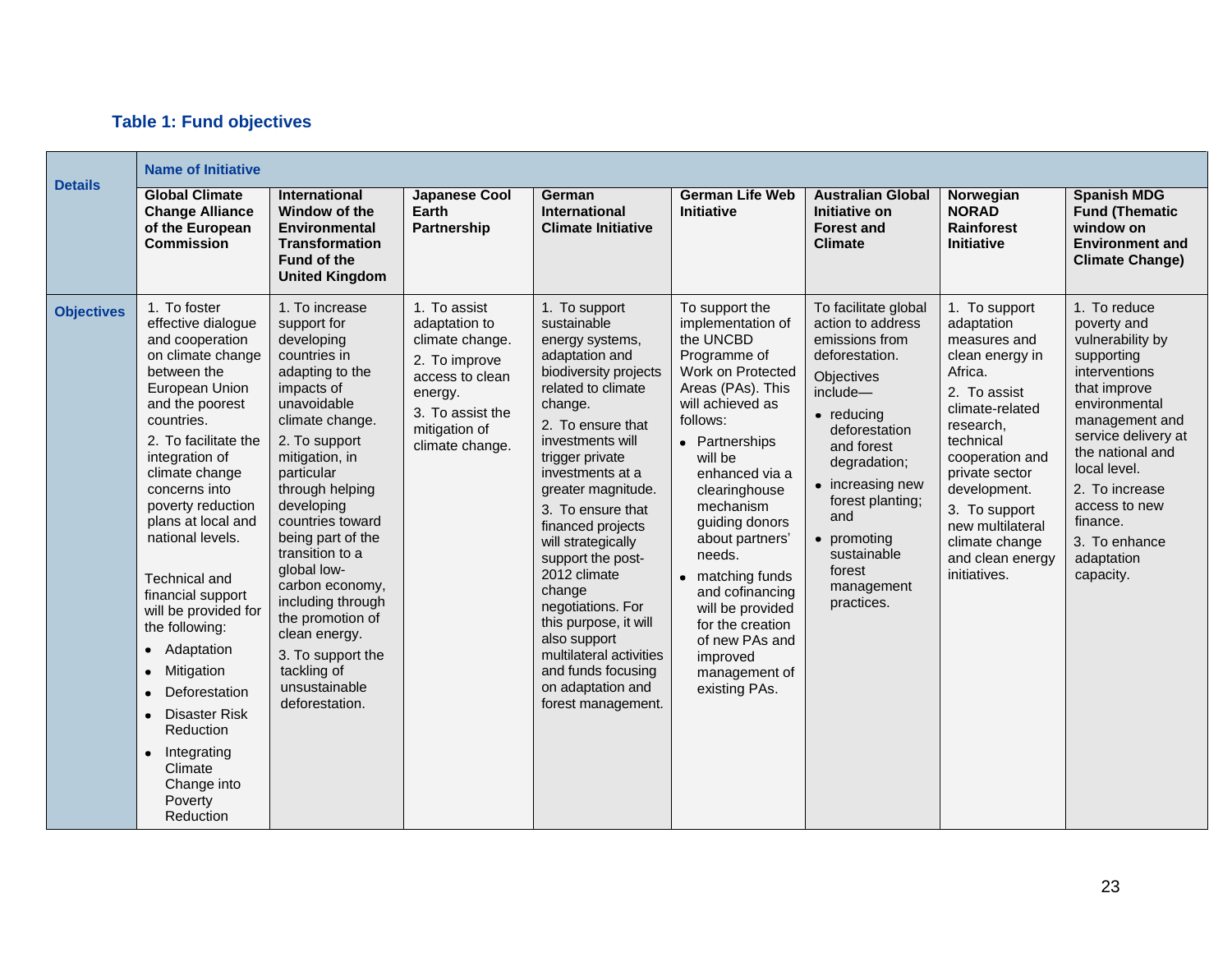#### *Financing and disbursement*

Two of the initiatives, Germany's International Climate Initiative and the EC's GCCA, intend to use innovative means to mobilize finance. The International Climate Initiative plans to raise money from the European Union Emission Trading Scheme (EU ETS). This will involve the German government selling 10 percent of the country's allowable emission permits to businesses and then using approximately 30 percent of the revenue earned from this sale to finance climate change– related projects. Similarly, the GCCA is looking into the potential of using earmarked auctioned revenues from the EU ETS. It is also considering using a mechanism similar to the International Finance Facility for Immunisation<sup>7</sup> as a means to mobilize and disburse larger sums of money in the form of grant aid to support climate change adaptation.

The sources of funding for Japan's Cool Earth Partnership are diverse and include government ODA funds, private funds and support from the Japanese Bank for International Cooperation. The remaining funds will be resourced directly from the national budget of each country, although how this finance will be classified is not clear at present for all the funds. It seems that most financing will come from the development rather than from the environment budget.

# *Type of funding*

Grant funding dominates the smaller bilateral initiatives, although the two larger funds (the Cool Earth Partnership and the ETF-IW) are being planned mostly as concessional loans. The ETF-IW funding has been allocated by the UK's Ministry of Finance as a capital expenditure, which restricts this finance to being made available on a loan basis. This in turn will likely influence the choice of potential recipient countries, as the United Kingdom has a number of bilateral agreements not to increase the debt burden of some its poorest partner countries. However, the interest element of the fund can be treated as grant assistance, as has happened with the initial allocation to the Congo Basin Conservation Fund.

The Cool Earth Partnership will provide \$2 billion as grant aid and technical assistance to support adaptation activities, whereas the bulk of the fund (\$8 billion) will be made available as concessional loans to support mitigation activities. The GCCA is looking into providing grant aid, disbursed via projects or program-based support at the national level (raising the possibility of using budget support arrangements). Similar arrangements are being explored for the Spanish MDG Fund. The types of funding under the GIFC, the International Climate Initiative and the German Life Web Initiative are all still to be determined.

## *Amount and period of finance*

Table 2 summarizes the estimated level of funding for each of these bilateral initiatives. The total nominal amount of dedicated finance is somewhat less than \$3 billion per year, which represent a small percentage of the expected needs of developing countries. For example, an estimated \$14 billion in additional investment is needed for adaptation in the forestry, fisheries and agricultural sectors alone by 2030 (UNFCCC, 2007).

All the funds have a limited time horizon, with no commitments made beyond the 2012 date for negotiations on a post-Kyoto agreement. This is significant, as this short timescale is indicative

The central aim of the International Finance Facility for Immunisation is to help save more children's lives and to do so faster by investing the majority of resources up front – that is, "frontloading" – to ensure reliable and predictable funding flows. See iff-immunisation.org/index.html.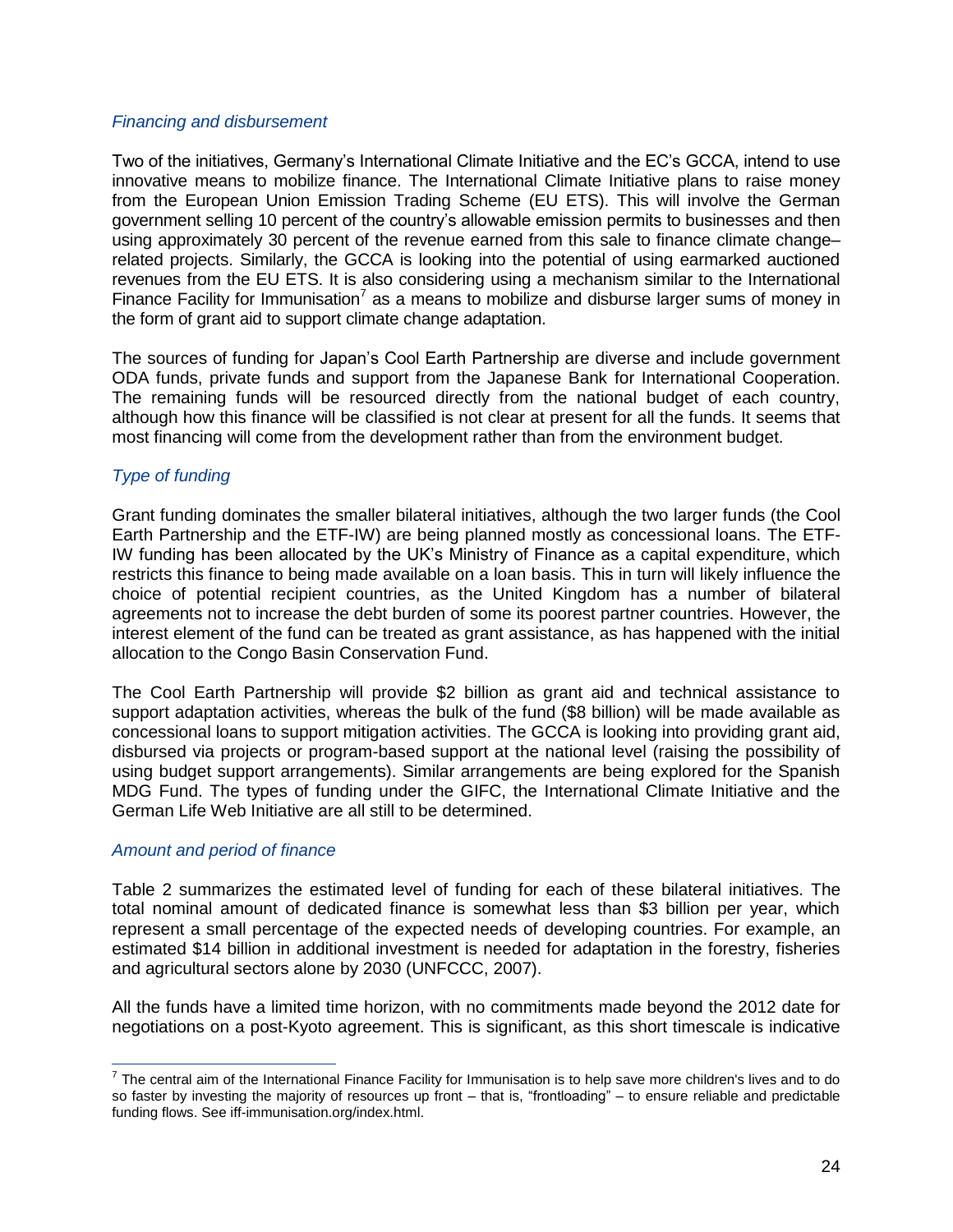more of a piloting phase rather than any new long-term architecture of global environmental funding. The experience gained through disbursing these funds, however, will provide much valuable experience on how to channel global funds to tackle climate change in developing countries over the long term.

| <b>Fund</b>                                      | <b>Currency</b>                                                                               | <b>Total</b><br>amount  | <b>U.S.</b><br>dollar<br>equivalent <sup>a</sup> | <b>Period</b> | <b>Nominal</b><br>annual level              | <b>Comments</b>                                                                                        |
|--------------------------------------------------|-----------------------------------------------------------------------------------------------|-------------------------|--------------------------------------------------|---------------|---------------------------------------------|--------------------------------------------------------------------------------------------------------|
| Japanese<br>Cool Earth<br>Partnership            | <b>USD</b>                                                                                    | 10 billion              | 10 billion                                       | 2008-12       | 2 billion                                   |                                                                                                        |
| ETF-IW of<br>the United<br>Kingdom               | <b>GBP</b>                                                                                    | 800 million             | 1,593 million                                    | 2008-10       | 531 million                                 |                                                                                                        |
| Norwegian<br><b>NORAD</b><br>Rainforest<br>Fund  | <b>USD</b>                                                                                    | 560 million             | 560 million                                      | 2008-12       | 112 million                                 |                                                                                                        |
| Spanish<br><b>MDG Fund</b>                       | Euro                                                                                          | 90 million              | 143 million                                      | 2008-11       | 36 million                                  |                                                                                                        |
| GCCA of the<br>European<br>Commission            | Euro                                                                                          | 50 million              | 79 million                                       | 2008-10       | 26 million                                  | Refers to<br>earmarked<br>commitment from<br>the ENRTP;<br>additional funding<br>may be<br>forthcoming |
| German<br>International<br>Climate<br>Initiative | Euro                                                                                          | 400 million<br>per year | 634 million<br>per year                          | Uncertain     | 184 million<br>(international<br>component) | 30% of this<br>funding will be<br>used to finance<br>climate change<br>projects                        |
| Australian<br><b>GIFC</b>                        | <b>AUD</b>                                                                                    | 200 million             | 188 million                                      | Uncertain     | Uncertain                                   |                                                                                                        |
| <b>Total</b><br><b>Bilateral</b><br>Funding      |                                                                                               |                         |                                                  |               | Less than 3<br>billion                      |                                                                                                        |
| $M - L = M + D$                                  | $\Lambda$ and $\Lambda$ and $\Lambda$ and $\Lambda$ and $\Lambda$ and $\Lambda$ and $\Lambda$ | <b>CAIDTD</b>           |                                                  |               |                                             |                                                                                                        |

#### **Table 2: Estimated level of funding from bilateral initiatives**

*Note:* AUD = Australian dollar; ENRTP = Environment and Natural Resources Thematic Programme; GBP = British pound; USD = U.S. dollar.

a. Valued at exchange rates available on April 22, 2008.

## Targeting of funds

All the initiatives have stated geographical preferences or donor identified criteria (e.g. the conservation of forest ecosystems). The loan-based aid disbursal of the ETF-IW will tilt financing toward middle-income countries. In contrast, the GCCA has the stated intention of focusing on poor developing countries, particularly LDCs (Least Developed Countries) and SIDS. The NORAD Fund is likely to focus on the Congo Basin, the Amazon and southeast Asia, while the GIFC will support regional initiatives in southeast Asia (Indonesia) and the Pacific (Papua New Guinea). Access to funding under the GIFC is expected to be further subject to the achievement of preestablished sustainability criteria such as agreed-on reductions in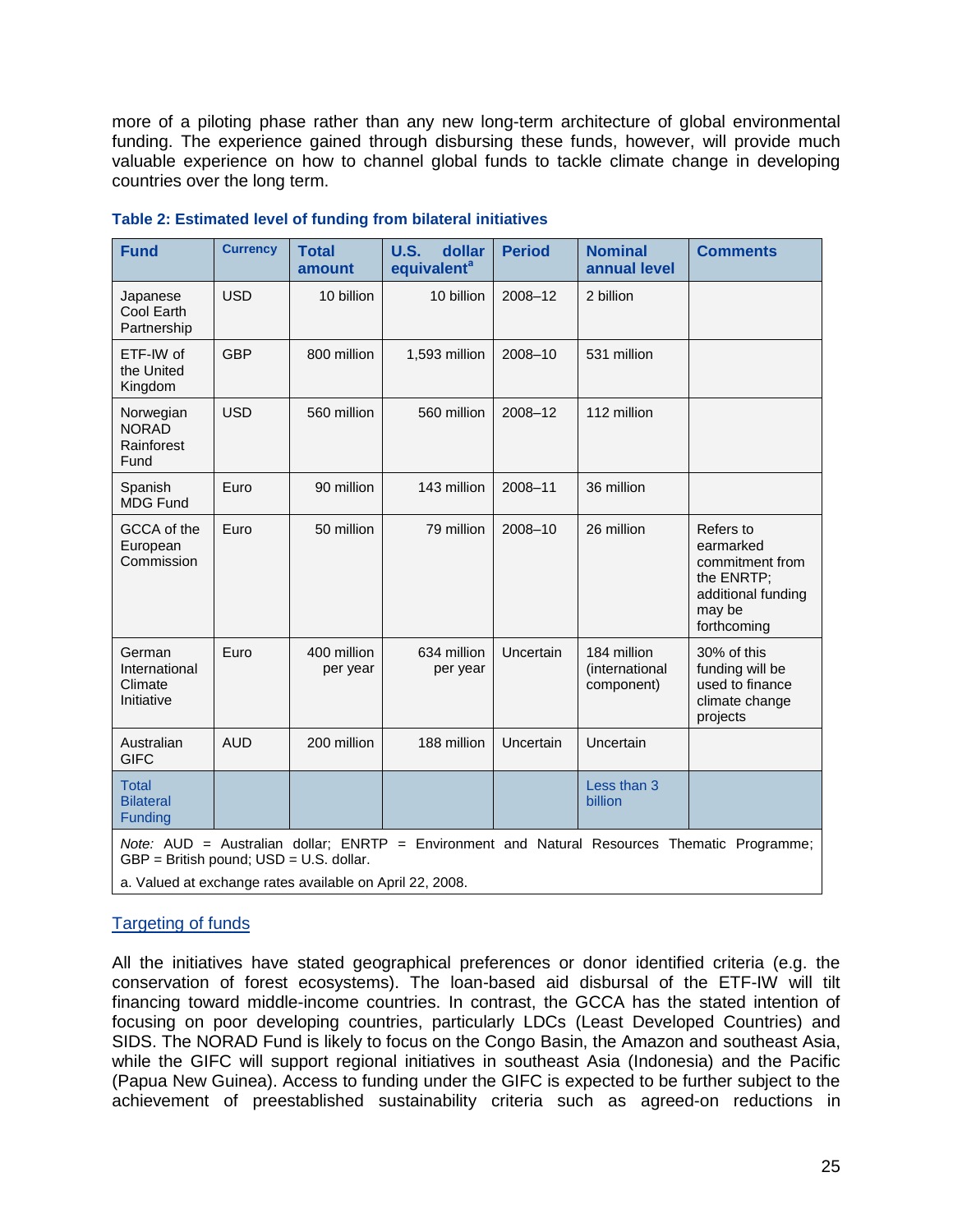deforestation rates. The Spanish MDG Fund provides funding to 59 countries identified by the Spanish Master Plan for International Cooperation. The Cool Earth Partnership will be based on individual bilateral agreements with partner countries that have committed to developing a low carbon economy.

#### *Fund governance*

The way in which these initiatives have been established will likely influence their impact on climate change measures in developing countries. One important aspect associated with the design phase, in which all the funds have been engaged, is the involvement of potential recipient countries. As table 3 shows, there appears to have been limited efforts so far to include the perspective of such countries in design considerations (e.g., about national absorptive capacity issues). Fund development seems to have taken place largely as an internal exercise within each of the donor governments. This is also reflected in the limited coordination that is apparent between the funds.

Two initiatives stand out, however, as having taken a more inclusive route. First, the German Life Web Initiative will be put to the COP 9 meeting of the UNCBD for approval and hence involve developing countries in deciding on the design phase; and second, the Spanish MDG Fund has been established as a joint initiative with the UNDP and thus links its funding into the multilateral channels of the United Nations.

The remaining funds appear to have taken a more insular approach. For example, the EU's GCCA has been driven by the Directorate General (DG) Development of the European Commission, working with the environment and climate change committees of the European Parliament on the wider issues concerning the role of the EU in international climate change negotiations. The international element of the ETF is jointly managed by DfID and DEFRA (the UK's Department for Environment, Food and Rural Affairs) and has been closely related to the World Bank CIFs, of which the United Kingdom has been a lead partner. Negotiations concerning the development of these multilateral funds have been criticized by civil society representations as lacking transparency and the involvement of potential recipients (Third World Network, 2008), although these processes have opened up to civil society to some extent recently. For example, in May 2008, during a two-day meeting in Potsdam, Germany, representatives of 40 developing and industrialized countries reached an agreement to create two international climate investment funds (the Clean Technology Fund and the Strategic Climate Fund) that will provide innovative financing for developing countries to pursue cleaner development paths and protect themselves from the impacts of climate change. These funds (CIFs) will be administered by the World Bank.

The GIFC was originally developed by the then Australian minister of environment, who toured several countries to gather support for the initiative during 2007. He secured agreement with the United States in April 2007 to work together to advance priority projects to improve forest management and reduce global deforestation. With the change in government, however, the initiative has progressed more slowly than originally anticipated, although the present Australian prime minister highlighted the GIFC at a recently held progressive governance summit in the United Kingdom.

The Cool Earth Partnership was announced by the prime minister of Japan and is being coordinated by the Japanese Ministry of Foreign Affairs. This is seen as a bilateral initiative and so will interact with partner countries via normal bilateral channels. However, the volume of funding is so large that it may divert attention away from multilateral processes, in particular the UNFCCC.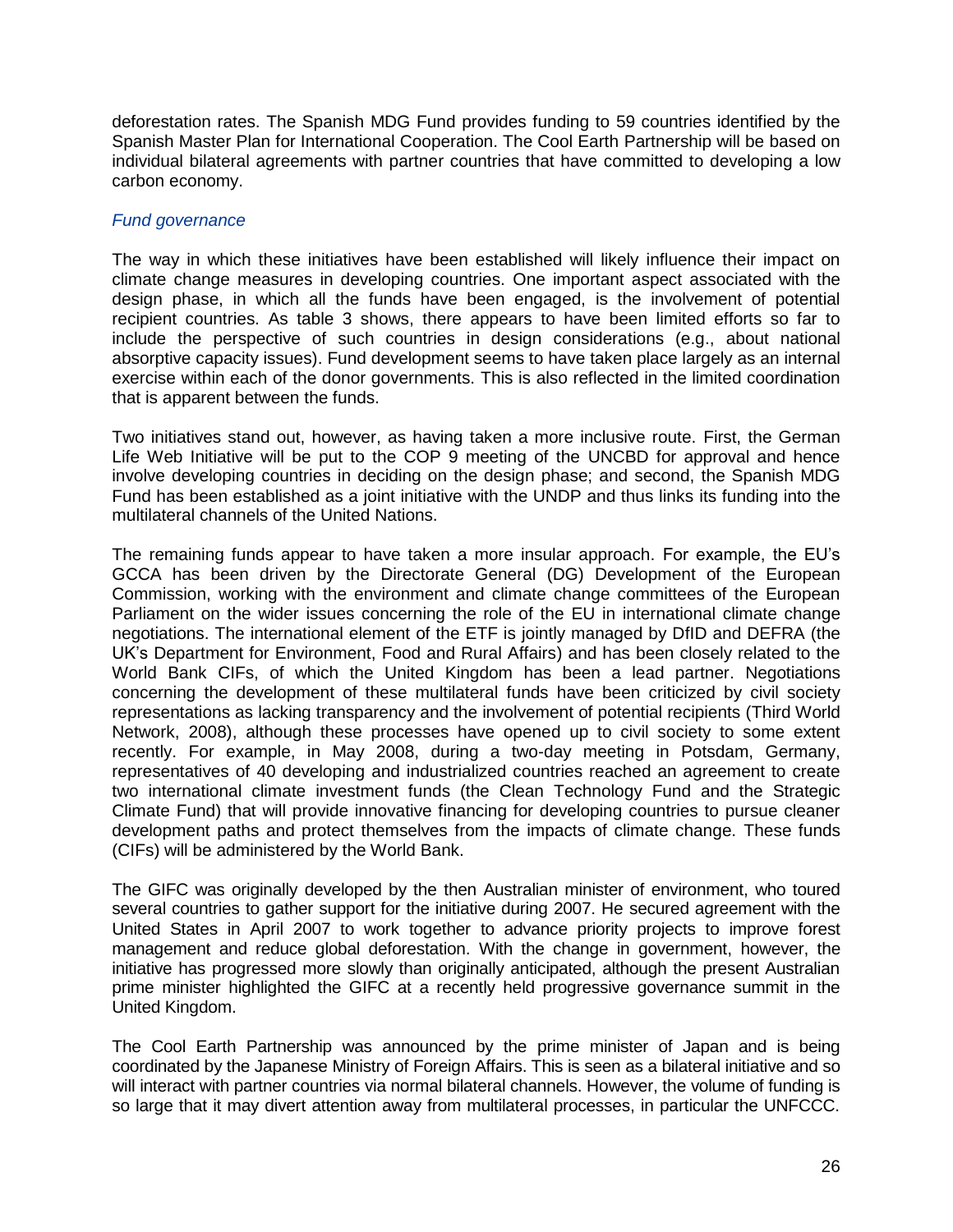# **Table 3: Potential recipient country involvement in fund design**

| <b>Name of Initiative</b>                                                                                                                                                                                                                                                                                                                                                                                                                                    | <b>Potential recipient country involvement</b>                                                                                                                                                                                                                                                                                                                                                                                                                                     |  |  |  |
|--------------------------------------------------------------------------------------------------------------------------------------------------------------------------------------------------------------------------------------------------------------------------------------------------------------------------------------------------------------------------------------------------------------------------------------------------------------|------------------------------------------------------------------------------------------------------------------------------------------------------------------------------------------------------------------------------------------------------------------------------------------------------------------------------------------------------------------------------------------------------------------------------------------------------------------------------------|--|--|--|
| <b>Global Climate Change</b><br><b>Alliance of the European</b><br>Commission                                                                                                                                                                                                                                                                                                                                                                                | Joint initiative between DGs Development, Environment and External<br>$\bullet$<br>relations of the European Commission<br>Potential recipients not involved in design or initiation phases<br>٠<br>Stakeholders invited to development dialogue forum<br>٠<br>Development assistance strategies with partner countries (NAPAs an<br>$\bullet$<br>option; regional forums and partnerships)                                                                                        |  |  |  |
| <b>The International Window</b><br>of the Environmental<br><b>Transformation Fund of</b><br>the United Kingdom                                                                                                                                                                                                                                                                                                                                               | Joint DEFRA-DfID initiative of the UK government; details remain<br>$\bullet$<br>unclear<br>• Potential recipients involved in design stage though consultation<br>processes<br>• DfID proposes that recipients will be involved by deciding how funds<br>under the CIF will be used, what partners they will work with to<br>implement activities<br>Recipient countries to develop adaptation plans and budgets and DfID<br>proposes budget support as a means of implementation |  |  |  |
| <b>Japanese Cool Earth</b><br>Partnership                                                                                                                                                                                                                                                                                                                                                                                                                    | • Announced by Japanese prime minister, with the Ministry of Foreign<br>Affairs coordinating development and governed by ministerial<br>committee<br>Involvement of potential recipient countries though normal bilateral<br>$\bullet$<br>channels                                                                                                                                                                                                                                 |  |  |  |
| German International<br><b>Climate Initiative</b>                                                                                                                                                                                                                                                                                                                                                                                                            | • Led by the Ministry of Environment (BMU), although the Ministry of<br>International Cooperation is likely to be involved<br>GTZ and KfW will be responsible for planning and implementation<br>$\bullet$<br>Recipient countries will be involved in the development and<br>$\bullet$<br>implementation of projects and through normal bilateral cooperation<br>channels                                                                                                          |  |  |  |
| <b>German Life Web Initiative</b>                                                                                                                                                                                                                                                                                                                                                                                                                            | • To be under CBD structure, with the Initiative to be presented and<br>approved/disapproved at CBD COP 9 in May 2008<br>Funding and Partnership will respond to country identified needs<br>$\bullet$                                                                                                                                                                                                                                                                             |  |  |  |
| <b>Australian Global Initiative</b><br>on Forests and Climate                                                                                                                                                                                                                                                                                                                                                                                                | Planning and Delivery to be coordinated by Departments of<br>٠<br>Environment, Forestry and Foreign Affairs (including AusAid).<br>Involvement of potential recipient countries though normal bilateral<br>$\bullet$<br>channels                                                                                                                                                                                                                                                   |  |  |  |
| <b>Norwegian NORAD</b><br><b>Rainforest Initiative</b>                                                                                                                                                                                                                                                                                                                                                                                                       | • Initiative currently under the Ministry of Environment                                                                                                                                                                                                                                                                                                                                                                                                                           |  |  |  |
| <b>Spanish Millennium</b><br><b>Development Goals Fund</b><br>(Thematic window on<br><b>Environment and Climate</b><br>Change)                                                                                                                                                                                                                                                                                                                               | Initiative agreed between the Spanish government and the UNDP<br>٠                                                                                                                                                                                                                                                                                                                                                                                                                 |  |  |  |
| Note: BMU = Ministriy of the Environment; CBD = Convention on Biodiversity; CIF = Climate Investment<br>Fund; COP = Conference of the Parties; DEFRA = Department for Environment, Food and Rural Affairs;<br>DfID = Department for International Development; DG = Directorate General; GTZ = German Technical<br>Cooperation; KfW = KfW Development Bank; NAPA = National Adaptation Programmes of Action; UNDP<br>= United Nations Development Programme. |                                                                                                                                                                                                                                                                                                                                                                                                                                                                                    |  |  |  |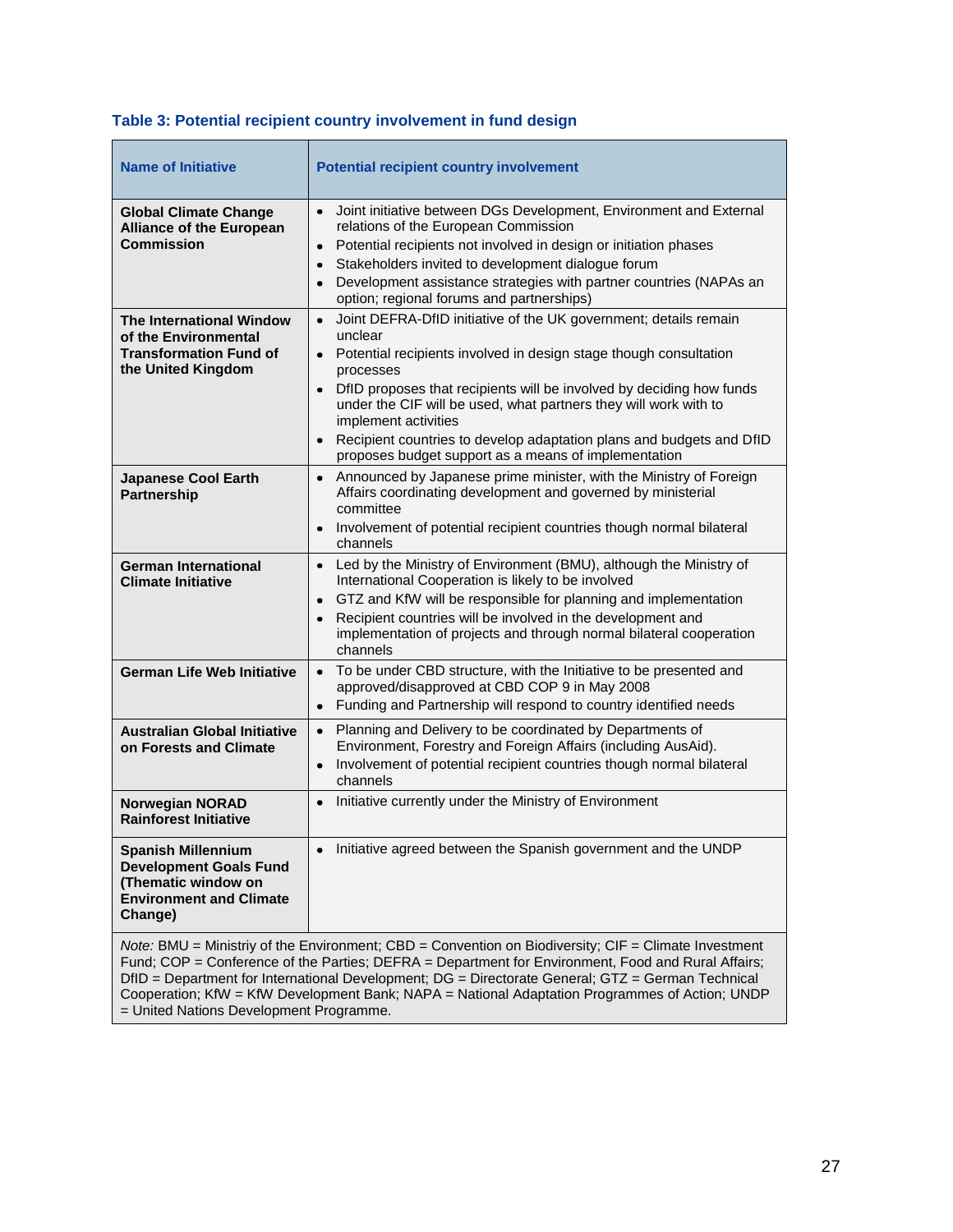## **3.3 The new multilateral funds**

Six new multilateral funds have been announced since 2007:

- The World Bank Forest Carbon Partnership Fund (FCPF)  $\bullet$
- The GEF Tropical Forest Account (TFA)  $\bullet$
- The World Bank Clean Technology Fund (CTF)  $\bullet$
- The GEF-IFC Earth Fund  $\bullet$
- The World Bank Strategic Climate Fund (SCF) and Pilot Program for Climate Resilience  $\bullet$ (PPCR)
- $\bullet$ The Kyoto Protocol Adaptation Fund

## *Objectives, means, rationale and eligibility*

*The World Bank FCPF* has the dual objective of (i) preparing selected countries to participate in a future large-scale system of payments for verifiably reducing emissions from deforestation and degradation (REDD) and (ii) actually signing contracts with a separate group of countries for such verified emissions reductions in return for remuneration. It will therefore have two distinct parts: (i) a Readiness Mechanism to assist a group of 20 countries in building the capacity to participate in such agreements and (ii) a Carbon Finance Mechanism or Carbon Fund, which will negotiate contracts with a smaller group of countries and provide payment for the verified reductions in emissions.

There is no geographic focus for the FCPF. All borrowing member countries of the IBRD or IDA that are located in subtropical or tropical areas are eligible. However, priority will be given to countries with substantial forest areas and forest carbon stocks and to those that have forests that are important for the livelihoods of forest dwellers and indigenous peoples. The participants committee will select countries to participate based on the submission of a Readiness Plan Idea Note in accordance with technical criteria. It appears that the FCPF will give higher priority to countries that can best demonstrate how the system could work rather than countries that have the largest forest area and forest carbon stocks. Funding will be channeled, for example, through the SCF.

*The GEF TFA* is a financial incentive mechanism associated with the existing GEF Sustainable Forest Management Program, aimed at motivating tropical forest countries to invest country resources allocated through the RAF to projects dealing with SFM. The GEF views tropical forests as having benefits for (i) mitigating climate change, (ii) protecting biodiversity and livelihoods and (iii) providing environmental services for the millions of people who live in and depend on these forests. The ultimate aim of the additional funding from the TFA is to focus more investments in three GEF focal areas (climate change, biodiversity and land degradation) and on forests in regions where biodiversity and carbon stocks are high and forest conversion is taking place at a high rate.

The existing GEF system for allocating resources to all eligible countries in the SFM Program, the RAF, does not take into account the Land Use, Land Use Change and Forestry aspect of GHGs and the actions necessary to mitigate them. Hence, the rationale for the TFA is to provide a mechanism that was needed to fill the gap in the existing toolbox of GEF incentives to intensify the focus on reducing deforestation. The initial targets for the TFA are the three regions with large intact tropical forests: Amazonia, the Congo Basin and Papua New Guinea/Indonesia.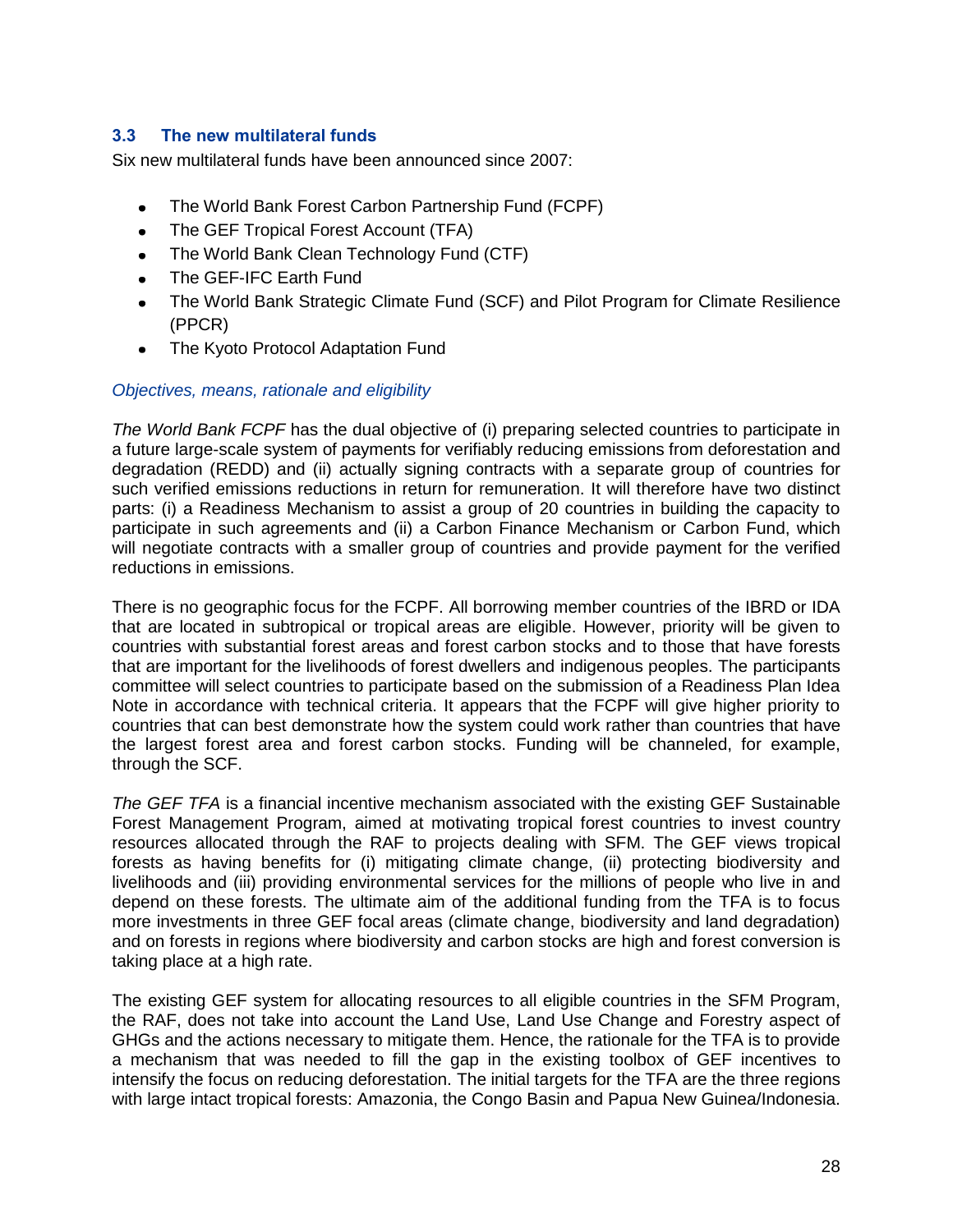Each of these regions has more than 8 million hectares of broadleaf forest and is believed to be more than 70 percent intact. The target regions include 17 countries, which are home to 54 percent of tropical forest cover and 68 percent of tropical forest carbon.

The TFA creates an investment framework for a portion of the GEF global resources in biodiversity, climate and land degradation, and will foster convergence of investments in high tropical forest cover regions. It will reinforce the RAF system while keeping its integrity. In financial terms, the TFA will lead immediately to an augmentation of funding for SFM within the target region by up to \$60 million. It also provides a real possibility of attracting additional donors.

The objective of the *World Bank CTF* is to accelerate the transformation to low carbon economies by financing the more rapid deployment of low carbon technologies and sector strategies. Such development, in turn, is aimed at bringing cost-effective reductions in the growth of GHGs. The aim is to put entire economic sectors and sub-sectors, such as the cement industry in China, on low carbon growth trajectories that will prevent large carbon emissions compared with the non-CTF intervention scenario. The primary rationale for the CTF is to mitigate the financing gap, which the Bank estimates at \$100 billion annually. A secondary rationale is to provide mitigation efforts that are more "transformational" both within each sector and in overall development terms than have been in the past.

The CTF will use a blend of financial instruments, including grants, concessional loans and guarantees, to make investing in low carbon technologies more attractive to both public and private sector investors in the developing countries. It will also be a collaborative effort between the World Bank and other MDBs, through an investments plan for each country of operation prepared under the leadership of the country government. Upon the CTF trust fund committee's review of the investment plan and endorsement of the pipeline of projects and programs and the notional resource envelope required, the countries will proceed with project preparation. Prior to MDB appraisal, the project will be circulated to the trust fund committee for approval of use of CTF co-financing. Final project approval would be made by each MDB's own board. Access to CTF funding will be on the basis of: (i) ODA eligibility (according to Organisation for Economic Co-operation and Development/ Development Assistance Committee [OECD/DAC] guidelines); and (ii) an active MDB country program. There is no geographic scope or priority for accessing finances under the CTF.

The objective of the *GEF-IFC Earth Fund*, a partnership between the GEF and the IFC, is to leverage private sector funding to stimulate more innovative and cost-effective solutions in developing countries to the threats of climate, biodiversity loss and land degradation. It will emphasize new technologies that are yet to be commercially developed to address specific environmental problems (and therefore complement the CTF). The Earth Fund will rely on the IFC's ability to engage the private sector in order to encourage venture capital to make earlystage investments, using a wide array of financial instruments, including grants, soft loans and equity participation, as well as inducement prizes, to reward environmental innovation.

The main rationale for the Earth Fund appears to be that GEF efforts to engage the private sector under existing forms has not produced adequate results, and therefore a new, more flexible form of partnership with private sector entities, and particularly venture capitalists, is needed. The target of the fund is to work primarily with private investors and entrepreneurs, so it appears that there will be no country-related eligibility requirements.

The objective of the *The World Bank Strategic Climate Fund (SCF) (World Bank, 2008c)* is relatively broad and will address a host of issues. These issues include: (i) promoting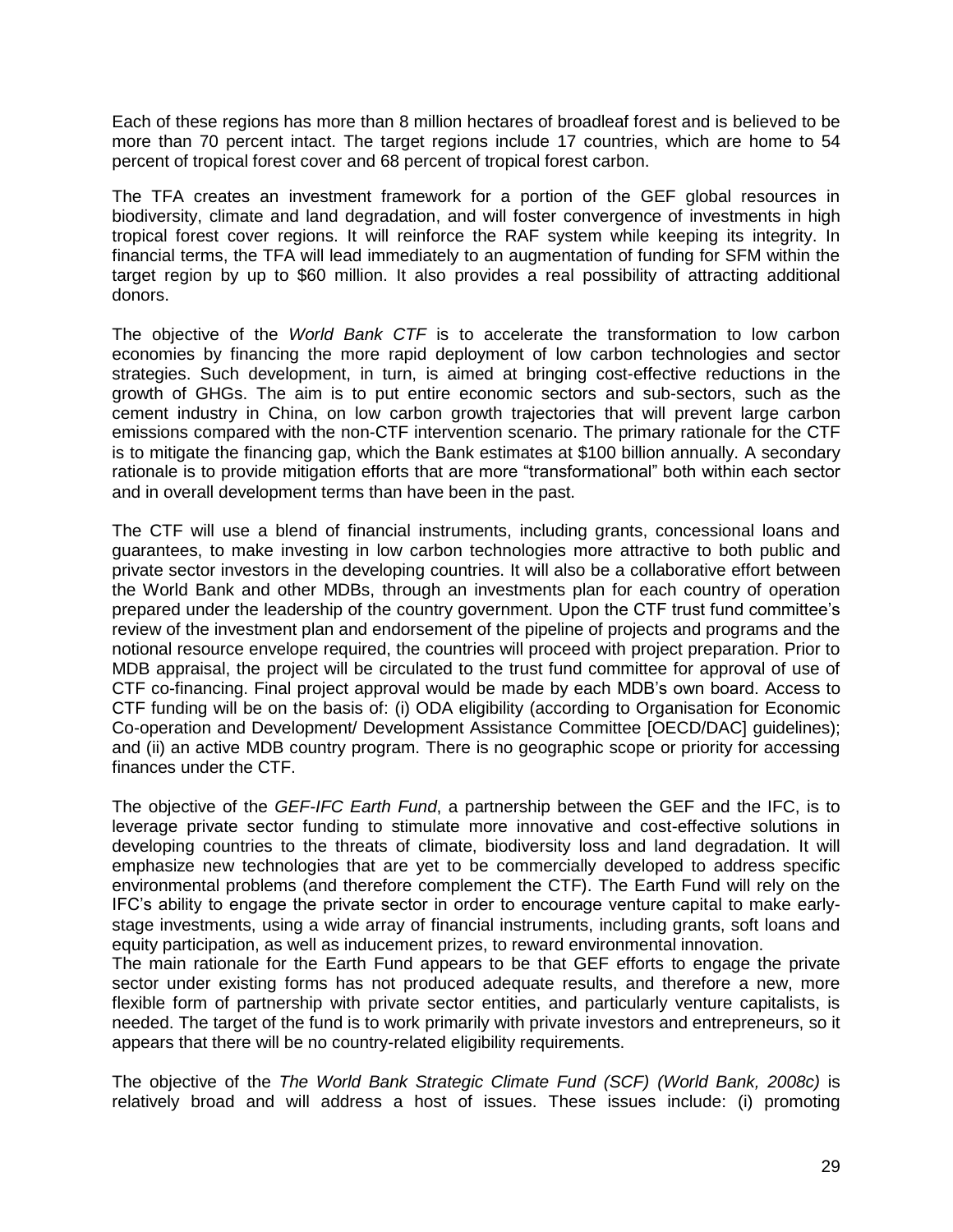international cooperation on climate change and support progress towards the future of the climate change regime; (ii) providing experience and lessons in responding to the challenge of climate change through learning-by-doing; (iii) promoting and channel new and additional financing for addressing climate change through targeted programs to be established as part of the Strategic Climate Fund or through separate funds like the Clean Technology Fund or other funds addressing climate change, such as the Forest Carbon Partnership Fund; utilize the skills and capabilities of the MDBs to raise and deliver concessional climate financing at a significant scale to unleash the potential of the public and private sectors to achieve meaningful reductions of carbon emissions and greater climate resilience; (iv) providing incentives for scaled-up action and transformational action (both mitigation and adaptation) and for solutions to the climate change challenge and poverty reduction in developing countries, consistent with poverty reduction and sustainable development strategies that are robust to climate change; (v) providing incentives to maintain, restore and enhance carbon-rich natural ecosystems to prevent these carbon sinks from becoming sources of increased emissions, and to enhance all the services they provide, including climate resilience or adaptive capacity, and thereby support sustainable development; (vi) complementing other multilateral financial mechanisms, such as the GEF and the Adaptation Fund, and bilateral sources of financing and seek cofinancing where appropriate; and (vii) maximizing co-benefits of sustainable development, particularly in relation to the conservation of biodiversity, natural resources ecosystem services and ecological processes.

The SCF "will make available a range of financing, credit enhancement and risk management tools such as loans, credits, guarantees, grants and other support, targeted to the needs of developing countries. This strategic response will be implemented by the MDBs and other partners and will focus on accelerating and scaling up transformational low carbon and climate resilient investments while at the same time promoting sustainable development and poverty reduction."

The World Bank Pilot Program for Climate Resilience (PPCR) under the SCF "is designed to provide programmatic finance for country-led national climate resilient national development plans. The PPCR aims to provide transformational and scaled-up support for both the development and implementation of such plans. Furthermore, its purpose is to provide lessons over the next few years that might be taken up by countries, the development community, and the future climate change regime, including the Adaptation Fund. This experience will be gained through scaled-up interventions covering the full range of sectors and sources of financing, and with sufficient resources to move quickly from planning to action. The PPCR will build upon National Adaptation Programs of Action (NAPAs), will be implemented in a manner consistent with the Paris Declaration of Aid Effectiveness, and will complement the existing adaptation funds which continue to serve essential roles in tackling climate change."

The PPRC is intended to demonstrate a sector development risk management approach to climate adaptation. It will show how climate risk and resilience can be integrated into core development planning, so that the lessons learned can be applied in designing national adaptation programs. It will select 5–10 countries from those eligible for MDB concessional funding for scaled-up support to integrate climate resilience into development planning and budgets. The countries will be chosen on the basis of the advice of an Experts Group, but would expect to include at least one SIDS. The PPCR will support in-depth studies of particular sectors to determine how development planning needs to be revamped to take into account anticipated climate impacts.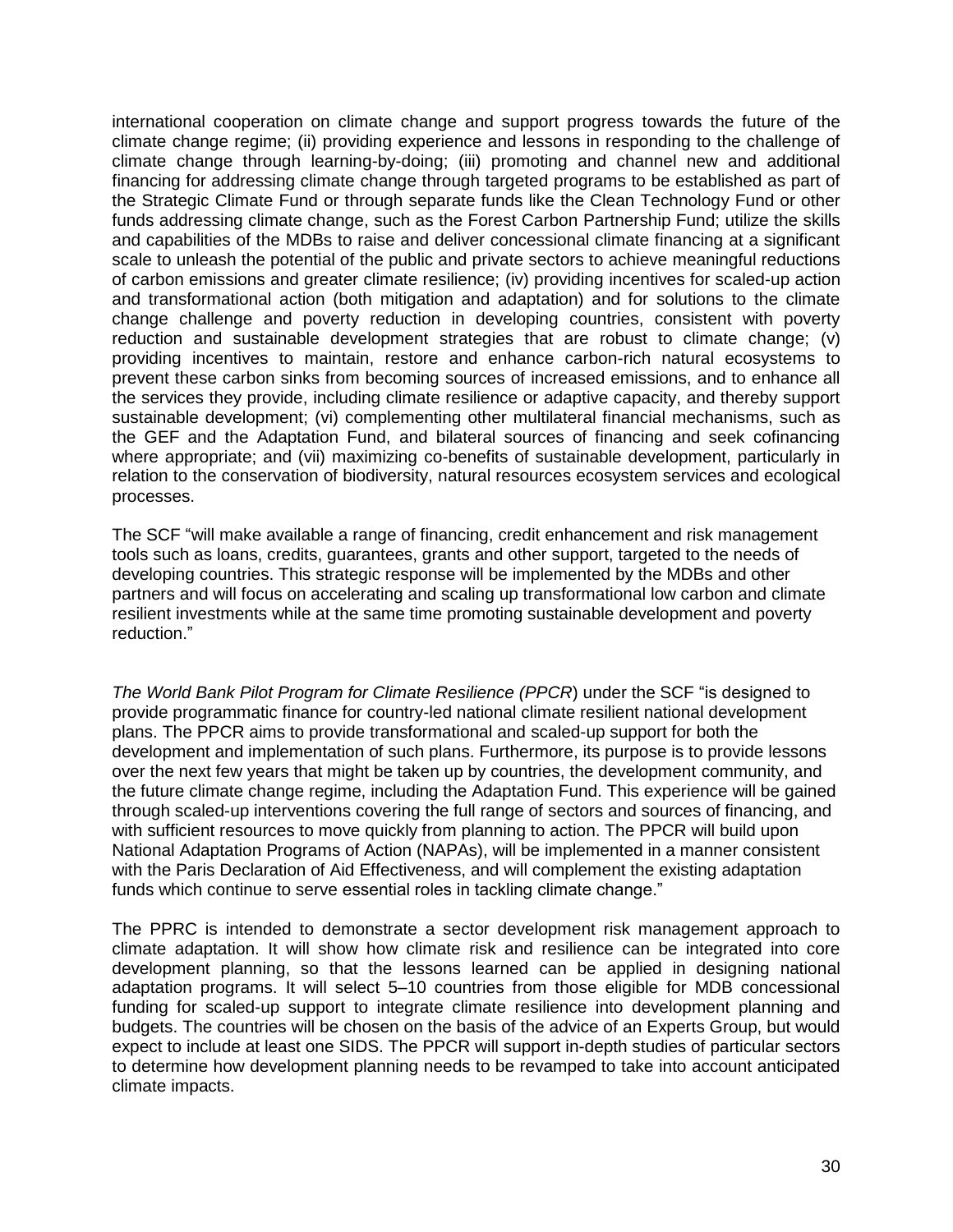The rationale for the PPCR is that the greatest need of the most vulnerable countries in coping with climate change is not specific projects but a rethinking of their development strategies at the sector level. Hence, priority will be given to highly vulnerable LDC eligible for MDB concessional funds, including the SIDS among them. Final selection of pilot countries will be the decision of the PPCR-Sub Committee, based on advice of the Experts Group. The impacts of climate change, according to this rationale, will be so pervasive in most developing countries that their needs for adaptation transcend the level of project. Country selection will be based on (i) transparent vulnerability criteria; (ii) preparedness to move to a strategic approach in integrating climate resilience into development; and (iii) country distribution across regions and types of hazards.

*The Kyoto Protocol Adaptation Fund* was established under the Kyoto Protocol to assist developing countries, which are particularly vulnerable to the adverse effects of climate change, meet their costs of adaptation. An innovative mechanism has been designed to use the proceeds from the system of CERs set up under the CDM. The Fund will operate on the principle of funding the full adaptation cost of projects and programs to address the adverse effects of climate change (in contrast to the adaptation funds already managed by the GEF, which fund only part of the total costs of projects). The funding will cover projects at the national, regional and community levels, and will reflect the priorities and needs of the country submitting the proposal. A board with a developing countries majority will make decisions on which adaptation projects to fund. All developing country parties to the Kyoto Protocol of the UNFCCC will be eligible to receive funding for climate adaptation projects, although the emphasis on vulnerability may give higher priority to certain categories of states.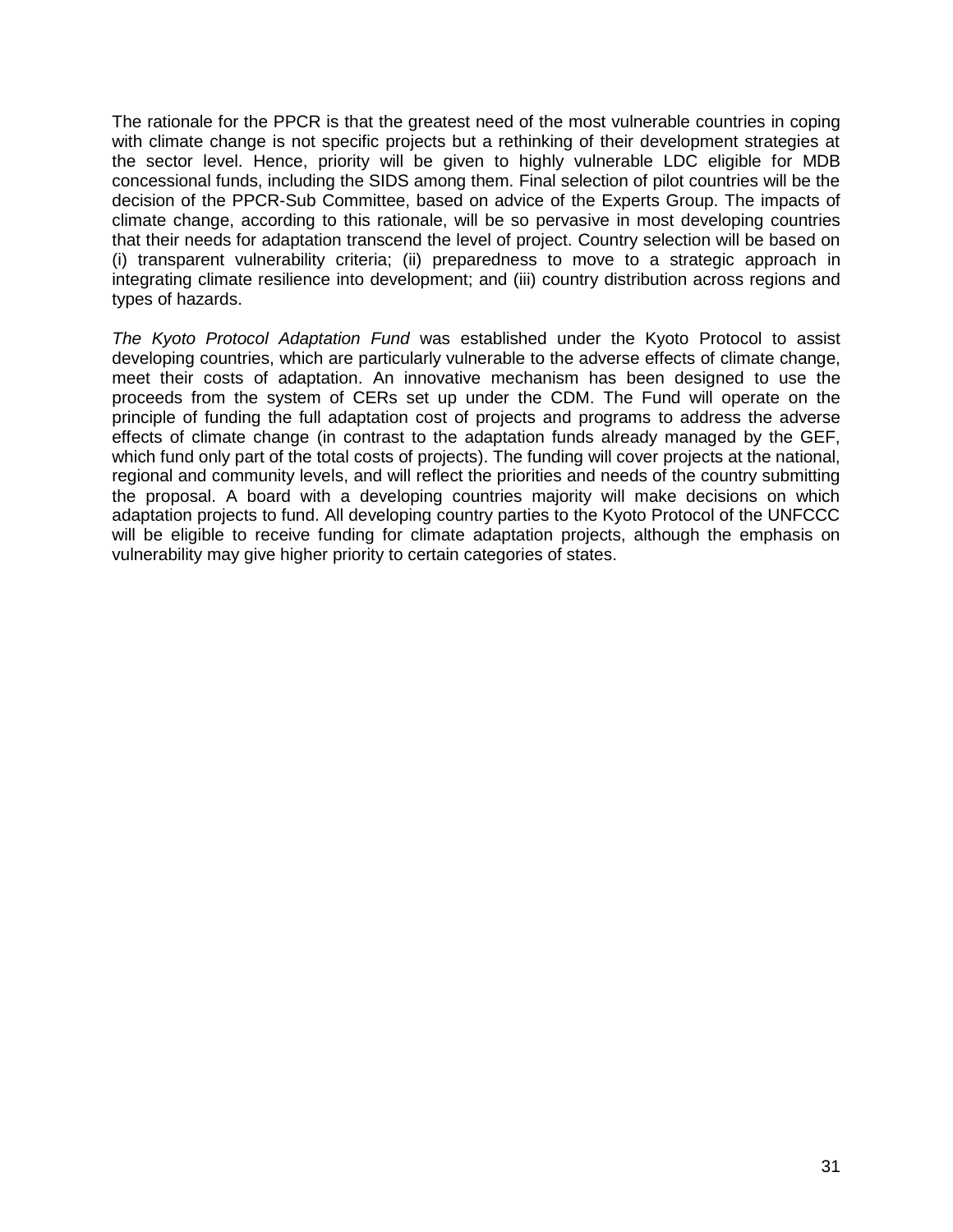# *Funding details*

# The World Bank FCPF

- amount of total funding: \$165 million: \$92 million for the Readiness Fund; \$75 million for Carbon Fund
- target level: \$300 million, of which \$100 million would be for Readiness Fund, \$200 million for the Carbon Fund
- type of funding: grants
- sources of funds: Austria, Denmark, Finland, France, Norway, Switzerland, the United  $\bullet$ Kingdom and the Nature Conservancy (The United Kingdom and Germany have contributed to both the Readiness Fund and the Carbon Fund; the Nature Conservancy has contributed only to the Carbon Fund; the other six countries have contributed only to the Readiness Fund. Minimum contribution to participate is \$5 million for both governments and private sector entities.)
- period covered by funding: 2008–12  $\bullet$

## GEF TFA

- amount of total funding: initially \$60 million
- type of funding: grants
- source of funds: GEF Global and Regional Exclusion funds (\$30 million from the biodiversity focal area, \$10 million from the climate change focal area and \$20 million from the land degradation focal area); GEF intends to attract additional funding from donors
- duration of funding: GEF-4 (until June 2010)  $\bullet$

## The World Bank CTF

- amount of funding: still highly uncertain (The Bush administration has pledged some \$2 billion but, according to congressional sources, there is uncertainty what amount, if any, will be approved in FY09 or thereafter. The United Kingdom has pledged part of the 800 million pounds (US\$1.56 billion) committed to "environmental transformation" last year. Japan has indicated up to \$1.2 billion for the CTF. A number of other donors have expressed interest in contributing.
- types of funding
	- concessional financing in the near to medium term to meet investment needs to support rapid deployment of low-carbon technologies;
	- concessional financing at scale, blended with MDB financing, as well as bilateral and other sources of finance, to provide incentives for low carbon development;
	- a range of financial products to leverage greater private sector investments; and
	- financial instruments integrated into existing aid architecture for development finance and policy dialogue.
- sources of funding: United Kingdom and Japan; uncertainty prevails regarding contributions from the United States and other donors.
- duration of funding: 2008 to at least 2012 (It is proposed that the CTF would be reviewed  $\bullet$ after 2012 in light of the deliberations on a post-2012 climate change agreement, The agreed sunset clause for the CTF reads as follows: "Recognizing that the establishment of the trust fund is not to prejudice the on-going UNFCCC deliberations regarding the future of the climate change regime, including its financial architecture, the CTF will take necessary steps to conclude its operations once a new financial architecture is effective. Specifically, the Trustee will not enter into any new agreement with donors for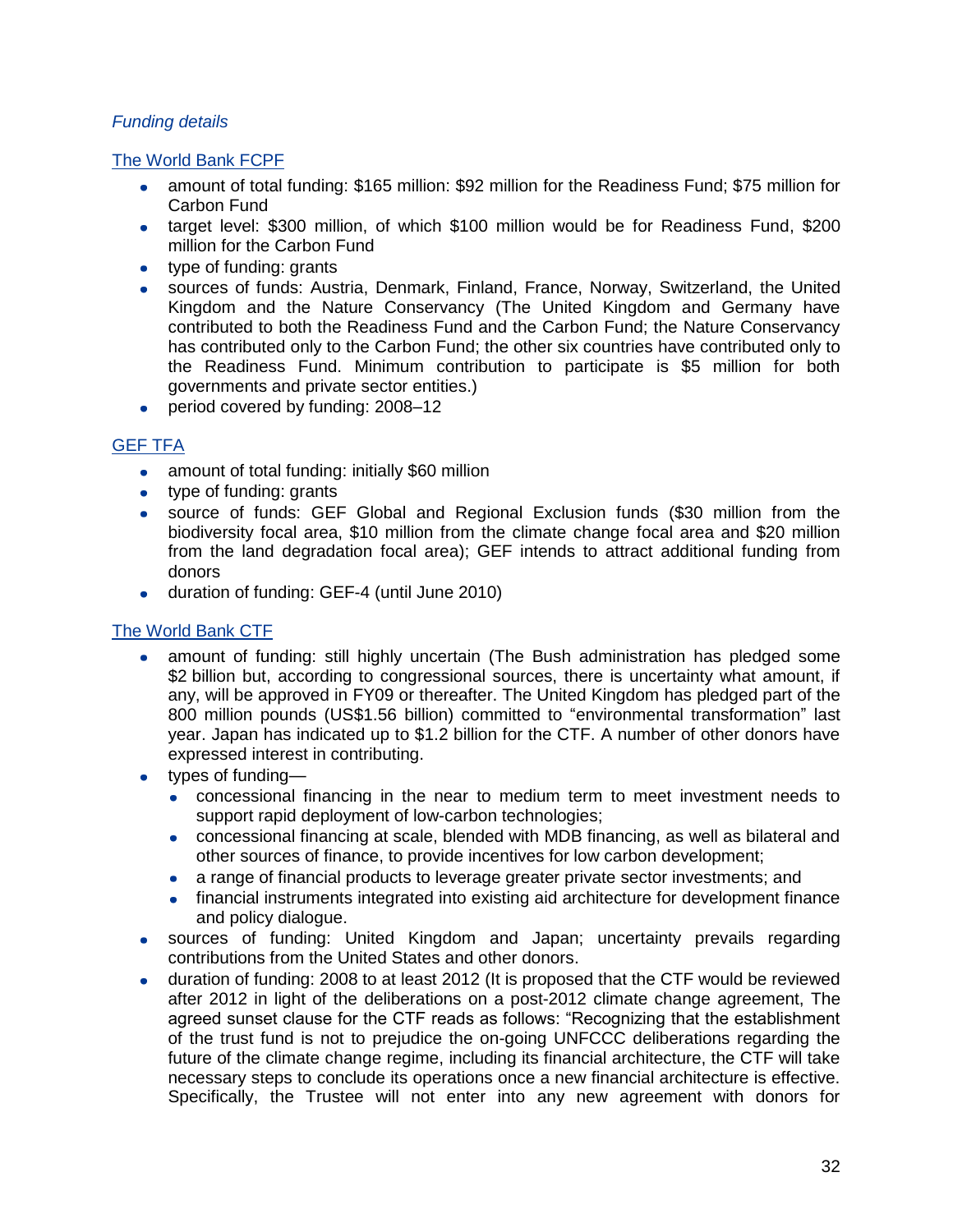contributions to the trust fund once the agreement is effective. The Trust Fund Committee will decide the date on which it will cease making allocations from the outstanding balance of the Trust Fund."

# GEF-IFC Earth Fund

- amount of funding: target amount is at least \$200 million
- type of funding: grants and concessional loans
- sources of funding: GEF has allocated \$50 million from its global and regional funds from the RAF and hopes to obtain at least \$150 million in co-financing from private sector entities
- duration of funding: the Fund will begin operating in June 2008; there is no end date

## World Bank SCF and its PPCR

- amount of PPCR funding: target for funding is \$0.5 billion to \$1 billion
- type of funding: grant and/or highly concessional financing; grant resources will be available to provide support for technical assistance and institutional adjustment
- sources of funding: World Bank hoped to interest donor countries in supporting the fund, but no pledges from donor countries have been reported
- duration of funding: The sunset clause for the SCF reads as follows: "Recognizing that  $\bullet$ the establishment of the trust fund is not to prejudice the on-going UNFCCC deliberations regarding the future of the climate change regime, including its financial architecture, the SCF will take necessary steps to conclude its operations once a new financial architecture is effective. Specifically, the Trustee will not enter into any new agreement with donors for contributions to the trust fund once the agreement is effective. The Trust Fund Committee will decide the date on which it will cease making allocations from the outstanding balance of the Trust Fund. Notwithstanding the above paragraph, if the outcome of the UNFCCC negotiations so indicates, the Trust Fund Committee, with the consent of the Trustee, may take necessary steps to continue the operations of the SCF, with modifications as appropriate." As far as the PPCR is concerned, it will provide financing only in the short term. Recipient countries will be identified, and the first phase of funding to prepare climate-resilient development plans will occur, primarily during 2008–2009. The Sub-Committee will not approve any new PPCR financing for activities after calendar year 2012.

## Kyoto Protocol Adaptation Fund

- amount of funding: unknown (The level of funding that will be available to the Adaptation Fund is not yet known, because it will depend on the demand and price of emissions reductions on the carbon market. It is anticipated that there will be enough money in the fund for three or four years. The World Bank estimated in 2006 that by 2012 the amount could be anywhere from \$100 million to \$500 million. The GEF's calculations suggest that at least \$600 million will be available by the end of 2012, given the current CER market development.)
- type of funding: grant assistance
- source of funding: a 2 percent levy on the emission permits (the CERs) generated by  $\bullet$ emission reductions projects under the Kyoto Protocol's CDM (The 2 percent share of the CERs generated by the projects will be levied by the CDM executive board and monetized and disbursed by the Adaptation Fund.)
- duration of funding: no definite start date has been decided; duration will be indefinite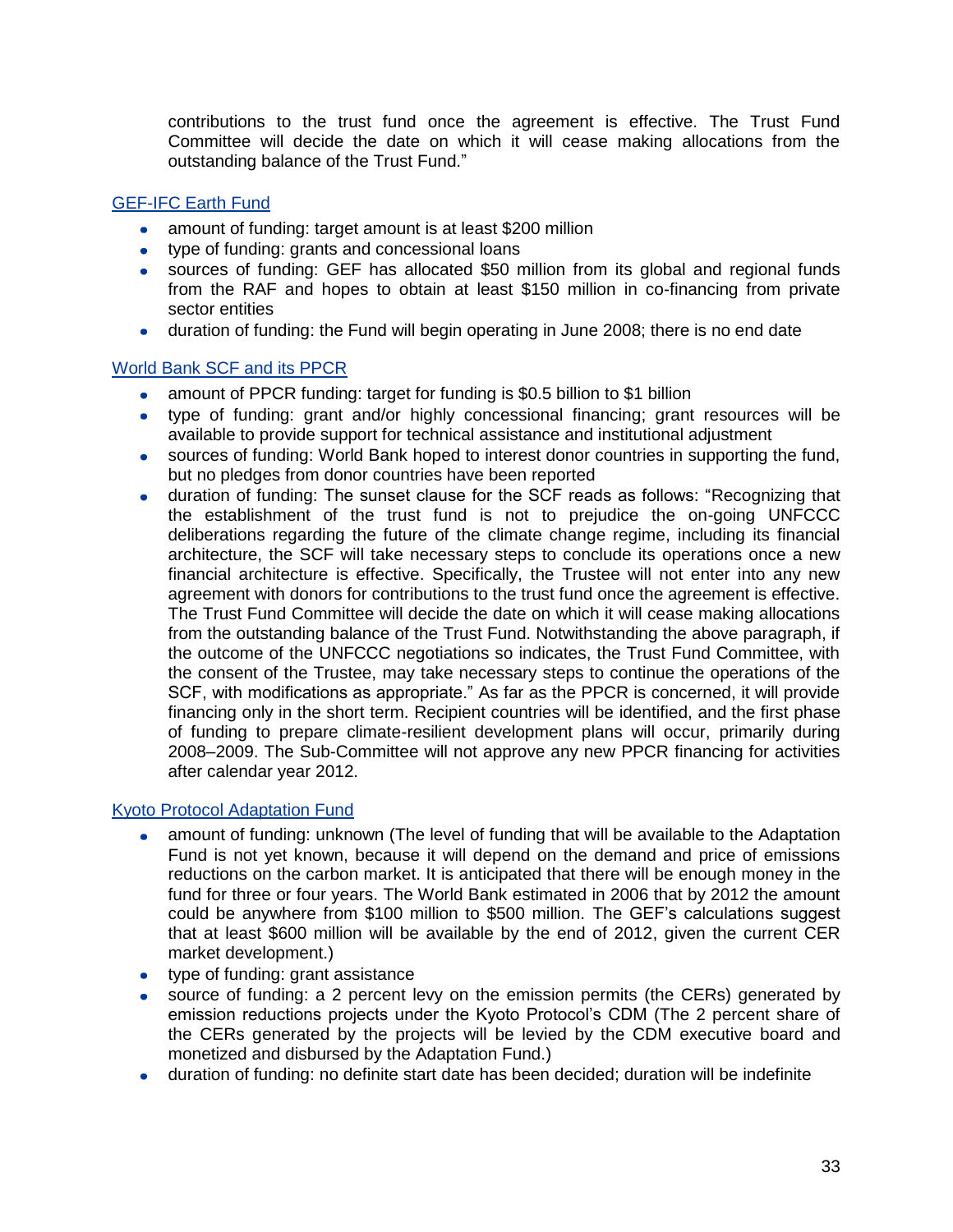| <b>Fund</b>                                                                                                                                                                                                                                                                                   | <b>Total amount</b>                                                                                         | <b>Type of funding</b>                                                                                                     | <b>Period</b>                     | <b>Source of funds</b>                                                                                                                                                                                                      | <b>Comments</b>                                                                                                                                             |
|-----------------------------------------------------------------------------------------------------------------------------------------------------------------------------------------------------------------------------------------------------------------------------------------------|-------------------------------------------------------------------------------------------------------------|----------------------------------------------------------------------------------------------------------------------------|-----------------------------------|-----------------------------------------------------------------------------------------------------------------------------------------------------------------------------------------------------------------------------|-------------------------------------------------------------------------------------------------------------------------------------------------------------|
| <b>FCPF</b><br>(WB)                                                                                                                                                                                                                                                                           | (US\$)<br>165 million,<br>of which<br>91 million:<br><b>Readiness</b><br>Fund<br>74 million:<br>Carbon Fund | Grants                                                                                                                     | 2008-12                           | The United Kingdom and<br>Germany have contributed<br>to both the Readiness Fund<br>and the Carbon Fund; the<br>Nature Conservancy only to<br>the Carbon Fund; six other<br>countries only to the<br>Readiness Fund.        | Minimum contribution<br>participate<br>to<br>is<br>\$5 million<br>for<br>both<br>governments<br>and<br>private sector entities.                             |
| TFA (GEF)                                                                                                                                                                                                                                                                                     | 60 million                                                                                                  | Grants                                                                                                                     | 2008-10                           | <b>GEF Global and Regional</b><br>Exclusion funds (\$30 million<br>from the biodiversity<br>allocation, \$10 million from<br>the climate change<br>allocation) and \$20 million<br>from the land degradation<br>focal area. |                                                                                                                                                             |
| CTF (WB)                                                                                                                                                                                                                                                                                      | Uncertain                                                                                                   | Concessional<br>financing,<br>blended with<br>MDB financing,<br>as well as<br>bilateral and<br>other sources<br>of finance | 2008-12                           | UK and Japan. Uncertainty<br>prevails regarding<br>contributions from the<br>United States and other<br>donors.                                                                                                             |                                                                                                                                                             |
| Earth Fund<br>$(GEF-IFC)$                                                                                                                                                                                                                                                                     | 200 million                                                                                                 | Grants,<br>concessional<br>loans and<br>innovative<br>funding tools                                                        | $2008 - [?)$                      | GEF has allocated \$50<br>million and hopes to obtain<br>150 million in cofinancing<br>from private sector entities                                                                                                         | Innovative<br>funding<br>tools include venture<br>capital, prizes,<br>and<br>other tools that reward<br>innovation.                                         |
| SCF and<br>its PPCR                                                                                                                                                                                                                                                                           | Up to 1 billion                                                                                             | Grants and<br>highly<br>concessional<br>loans                                                                              | 2008-12<br>(PPCR)                 | PPCR: World Bank hopes<br>to interest donor countries<br>in supporting the fund, but<br>no pledges have been<br>reported                                                                                                    |                                                                                                                                                             |
| Kyoto<br>Adaptation<br>Fund                                                                                                                                                                                                                                                                   | Not known                                                                                                   | Grants                                                                                                                     | No start<br>date<br>announc<br>ed | A 2 percent levy on the<br>emission permits generated<br>under the Kyoto Protocol's<br><b>Clean Development</b><br>Mechanism                                                                                                | The exact level of<br>funding is not yet<br>known, because it will<br>depend on the<br>demand and price of<br>emissions reductions<br>on the carbon market. |
| Total<br>Multilateral<br>Funding                                                                                                                                                                                                                                                              | Less than 2<br>billion                                                                                      |                                                                                                                            |                                   |                                                                                                                                                                                                                             |                                                                                                                                                             |
| Note: CTF = Clean Technology Fund; FCPF = Forest Carbon Partnership Fund; GEF = Global<br>Environment Facility; IFC = International Finance Corporation; MDB = Multilateral Development Bank;<br>PPCR = Pilot Program for Climate Resilience; TFA = Tropical Forest Account; WB = World Bank. |                                                                                                             |                                                                                                                            |                                   |                                                                                                                                                                                                                             |                                                                                                                                                             |

# **Table 4: Estimated level of funding from multilateral initiatives**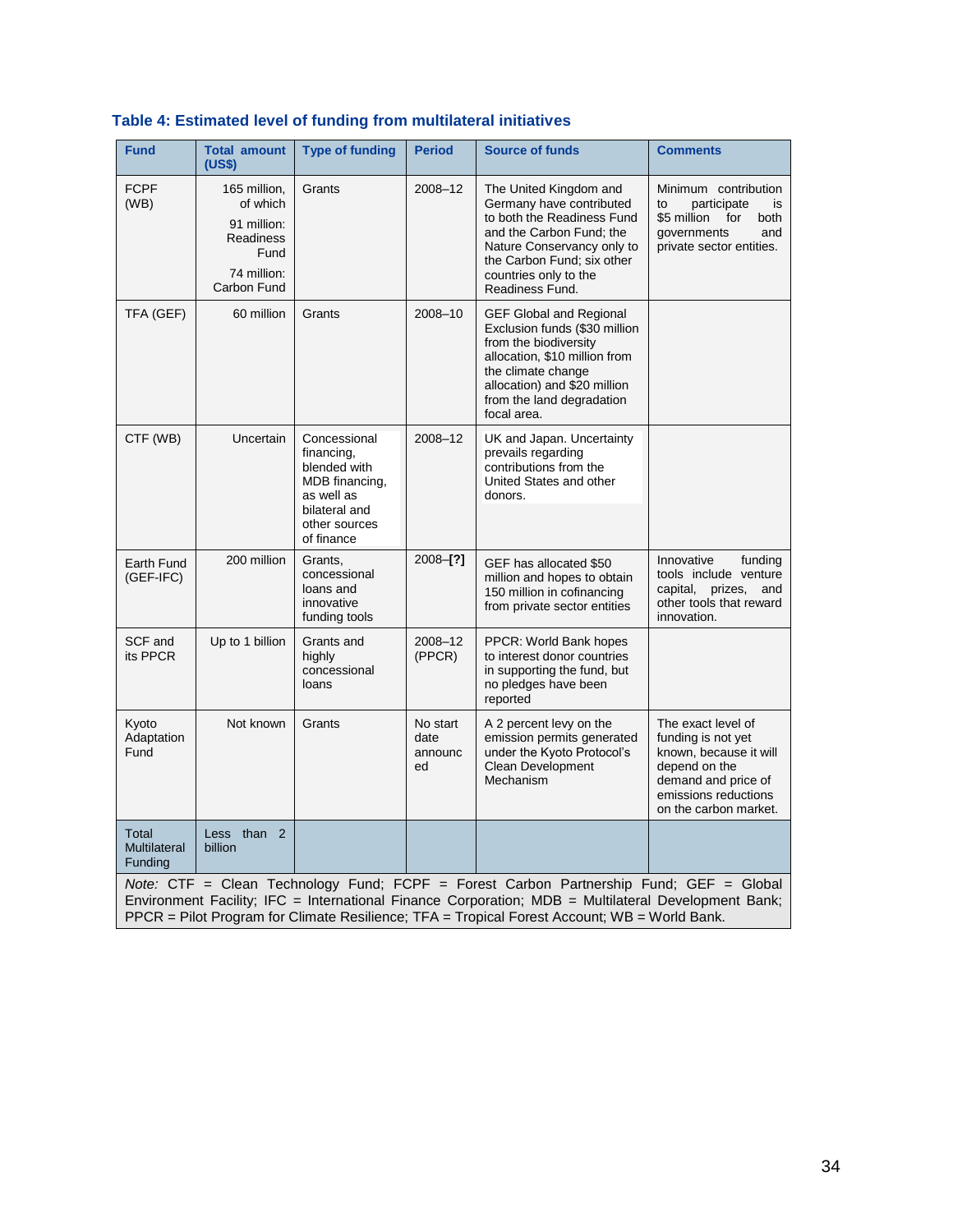#### *Governance*

*Forest Carbon Partnership Facility (FCPF):* Policy and project decisions will be made by a Participants Committee, to include all public and private entities that have made a minimum contribution. The initial proposal is that the committee will have 12 members representing governments to be divided equally between REDD country members and donor country members. REDD country participants will elect representatives to the board, with each country participant getting one vote. Donors and private sector buyers will elect their representatives to the Committee; each will have one vote for each million dollars of contribution. Decisions by the board would be by majority if no consensus is reached. International organizations, NGOs and noncontributing private sector entities will be invited to participate in meetings as observers. The World Bank will be trustee and provide secretariat services through its Facilities Management Unit.

*GEF TFA:* Decisions on the use of resources under the TFA will be made under the overall GEF governance mechanism.

*The World Bank CTF:* The CTF will be governed by a Trust Fund Committee, which would include the following:

- eight representatives from donor countries or groups of such countries to the CTF identified through a consultation among such donors, and eight representatives from eligible recipient countries or groups of such countries identified through a consultation among interested recipient countries; provided, however, (i) if there are less than eight donor countries contributing to the CTF during the first year of the CTF operations, potential donor countries, identified through a consultation among the donor and potential donor countries, may serve as representatives from donor countries, and (ii) if there are less than eight donor countries contributing to the CTF in the subsequent years, the number of donor country representatives and recipient country representatives, respectively, shall be reduced to equal the number of actual donors contributing to the CTF. Representatives will serve for two-year terms, except that they may serve for a one-year term for the first year of the CTF operations and terms will be staggered so not all representatives are replaced each year. Representatives may be reappointed;
- the recipient country concerned, which, whenever the Trust Fund Committee considers an investment plan for a country or a program or project to be financed by the fund, will be invited to participate in the Trust Fund Committee during its deliberations on the work program, program or project;
- a senior representative of the World Bank, recognizing the role of the World Bank as the overall coordinator of the CIF partnership; and
- a representative of the MDB partners to be identified by the MDB Committee and chosen on the basis of rotation among the MDBs.

Members of the MDB Committee and the Trustee may attend the Trust Fund Committee as observers.

To ensure good linkages with key partners so as to promote the efficient use of resources and complementarity with other sources of financing, the Trust Fund Committee will invite to its meetings the GEF as an observer. A representative of the UN will be invited as an observer at Trust Fund Committee meetings for which broad strategic discussions are included on the agenda. Representatives of other institutions with a mandate to promote investments in clean technology to address climate change may also be invited as observers at Trust Fund Committee meetings. Recognizing the special areas of competence of the observers, the Trust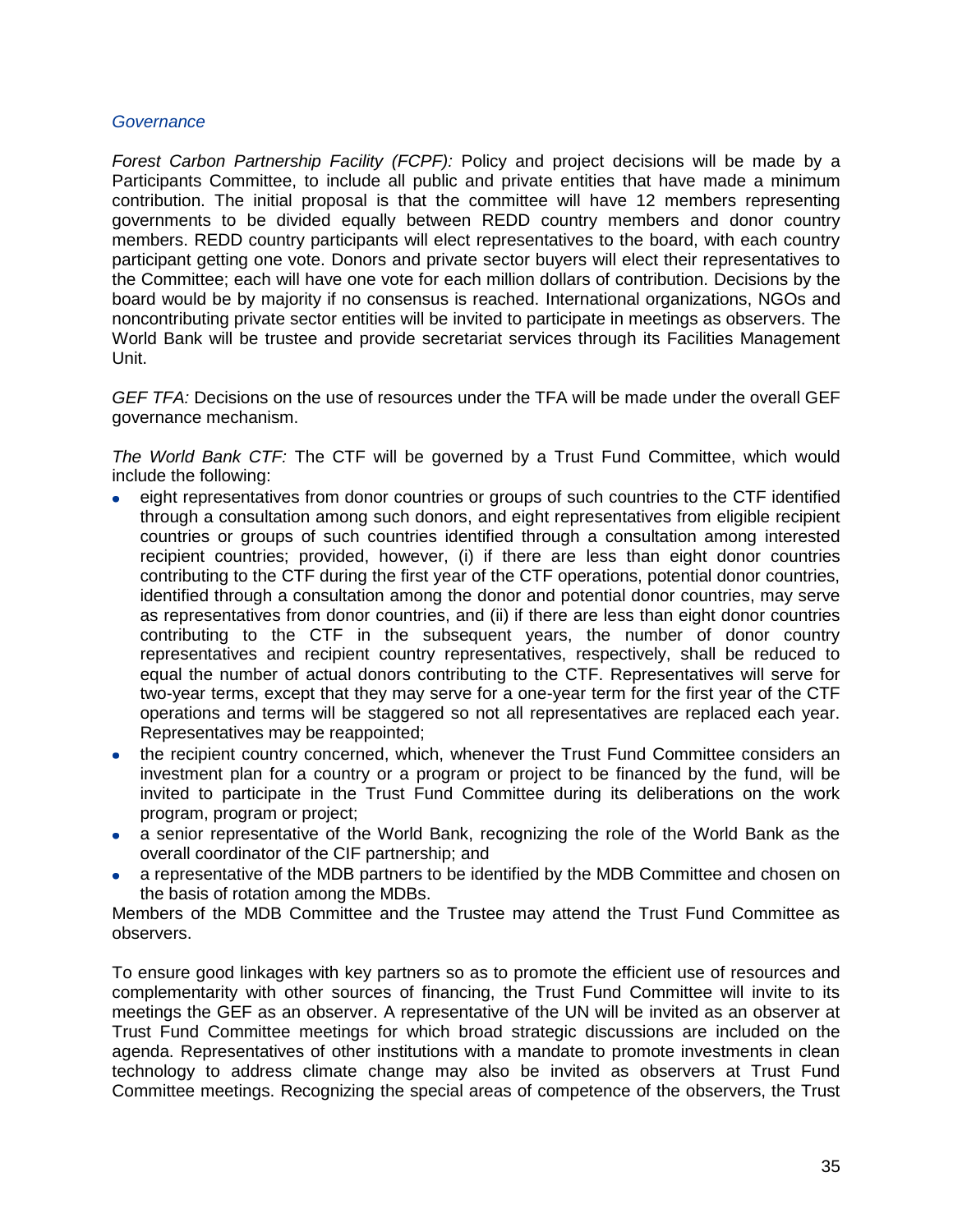Fund Committee will invite observers to engage in an active dialogue. The Trust Fund Committee will elect two co-chairs from among its members for the duration of the meeting. One co-chair will be a representative of a recipient country and the other co-chair will be a representative of a donor country.

*The GEF-IFC Earth Fund:* The fund generally will be governed by GEF trust fund rules. Since the Fund deals with private sector entities, some modifications will be introduced, for example, some changes in GEF rules will be necessary for decision making on projects, because approval by the GEF focal point of any country in which a project is located would not be acceptable to IFC or potential private sector participants.

*The World Bank SCF and its PPCR:* The Trust Fund Committee for the SCF will consist of—

- eight representatives from donor countries to the SCF identified through a consultation among such donors, and eight representatives from eligible recipient countries identified through a consultation among interested recipient countries; provided; however, (i) if there are less than eight donor countries contributing to the SCF during the first year of the SCF operations, potential donor countries, identified through a consultation among the donor and potential donor countries, may serve as representatives from donor countries, and (ii) if there are less than eight donor countries contributing to the SCF in the subsequent years, the number of donor country representatives and recipient country representatives, respectively, shall be reduced to equal the number of actual donors contributing to the SFC. Representatives will serve for two-year terms, except that they will serve for one-year terms for the first year of the SCF operations. Representatives may be reappointed;
- a senior representative of the World Bank, recognizing the role of the World Bank as the overall coordinator of the CIF partnership; and
- a representative of the MDB partners to be identified by the MDB Committee and chosen on the basis of rotation among the MDBs.

Members of the MDB Committee and the Trustee may attend the Trust Fund Committee as observers. Any additional member of any Sub-Committee may be invited to attend the Trust Fund Committee as an observer.

To ensure good linkages with key partners so as to promote the efficient use of resources and complementarity with other sources of financing, the Trust Fund Committee will invite as observers representatives of GEF, UNDP, UNEP, and the UNFCCC. The Trust Fund Committee may also invite representatives of other organizations with a mandate to address climate change. Civil society will also be invited to identify a representative to observe the Trust Fund Committee. Recognizing the special areas of competence of the observers, the Trust Fund Committee will invite observers to engage in an active dialogue.

The Trust Fund Committee will have two co-chairs. One co-chair will be elected from among the country members of the Trust Fund Committee for the duration of the meeting, alternating from one meeting to another between recipient and donor representatives. The other co-chair will be the World Bank Vice President for the Sustainable Development Network.

Consensus is a procedure for adopting a decision when no participant in the decision-making process blocks a proposed decision. For the purposes of the SCF, consensus does not necessarily imply unanimity. A dissenting decision maker, who does not wish to block a decision, may state an objection by attaching a statement or note to the decision. If consensus is not possible, then a proposed decision will be postponed or withdrawn.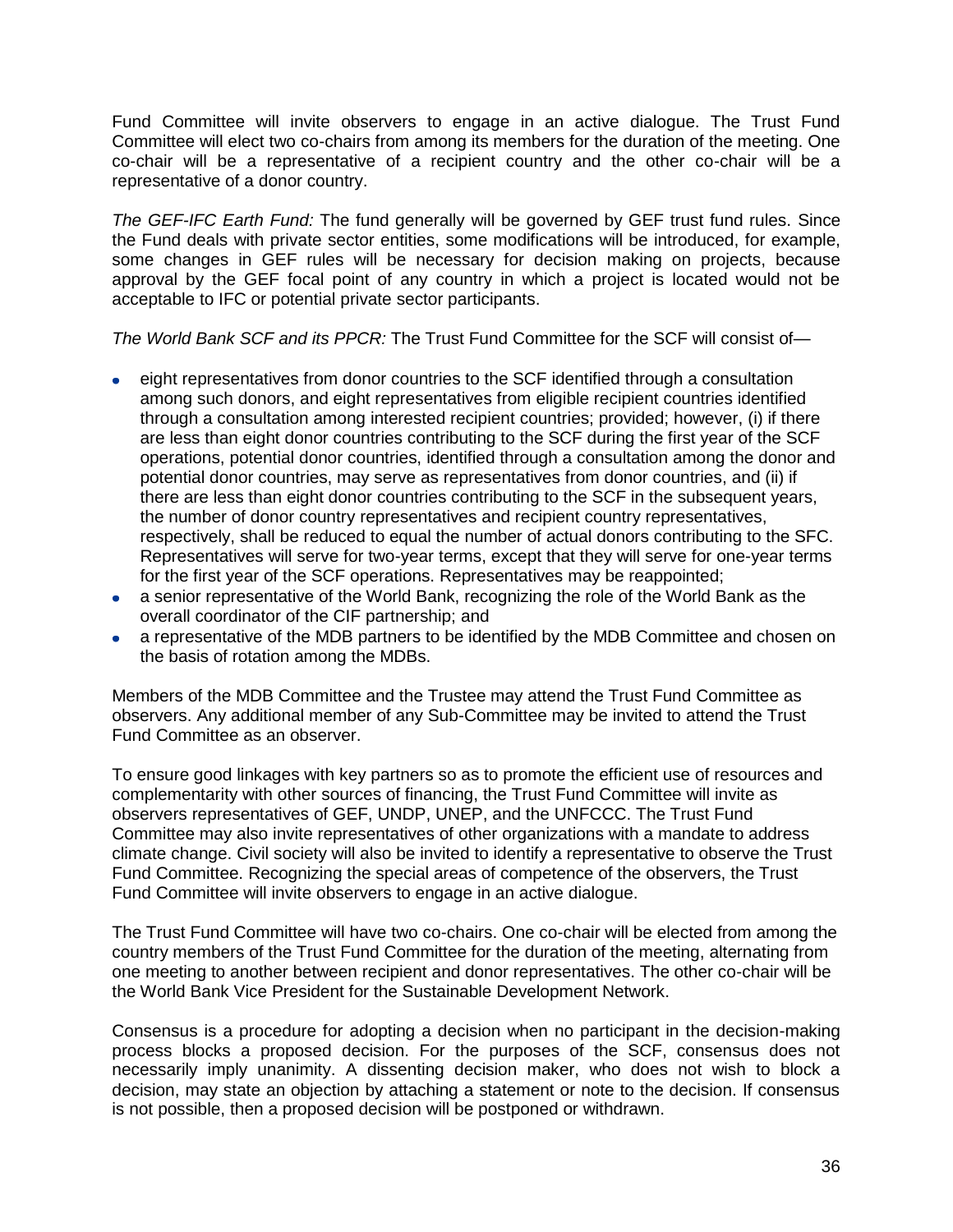*Kyoto Protocol Adaptation Fund:* The Fund is governed by the Adaptation Fund Board (AFB), chosen for a two-year term and including 16 members representing parties to the Kyoto Protocol, as follows:

- two representatives from each of the five United Nations regional groups;
- one representative of the SIDS;
- one representative of the LDC parties;
- two other representatives from the parties included in Annex I to the Convention (Annex I Parties); and
- two other representatives from the parties not included in Annex I to the Convention (non-Annex I Parties).

Decisions of the AFB will be taken by consensus, but if no consensus can be reached, decisions will be taken by a two-thirds majority of the members present at the meeting on the basis of one member, one vote.

The governance arrangements for the new multilateral funds fall into three categories (see table 5). If the Earth Fund is set aside, it probably will not have an external board to make decisions on policy and projects. The FCPF clearly favors donors by allowing for the World Bank formula of voting power depending on contribution and decisions based on a simple majority. The Kyoto Protocol Adaptation Fund, on the other hand, clearly favors developing countries by allocating a large majority of the seats to those countries, while making decisions subject to a two-thirds majority. In the middle are the PPCR and CTF, with a consensus-based system, which makes a balance of representatives irrelevant, and the TFA, which relies on the existing system of double veto for donors and developing countries.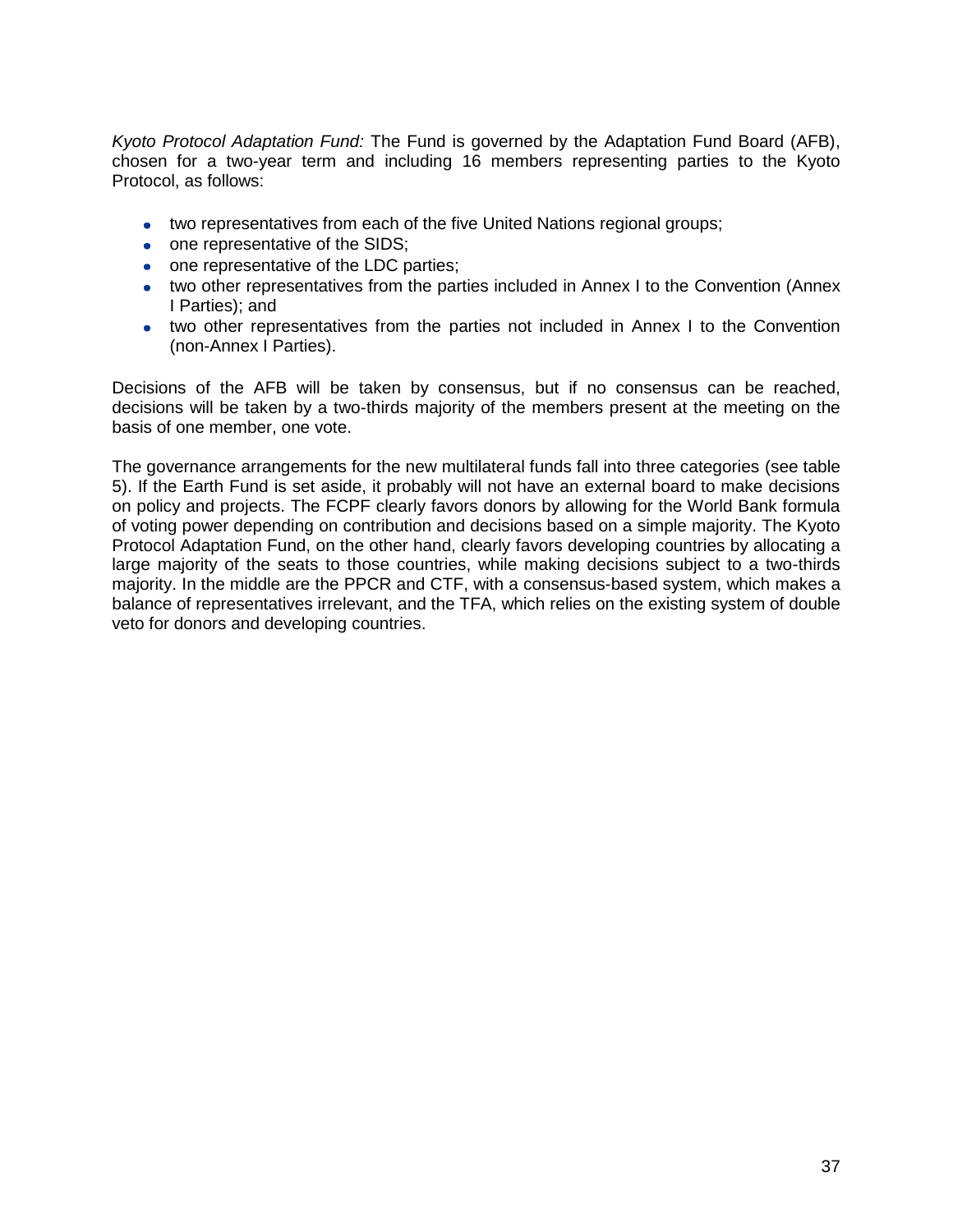| Table 5: Governance mechanisms in new multilateral funds |  |
|----------------------------------------------------------|--|
|----------------------------------------------------------|--|

| <b>Fund</b>             | <b>Governing</b><br>board membership                                                                                                                                                                                                                                | <b>Decision-making method</b>                                                                                                                                            |
|-------------------------|---------------------------------------------------------------------------------------------------------------------------------------------------------------------------------------------------------------------------------------------------------------------|--------------------------------------------------------------------------------------------------------------------------------------------------------------------------|
| <b>FCPF</b>             | 6 representatives of REDD<br>countries; 6 representatives of<br>donors and buyers. Each<br>REDD country receives one<br>vote, each donor or buyer gets<br>one vote per million dollars<br>contributed                                                               | Simple majority of votes                                                                                                                                                 |
| <b>GEF TFA</b>          | Under GEF trust fund rules:<br>14 developed country<br>representatives, 16 developing<br>country representatives and 2<br>representatives from countries<br>in Central Asia and Europe<br>and the former Soviet Union<br>with one vote per country                  | If there is no consensus,<br>decisions are made by a<br>combination of a 60% majority<br>of total number of participants<br>and a 60% majority of total<br>contributions |
| <b>CTF</b>              | 8 representatives each from<br>developed and developing<br>countries; a WB Senior<br>Representative;a<br>representative from the MDBs;<br>a country representative when                                                                                             | Consensus; no votes                                                                                                                                                      |
|                         | decision is made on a country<br>investment plan                                                                                                                                                                                                                    |                                                                                                                                                                          |
| Earth Fund              | Under GEF trust fund rules:<br>14 developed country<br>representatives, 16 developing<br>country representatives and 2<br>representatives from countries<br>in Central Asia and Europe<br>and the former Soviet Union<br>with one vote per country                  | If there is no consensus,<br>decisions are made by a<br>combination of a 60% majority<br>of total number of participants<br>and a 60% majority of total<br>contributions |
| <b>SCF and its PPCR</b> | 8 representatives each from<br>developed and developing<br>countries, a WB Senior<br>Representative, a<br>representative from the MDBs                                                                                                                              | Consensus; no votes                                                                                                                                                      |
| Kyoto Adaptation Fund   | 10 representatives of<br>developing countries, 4 of<br>industrial countries and 2 of<br>Eastern Europe                                                                                                                                                              | Decisions made by two-thirds<br>majority                                                                                                                                 |
|                         | Note: CTF = Clean Technology Fund; FCPF = Forest Carbon Partnership Fund; GEF = Global<br>Environment Facility; PPCR = Pilot Program for Climate Resilience; REDD = reducing emissions from<br>deforestation and forest degradation; TFA = Tropical Forest Account. |                                                                                                                                                                          |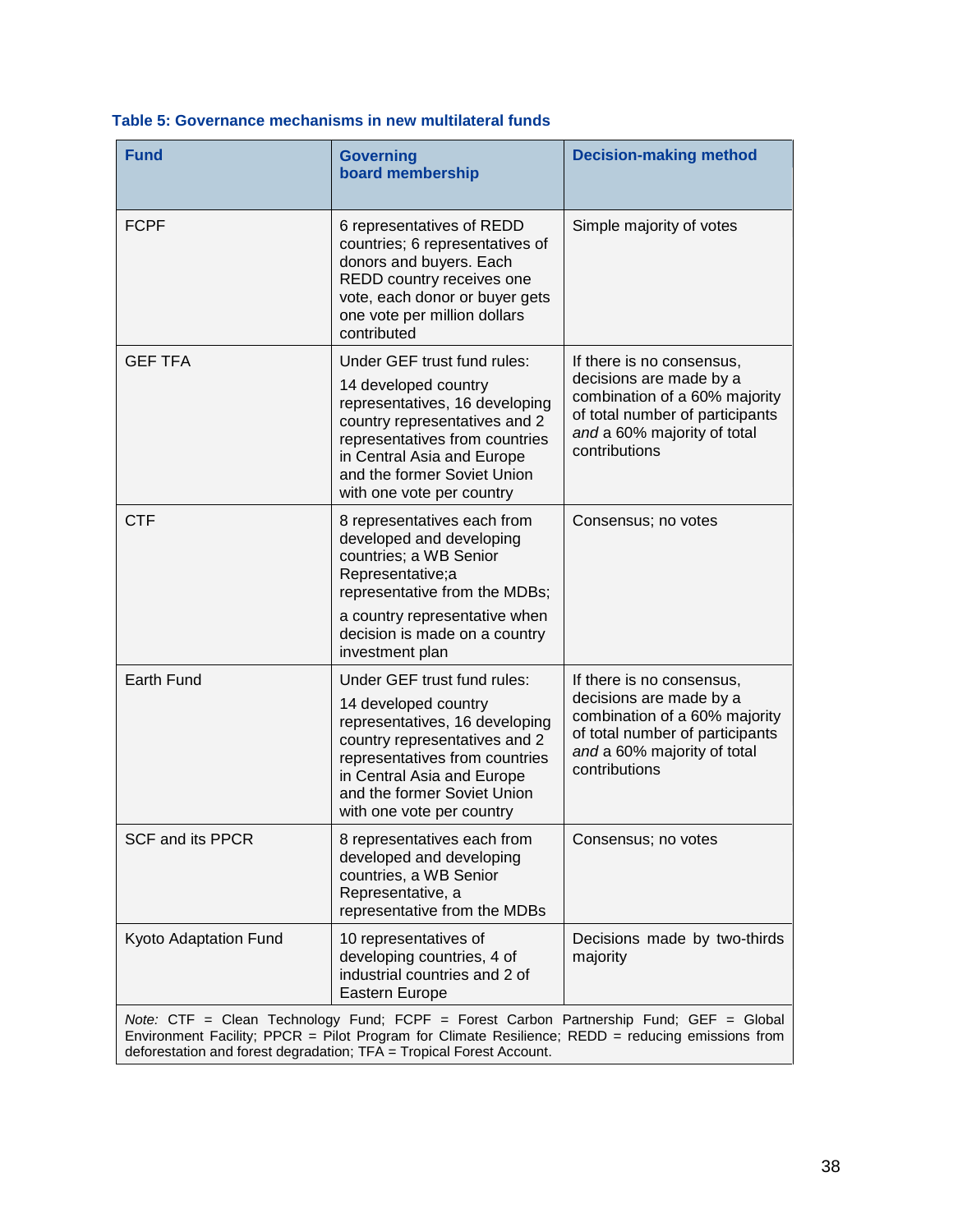#### **3.4 Duplication, complementarity and synergy among fund activities**

Is there potential duplication of activities among these new funds or among the new and existing funds? Or are these funds complementary or even synergistic in relation to one another and the existing funds? The following analysis of the interactions of new and existing funds covers three categories of funds: those that aim to support (i) low carbon technologies, (ii) adaptation and (iii) REDD (reducing emissions from deforestation and degradation).

#### *Low carbon technologies*

Leveraging finance to encourage the adoption of low carbon technologies is an objective of many of the funds reviewed. So, is the CTF going to do what the GEF was set up to do and has, in fact, been doing? The GEF has been engaged in funding projects aimed at "buying down" the cost of climate-friendly technologies for many years by offering a blend of grant and to a lesser extent concessional financing for promising renewable technologies. It also has a system in place to evaluate the kinds of projects contemplated by the CTF under its existing climate change focal area. This suggests that the CTF might overlap, and likely compete with, the existing operations of the GEF in the climate focal area.

In terms of the types of technologies supported, the GEF has focused its climate-related investments primarily on projects aimed at promoting renewable energy technologies that are not yet proven. The CTF, on the other hand, would fund technologies that are already proven, with the ambitious aim of scaling up the adoption of such technologies by buying down the costs of investments in lower carbon technologies than what otherwise would have been chosen in those countries' industrial sectors. But the GEF also serves a second major niche in promoting clean technology that is much closer to what is being suggested for the  $CTF - that$  is, its portfolio of more than 30 projects for technology upgrading and adoption and diffusion of energy-efficient technologies in the industrial sector. Indeed, this industrial energy-efficiency portfolio has been implemented by the World Bank and the IFC. Rather than focusing on specific technologies or even a specific industry, it has supported the development of market and financing mechanisms, such as the energy service companies that support and stimulate investments in energy-efficient technologies. GEF projects have promoted energy-efficient equipment, such as boilers, motors and pumps, and even cogeneration of power (Miller, 2007). These appear to be exactly the kinds of investments that the CTF is aimed at promoting. It would be surprising if the CTF was not contemplating using some of the same mechanisms for ―buying down‖ the costs of the some of the same types of technologies in a range of sectors.

The CTF is therefore likely to be doing the same things that the Bank has done in the past as a GEF agency. By creating the CTF, the Bank will have diminished incentive to continue its engagement with the GEF, because it will be funded directly by bilateral donors rather than through the GEF. Rather than creating synergy, therefore, the new arrangement will likely have the effect of undermining an existing GEF supported program that appears to have been reasonably successful.

The differentiation between the two approaches with regard to geographic focus does not appear to be clear-cut. It encourages the highest-emitting countries in the developing world to adopt a low carbon path by offering concessional loans as well as by financing the blend of concessional loans and grants. Through that approach it will provide the necessary incentives for the appropriate technological shifts to take place at the sector level. It also contemplates levering policy dialogue at the sector level with grant financing. The result should be that entire sectors shift to low carbon paths, thus preventing large carbon emissions compared with the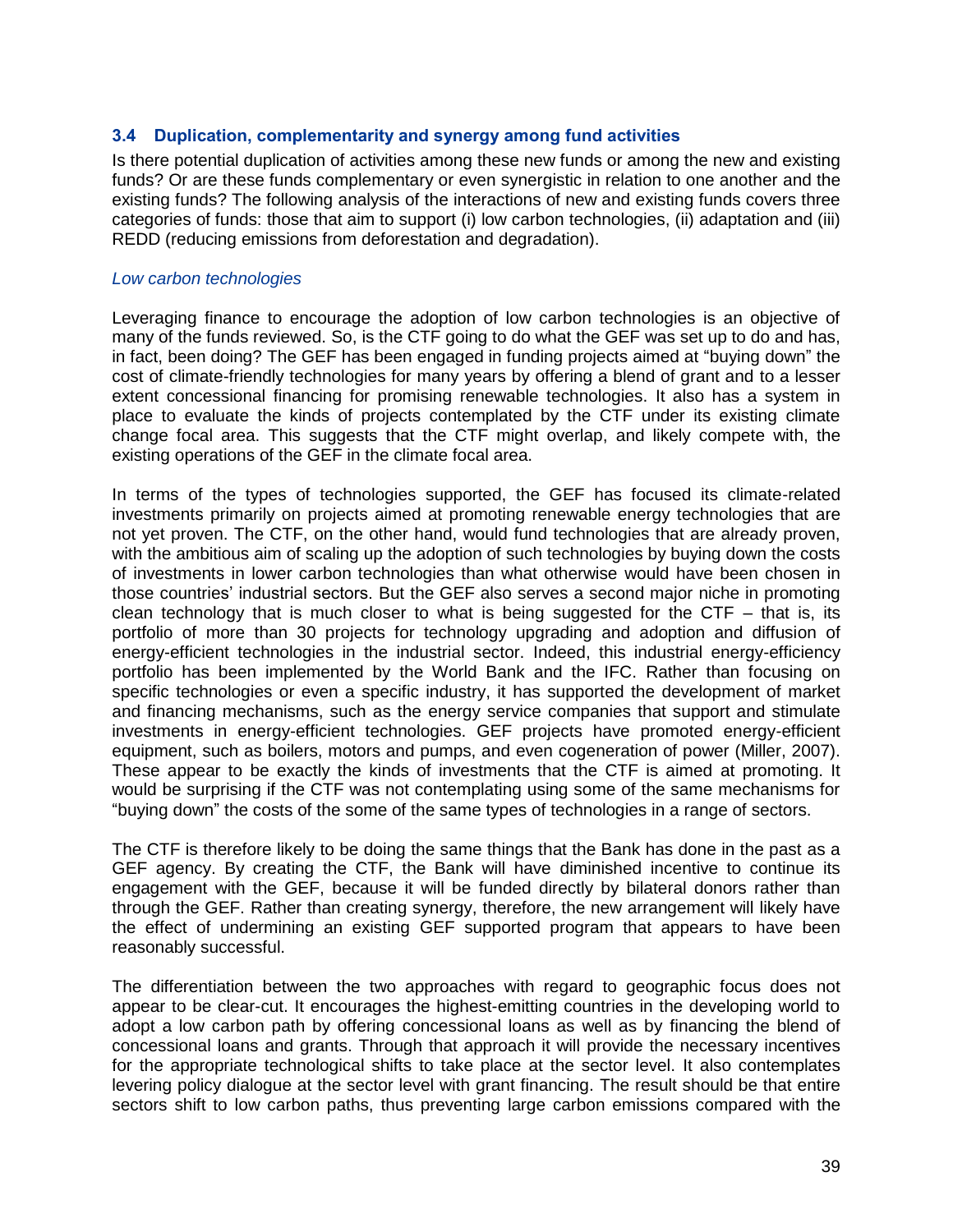scenario envisioned before the CTF intervention. The GEF RAF for the climate change focal area uses a Global Benefits Index that, in the end, also concentrates most of its climate change resources on the highest-emitting countries.

The approach used by CTF to promote the adoption of climate-friendly technologies may also be differentiated from that of the GEF by virtue of the bigger role to be played in the CTF by IFC, which has long experience in collaborating with the private sector. The IFC's obvious advantage in working with the private sector is what led the GEF to develop a partnership with IFC through the Earth Fund.

Although there are obviously differences between the proposed CTF activities and the GEF's existing funding for the elimination of barriers to energy-efficient and renewable technologies, it is clear that there is a substantial overlap between them as well. Furthermore, the channeling of funding by donor countries through the CTF not only might be at the expense of funding the GEF's climate-related funding, but also will have the effect of dramatically reducing World Bank participation in the GEF.

## *Adaptation*

In the area of funding for climate adaptation, there appears to be an obvious overlap, at least with regard to objective, among the proposed new World Bank PPCR under the SCF framework, the Kyoto Protocol's Adaptation Fund and the existing funds to support adaptation by developing countries managed by and under the GEF. These overlaps include the fund for "Piloting an Operational Approach to Adaptation" within the GEF's climate change focal area, the LDCF and the SCCF.

In addition, activities carried out under the GCCA, the Cool Earth Partnership and the Spanish MDG Fund include mainstreaming of climate into development as a means of adaptation. The GCCA will focus on integrating adaptation plans into poverty reduction and development strategies. It plans to help develop the institutional capacity in LDCs and SIDS for mainstreaming and will focus on climate-proofing EU-funded programs and projects. The Spanish MDG Fund also plans to support mainstreaming environmental issues in national and subnational policy, planning and investment frameworks. The Cool Earth Partnership will support the mainstreaming of adaptation measures in the formulation of development plans and support measures that facilitate coordination between sectors. This points to a situation of funding overlap and complexity with, as yet, little sign of effective coordination.

Both donor countries and developing countries have been particularly critical of the PPCR with regard to its relationship to the Adaptation Fund. At the Paris donors' meeting in April 2008, some donors suggested that the PPCR should be revised to avoid such duplication. Similar concerns were expressed at the climate negotiations in Bangkok in April 2008, where the Philippines (for the G77), China and India all expressed concerns about the PPCR undermining the Adaptation Fund. The World Bank has denied any intention of competing with the Adaptation Fund and has promised to work with the UNFCCC Secretariat to ensure that they are not competitive in any way. It has even announced that the chairman of the Adaptation Fund will be on the oversight committee that governs the PPCR. As a further sign of collaborative working, the World Bank and the GEF have agreed to a set of operational principles by which each party recognizes that the other has important but different roles to play in funding adaptation.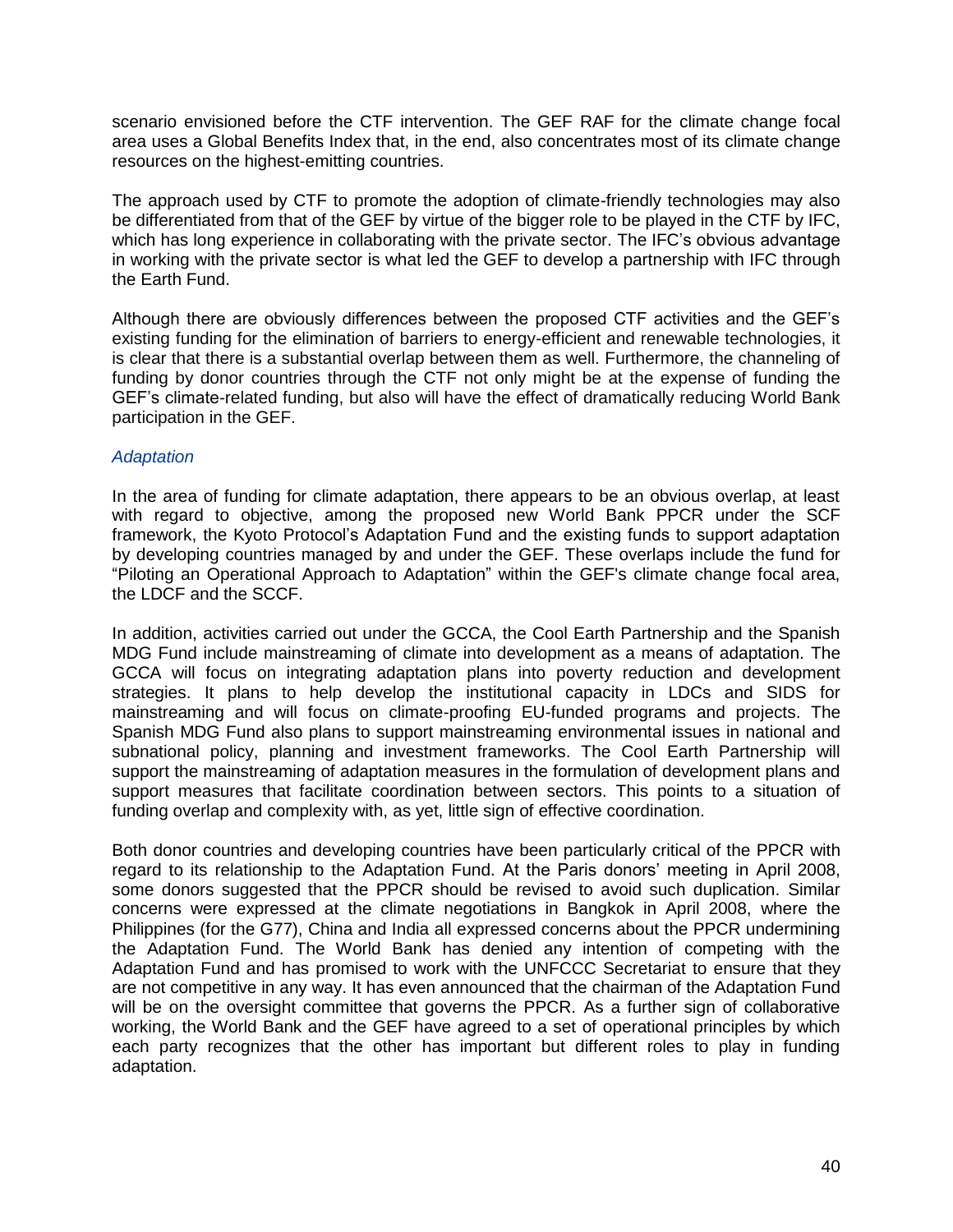Perhaps the biggest difference between the PPCR and the GEF funds is in the types of activities they will support. The PPCR will pilot approaches to mainstreaming climate change into development planning through sector strategies, whereas the GEF will support adaptation projects. Both approaches are prominent in the climate change literature and both have their advantages and disadvantages (e.g., see Klein et al.). Mainstreaming approaches may align better with other development processes such as poverty reduction strategies, but they may make it harder to disaggregate finance for adaptation activities compared with normal development activities. It may also be more difficult to see visible results in the short term.

The PPCR is a pilot fund, which the Bank has pledged will not "prejudice the ongoing UNFCCC deliberations regarding the future of the climate change regime, including its financial architecture." The Bank has therefore promised that the SCF will "take the necessary steps to conclude its operations once a new financial architecture is effective." Specifically, the Bank says it "will not enter into any new agreement with donors for contributions to the trust fund once the agreement is effective. The Trust Fund Committee will decide the date on which it will cease making allocations from the outstanding balance of the Trust Fund.‖ The SCF sunset clause finishes by saying that "if the outcome of the UNFCCC negotiations so indicates, the Trust Fund Committee, with the consent of the Trustee, may take necessary steps to continue the operations of the SCF, with modifications as appropriate." World Bank officials have said, however, that their aim after the conclusion of the PPCR's work is to increase funding for IDA's mainstreaming of adaptation and to provide lessons for IDA and the Adaptation Fund.

The Adaptation Fund is to be funded from a 2 percent share of the revenues from the market for CERs under the CDM system set up by the UNFCCC. However, there are substantial uncertainties about how much funding the market will generate, because it will depend on both the size of the market and on prices. The variation is partly due to uncertainties in the future of carbon markets and size of future emissions caps, which are currently being negotiated in the Bali Road Map process up to December 2009. Estimates vary widely, from a few hundred million dollars to nearly a billion dollars by 2012, which would make expected funding for the Adaptation Fund comparable to the funding anticipated by the PPCR.

The uncertainties associated with the market leaves open the possibility that the Adaptation Fund would seek funds from donors for adaptation as well. If this happens, there will be competition between the Adaptation Fund, the existing GEF-managed adaptation funds and the PPCR or a successor organization that plans to continue the same kind of work for some of the same bilateral donors' support. The LDCF and SCCF are already supported by overlapping groups of donors: the LDCF by 17 (Canada, Denmark, Finland, France, Germany, Ireland, Italy, Japan, Luxembourg, the Netherlands, New Zealand, Norway, Portugal, Spain, Sweden, Switzerland and United Kingdom) and SCCF by 13 (Canada, Denmark, Finland, Germany, Ireland, Italy, the Netherlands, Norway, Portugal, Spain, Sweden, Switzerland and the United Kingdom).

The anticipated problem posed by the interaction of the PPCR with existing adaptation funds, therefore, is not that they are doing the same thing, but that they might compete for funding from the same donors under the same rubric. The question, therefore, is whether donors are prepared to increase their funding for adaptation to support two different approaches or will support the new approach at the expense of the old one.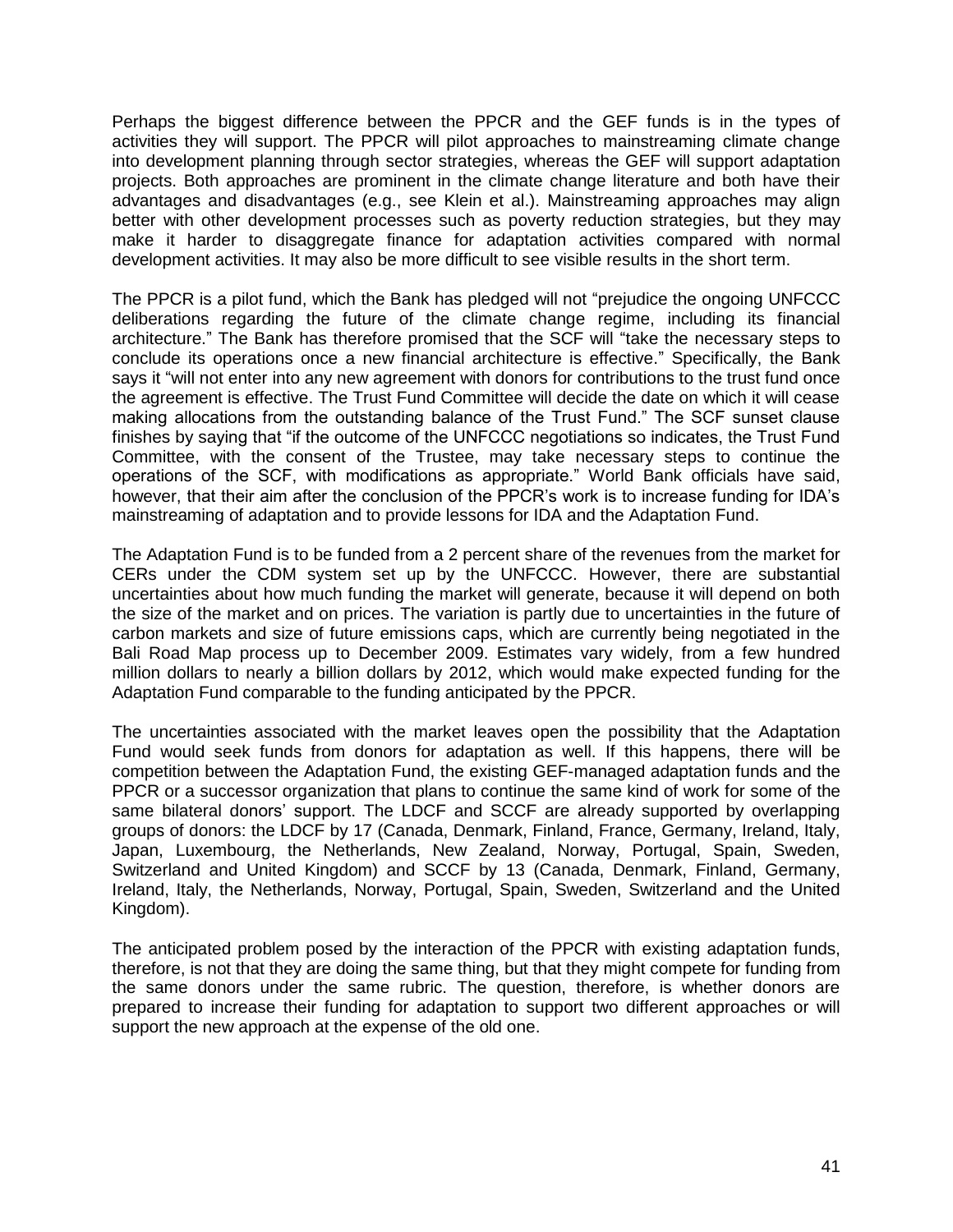#### *Reducing emissions from deforestation and forest degradation*

The new political urgency surrounding the threat of climate change has given rise to a multiplicity of new funds – both bilateral and multilateral – to reduce the contribution that deforestation makes to global carbon emissions. The multilateral funds already announced for targeting deforestation in relation to climate change include (i) the World Bank's FCPF and (ii) the GEF's TFA. In addition to these multilateral funds, three bilateral funds – the Australian Government's GIFC, the Norwegian Government's Rainforest Fund and the UK's ETF – are all focused in part or in whole on reducing the contribution of deforestation to carbon emissions causing climate change. The bilateral funds have not advanced unique solutions for the contribution to carbon emissions from deforestation but appear to be oriented toward contributing to one or more of the multilateral funds dealing with the problem. The Australian GIFC, Norwegian Rainforest Fund and UK ETF have indicated their intention of channeling at least some of their resources on deforestation through the World Bank's FCPF.

However, the FCPF and the GEF TFA have adopted different approaches to the problem of reducing deforestation rates. The FCPF is clearly oriented toward future markets for CERs. One of it two major programs, called the Readiness Mechanism, is aimed at helping a small group of countries prepare to enter the CER market by providing technical assistance for the preparation of national REDD strategies, establishing reference scenarios for emissions reductions from those sources and establishing monitoring systems for such reductions. The other program, the Carbon Finance Mechanism – also called the Carbon Fund – will pilot incentive payments for REDD policies and measures in a select group of countries in accordance with actual contracts with buyers.

The GEF Sustainable Forest Management Program's TFA, adopted by GEF Council in November 2007, is intended to focus GEF forest investments on the tropical forest regions and countries with the highest carbon stocks and biodiversity. Thus, the GEF is committed to focusing its limited resources on investments in Amazonia, the Congo Basin and Papua New Guinea/Indonesia, which together account for 68 percent of the world's tropical forest carbon and 43 percent of all the world's plants as endemic species. At present, however, it is not intending to use carbon markets as a strategy to influence the rate of deforestation.

Although the FCPF gives priority to countries with substantial forest area and forest carbon stocks, it does not appear to anticipate focusing on the tropical forest countries, which are the largest sources of carbon emission from deforestation and land degradation. Rather, as a program for piloting, it is more concerned with working in countries that could best demonstrate how the system could work.

The majority of the bilateral funds that aim at supporting reduced deforestation will work in the Congo Basin, the Amazon and southeast Asia. For example, the small part of the ETF that is allocated for bilateral funding is currently providing support to the Congo Basin Rainforest Fund. The GIFC has made commitments to supporting activities in Indonesia and Papua New Guinea. The Spanish MDG Fund is supporting projects in Colombia and Ecuador and the NORAD Rainforest Fund is in contact with the Brazilian government. Some of the emerging funds also specifically target LDCs and SIDS. Although no specific details on the REDD window of the GCCA are available, it seems reasonable to assume that it will focus on African, Caribbean and Pacific countries in line with the EU's aid priorities. These facts appear to indicate a rather haphazard selection of country targeting based on existing donor priorities and initiatives (though it must be noted that most of the bilateral funds have not yet advanced to the stage where decisions about allocations to specific measures in specific countries have been made).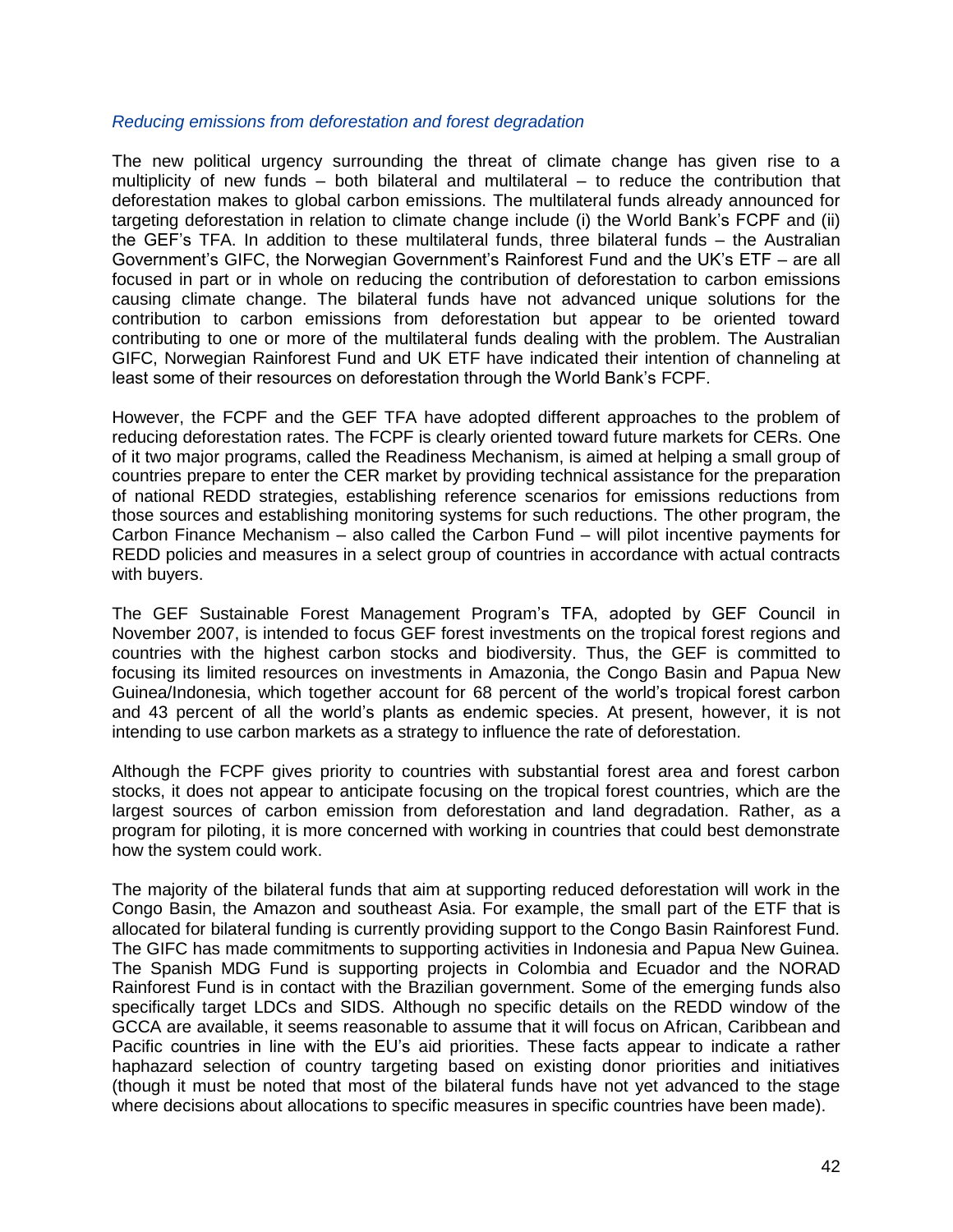The GEF, if it continues to be independent of the carbon market, could capitalize on these differences and complement the approach of preparing countries to participate in the carbon market by focusing on capacity building measures and enabling countries to engage in the carbon market with cabon benefits derived from GEF supported interventions. However, the World Bank is also carrying out readiness activities that aim to help developing countries prepare for reduced deforestation investments. Funding from donors in this area (which is not raised through carbon markets themselves) could be in direct competition with the sourcing of funds for GEF activities on deforestation.

In addition, the bilateral initiatives (e.g., parts of the GCCA and GIFC) could reduce funding channeled through either the GEF or the World Bank. For example, the GCCA plans to expand such programs such as the forest law enforcement, governance and trade initiative of the European Union and the development of new laws against illegal international trade in timber and forest products as a way to address deforestation. The GIFC also plans to support the establishment of effective regulatory and law enforcement arrangements (including the prevention of illegal logging) to protect forests. How well integrated such efforts will be at the national level remains to be seen.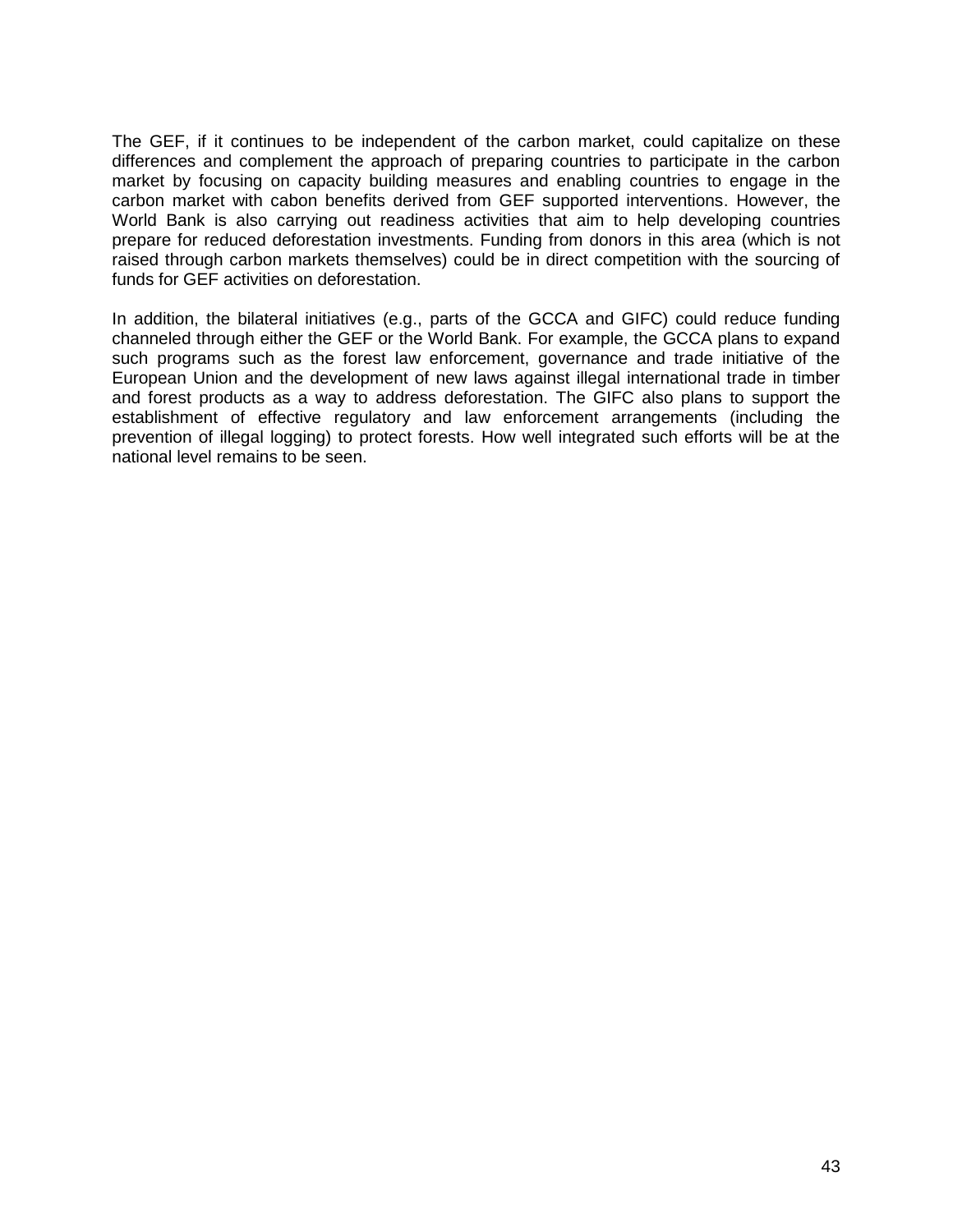# **4. TOWARD A MORE COHERENT SYSTEM OF FUNDING**

The creation of these 14 new global environment funds (and the likelihood of further bilateral initiatives), coupled with donor country willingness to channel a considerable portion of their new resources into the World Bank, raises questions about the future of the whole system of global environmental finance. Do the trends highlighted in the preceding sections portend a fundamental shift in the existing system of global environmental funding, one in which a World Bank–centered multilateral institutional arrangement replaces the GEF as the locus of strategy and funding decisions for climate change?

Major donor countries appeared to signal their readiness to move in that direction at the 2005 climate-centered G-8 Summit at Gleneagles, when the heads of state said the World Bank should "take a lead role in creating a new framework for clean energy and development, including investment and financing.‖ Whether the donors had already consciously made the MDBs the primary channel for climate-related funding, or had not thought through the full consequence of decisions regarding the shift in the locus of global environmental financing, is not clear. Regardless, the Bank has acted as though it has a mandate from donors to act as the lead institution with regard to funding activities for climate mitigation – including reduced deforestation – and adaptation. Not surprisingly, GEF senior management has interpreted recent developments as a clear indication that their institution, which was intended to be the unique focus for global environmental funding, is being marginalized by the donor community.

## **4.1 Major requirements of a new system of global environmental finance**

This section examines the question of the appropriate roles of the World Bank and other MDBs, the GEF and bilateral funders in the future architecture of global environmental funding in light of four different needs in regard to that architecture:

- the need to scale up efforts and to act with greater urgency;
- the need for policy coherence;
- the need for independent coordination; and
- the need for North-South accord in carrying out measures for global environmental benefit.

#### *Need for scaling up with urgency*

There is need to quickly upscale successful technologies and good practices to significantly reduce the carbon footprint at the national and global scales. Considerations of time and dimension clearly favored the World Bank and other MDBs over the GEF. The Bank has demonstrated an ability to respond quickly to new opportunities by creating three new funds (the FCPF, CTF and SCF, including the PPRC and additional subsidiary funds). The GEF, on the other hand, has been constrained by a deliberately complex management arrangement, including a cumbersome approval process. Furthermore, the GEF's sometimes fractious Council has not been able to act swiftly to innovate in response to new circumstances and opportunities. For example, this management arrangement has been a major contributing factor to its failure until now to recognize the need for and adopt a policy toward carbon markets.

The World Bank is accustomed to moving billions of investment dollars annually, and its culture has long put a premium on large volume investments. Thus, in a sense, scaling up comes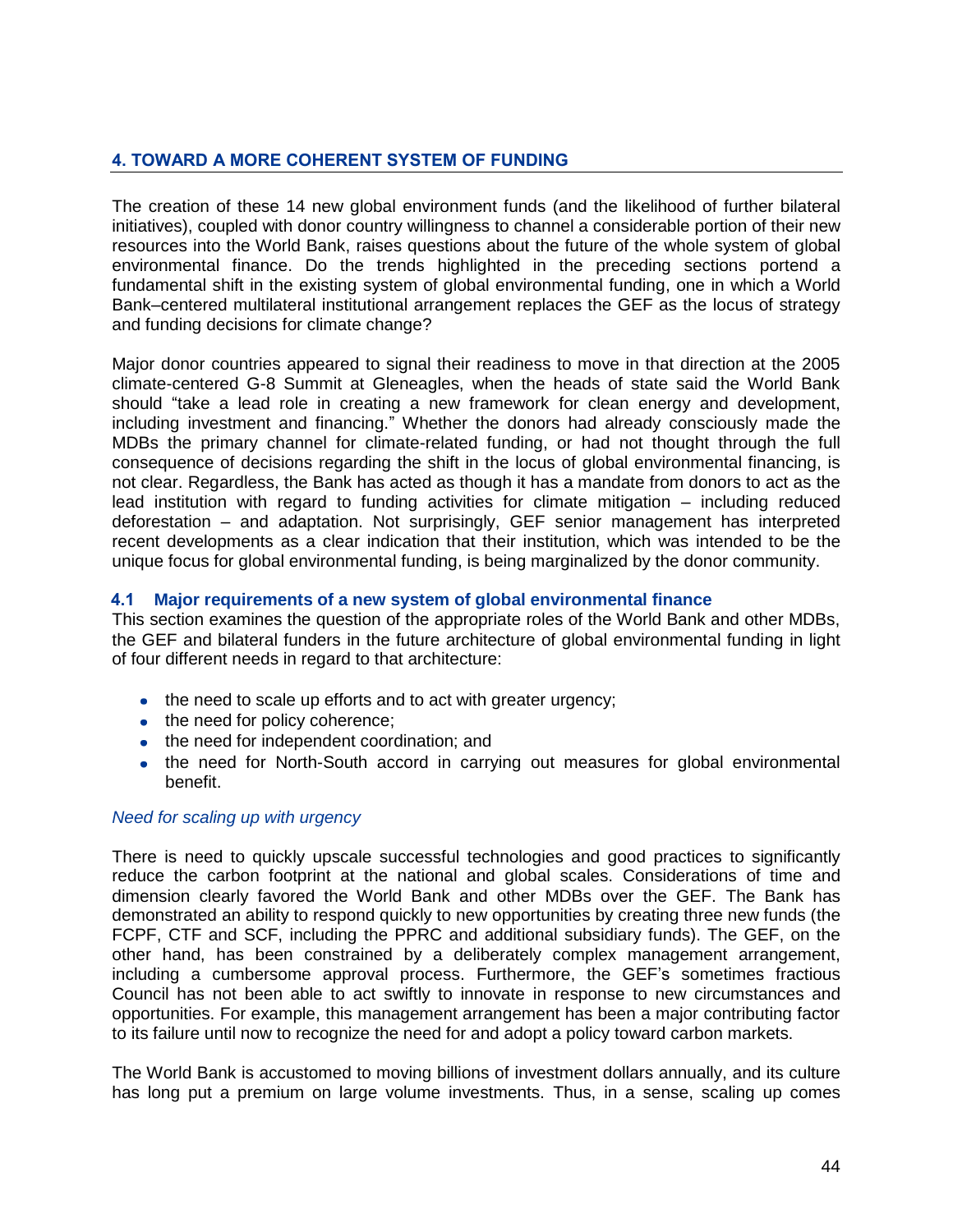―naturally‖ to the World Bank, whereas the GEF would need to make major organizational adjustments to scale up technology-related operations. Moreover, the GEF has been forced by its limited replenishment funding to find ways to stretch its funds, so it would need some shift in institutional arrangements to manage a fund for promoting clean technology that is an order of magnitude larger than the similar program it has managed in the past. The Bank was thus prepared to undertake the mission that the donors had in mind immediately, while GEF would not have been able to undertake the kind of urgent scaling-up without major internal adjustments. It was also recognized that climate action needs to be better integrated into the development dialogue and lending programs of the MDBs, than would be possible through the GEF alone.

#### *Policy coherence on financing climate change mitigation and adaptation*

The lack of policy coherence on financing climate change at the national and global level is a reflection of a lack of overall policy on how to address the complexity of the issue itself. In making decisions on funding projects to reduce GHG emissions and adapt to climate change, it is vital that the system of global environmental finance acts on coherent policy guidance.

As of now, is not clear that the CTF is designed to push for the lowest carbon alternatives available in each case. The World Bank has not been able to provide a clear definition of what it means by "clean energy," and the ambiguity surrounding that concept represents a serious lack of policy coherence. There is a danger, in fact, that the CTF will simply fund incremental improvements in technology rather than anything close to the lowest carbon alternative, despite one of the investment criterion is "significant" GHG emissions savings, which will be the basis for prioritizing investments.

Bank officials have referred to "clean coal" technologies, for example, as following within the ambit of the new fund. But these are technologies that the World Bank and its private sector arm, the IFC, are already funding through its normal lending terms and that require less concessional terms than projects that are the lowest carbon alternative. Bank staff have suggested that such projects are indeed contemplated by stating that the starting point for determining what may be financed is the "business as usual" path. The implication is that anything that reduces emissions from that baseline would be eligible for funding by the CTF.

The danger of an unclear policy to guide investment on "clean technology" is that funds will not be invested to maximize reductions in GHGs but will become a compromise between that aim and the financial interests of the World Bank and other MDBs. When compared with the GEF's policy guidance from a combination of the UNFCCC and from the GEF Council, it appears that the new system will represent a serious retrogression in this regard.

Policy coherence is needed between the new global and bilateral funds and national systems in recipient countries. The level of *alignment* with country systems is not yet clear, as many of the initiatives are still in a development stage. It is likely that the GCCA will use country systems to disburse funding. The use of general budget support, channeled via the Ministry of Finance (with the involvement of the Ministries of Development and Environment) is one delivery mechanism currently under review (see box 1) and the GCCA recognizes it as being a potentially better way to deal with large volumes of funding.

The level of *harmonization* between the different initiatives cannot be determined at this stage. It is clear that initiatives have been donor-driven and talks between various initiatives have followed. Currently, the GCCA and the CIFs are in initial stages of dialogue over the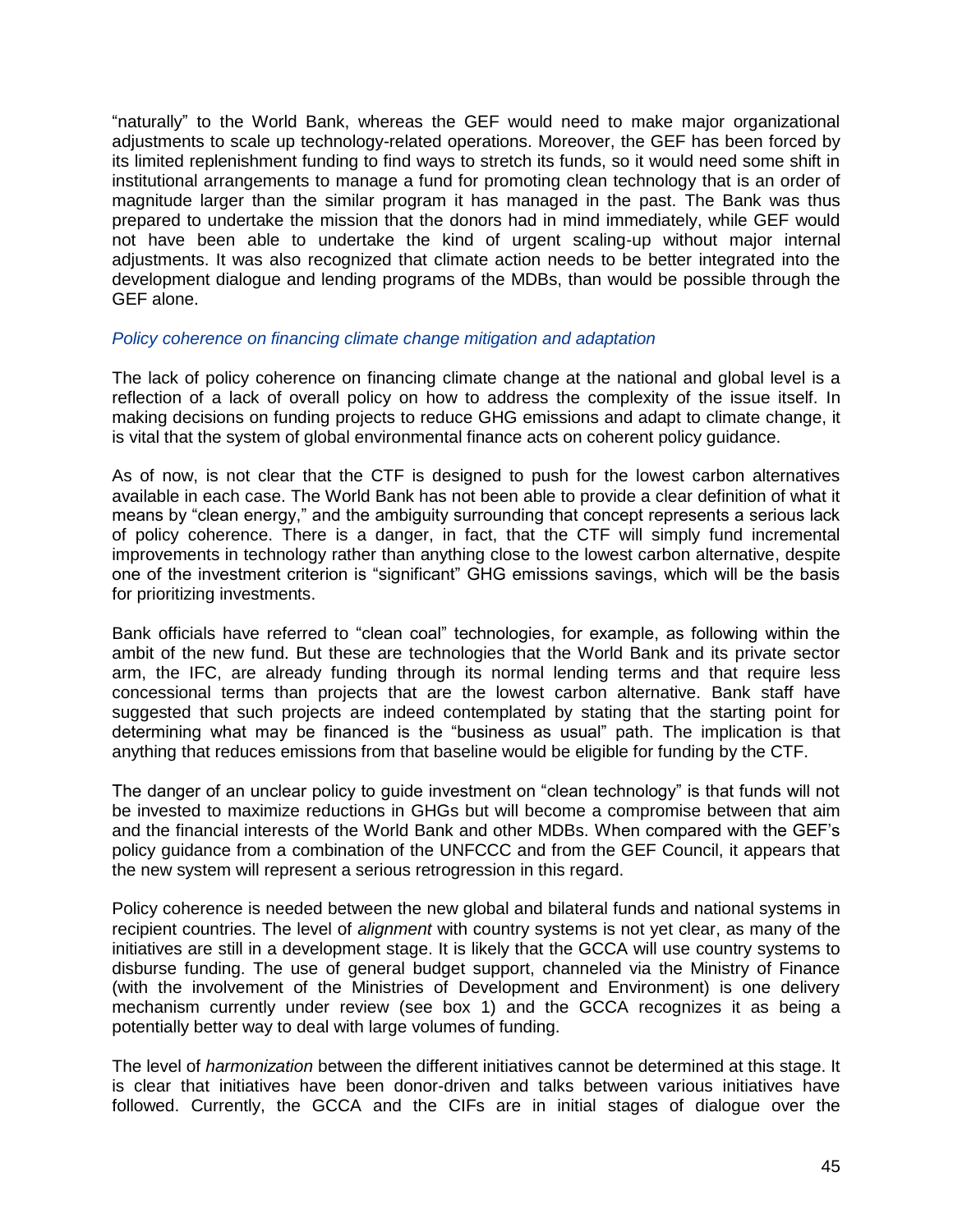complementary geographic focus of their initiatives. The GCCA, the CIFs, the GIFC, the Cool Earth Partnership and NORAD Rainforest Initiatives are also consulting with other donors to gather support for their respective initiatives. The Spanish-UNDP hopes to ensure harmonization via a bottom-up structure. This Fund relies on resident coordinators to ensure that proposed activities are not duplicating initiatives financed by other funds. The GCCA also makes specific reference to its role as a clearinghouse mechanism that will ensure coordination among EU member states. It also refers to the Code of Conduct promoting "division of labor" to ensure effective aid delivery.

#### **Box 1: The potential for new aid delivery mechanisms to strengthen environmental spending**

Current levels of public funding for environment-related actions are clearly inadequate in many developing countries. This is reflected in the apparent limited attention given to the environment within national development strategies and within the daily practice of the public administration. With the advent of climate change and the likelihood of more severe environmental hazards arising from climatic variations, it has become increasingly important to find effective ways of addressing these concerns. International assistance, and the modality by which it is delivered, can make a significant contribution to improved national environmental governance and management.

General Budget Support (GBS) is seen as the aid modality that is most inherently aligned to national policies and systems. Its increased use holds the promise of addressing the problem of financing environmental objectives in a more creative way. Budget support can provide substantially increased and highly flexible funding for public sector budgets, through mechanisms that are low in transaction costs, serve to strengthen national financial management and accountability systems and give the beneficiary country a high degree of control over the use of the resources. This control is exercised through the democratic institutions normally in charge of the budget process, thus promoting country ownership of, and responsibility for, the development process. However, it is important to note that budget support is only a feasible option in countries with reasonably sound public financial management systems and low fiduciary risk. Also, budget support offers no guarantees that environmental objectives will be prioritized if they are not already part of government's policy priorities.

*Reference:* Lawson and Bird, 2008.

Overall, there is still little clarity on how the implementation of these new funds will preserve (let alone strengthen) current donor harmonization and alignment efforts at the country level. There will need to be a significant level of flexibility in the definition of these international vertical funds to ensure that their areas of intervention are consistent with nationally defined priorities and that the management of the funds is absorbed by country systems. Harmonization will need to be pursued both internationally and in-country and will need to go beyond climate-related interventions.

#### *Need for independent coordination*

To assure donors that financial resources are being applied in the most effective way possible to maximize impacts on climate change and other global environmental threats, independence and coordination are needed between the agency that is seeking funding for its own projects and the agency that reviews project or program proposals.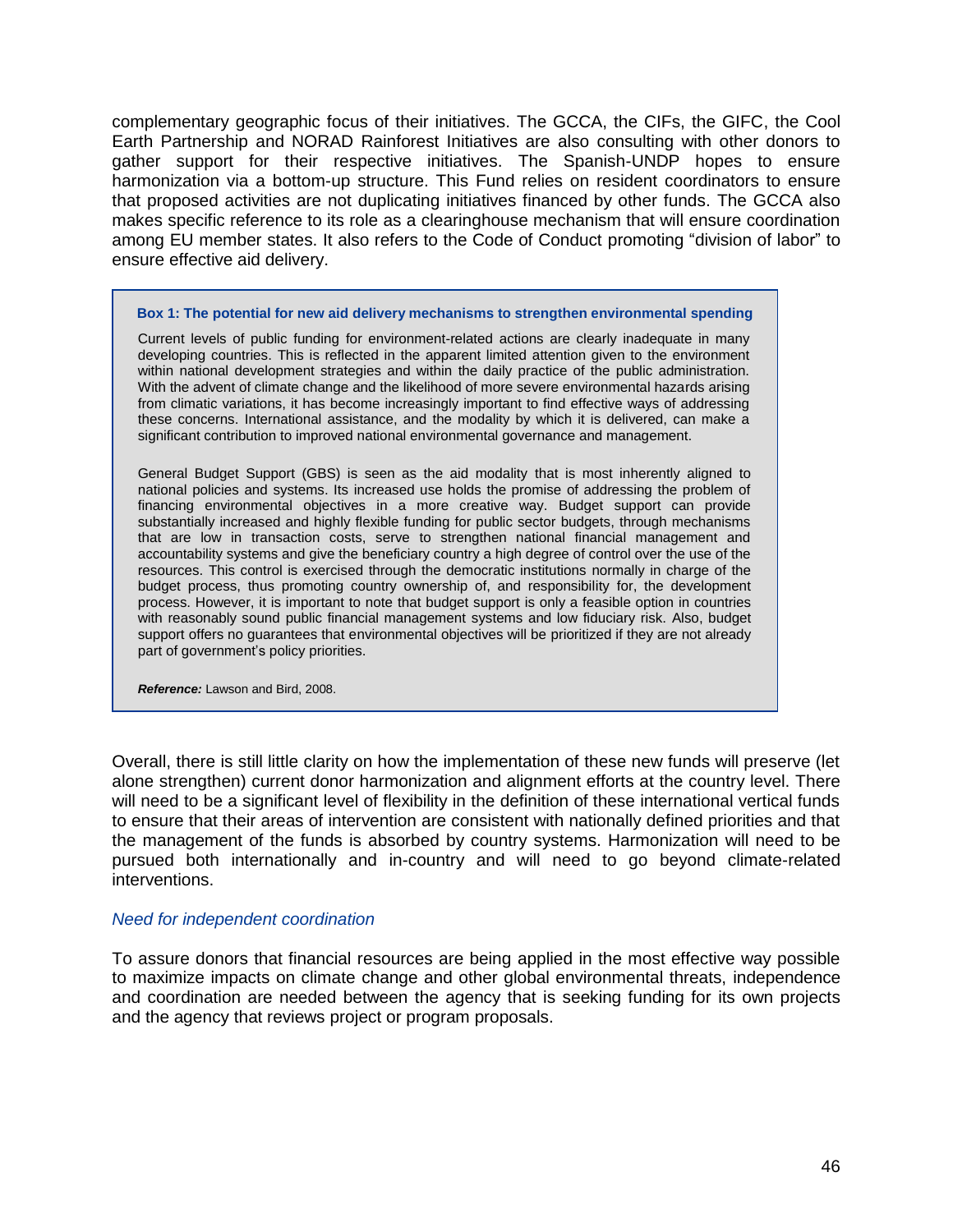The GEF model has the distinct advantage of providing an independent staff and competitive proposals for project funding within an agreed global strategic framework approved by donor and recipient countries. It seems likely, however, that the decision-making process on the Trust Fund Committee or the SCF Subcommittee and the FCPF Participants' Committee will be driven by understandings among the MDBs themselves about how to divide the money. A notable feature of the governance arrangements for the CTF and PPRC is that either the World Bank or the other MDB representative could force a non-consensus and hence the postponement or withdrawal of the decision, which creates a powerful incentive for deals among them. That incentive structure will have the effect of encouraging each bureaucracy to bargain to maximize its share of the funding, thus eliminating any real possibility of outside review and control over how the money is spent. The GEF model also represents a system for coordination of GEF agency strategies and project pipelines by a neutral party. This advantage, too, will be lost in the system now being created. It thus represents a significant loss compared with the existing system in terms of the ability to distribute and allocate resources to appropriate agencies based on their comparative advantages as they address the complex challenge of climate change.

## *Need for north-south accord*

Past decades of international cooperation on global environmental issues has demonstrated how important a north-south accord is for the harmonization of the competing interests of donor and recipient countries.

The new funds created by the World Bank will have significant implications for the north-south accord on funding, in which the GEF, as the financial mechanism for the UNFCCC, represents an imperfect and uneasy compromise between donor and developing country power over funding decisions. A central feature of the developing country position has been that decision making should be based on the principle of one country, one vote, rather than on the amount of money contributed, which is the principle governing World Bank decision making. In addition, the World Bank funds were developed outside the UNFCCC framework and hence subjected to limited negotiations between the North and South.

In this regard, the World Bank's CTF, SCF and FCPF all represent a distinct step back from the GEF compromise. In the FCPF governance structure, the World Bank has reintroduced the idea of the vote of those providing capital depending on the size of contribution. The CTF and SCF governance arrangements give unprecedented power over programming and project decisions to the World Bank and other MDBs. Those features of the new system are almost certain to create a new level of north-south political discord over the funding for global environment at an historic juncture, when the world can ill afford it. In the clause on decision making of the CTF and the SCF, it is stated that "decision-making will be made by consensus of the voting members of the Trust Fund Committee. Consensus is a procedure for adopting a decision when no participant in the decision-making process blocks a proposed decision. For the purposes of the SCF, consensus does not necessarily imply unanimity. A dissenting decision maker, who does not wish to block a decision, may state an objection by attaching a statement or note to the decision. If consensus is not possible, then a proposed decision will be postponed or withdrawn."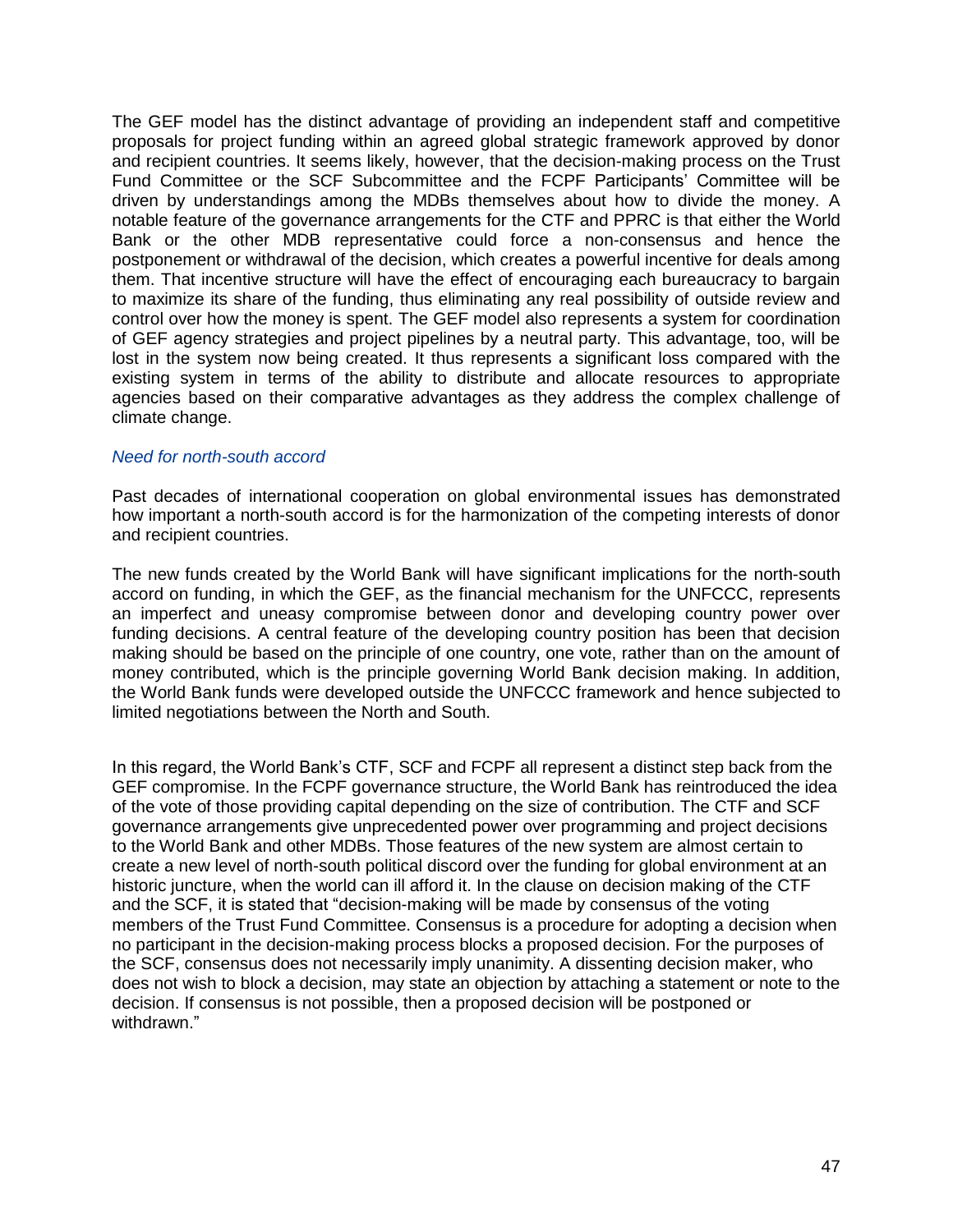# **4.2 The future of the GEF**

This brief assessment of how the emerging system of global environmental finance – at least for climate-related issues – suggests that there is no easy fix for the problem of constructing a system that meets all the major requirements.

Although the World Bank and other MDBs are better positioned to scale up financing to reduce greenhouse emissions rapidly compared with the GEF, the World Bank also has some major limitations as the potential centerpiece of a new system of global environmental finance. Among those is the fact that the new funds are not within the UNFCCC and its governance structure, as well as institutional biases brought about by the World Bank's status as a commercial bank. Furthermore, giving the World Bank and other MDBs the primary role in climate funding would tilt the balance between developing countries and the donor-MDB combination subtly, but decisively, toward the latter. This shift would threaten a tenuous compromise and promise a costly new north-south struggle just as the period of long-term cooperation on climate change is about to begin.

The GEF, as a network organization, has obvious weaknesses but, nevertheless, does have some characteristics that are crucial to a coherent and effective architecture for global environmental finance. To maximize the effectiveness of the emerging system of global environmental finance, it should have a central, rather than peripheral, role. Although donors have tended to be pessimistic about its future, the GEF, within its mandate, could be strengthened by a series of reforms over the next few years so that it could undertake, for example, a scaled-up program on clean technology, adaptation and perhaps even carbon markets that would have more resources behind it and greater impact than its present climate and SFM portfolios.

A quick list of key GEF weaknesses that need to be remedied would include (i) some provisions in the GEF Instrument that represent obstacles to obtaining funding outside the regular replenishments, (ii) its slowness to respond to new opportunities such as carbon markets and (iii) its project cycle, which was reformed but still has to show the desired impact in terms of shorter approval periods. Each of these obstacles to the GEF becoming a more dynamic funding institution in the area of climate change, including SFM, could be fixed if the political will were present to do so.

Perhaps the single most strategic issue on which reform is needed is the power given to the GEF Council under the present GEF charter to vote on each individual project. That power has slowed the pace of adaptation to climate needs and may need to be reconsidered. A more streamlined approach, under which the Council would approve "envelopes" of funding for an MDB to give it flexibility on decisions regarding individual projects but subject to clear policy guidelines provided in a programming document, would give the GEF a big advantage in being able to move larger sums of money for strategic programs on climate change.

The shift in the role of the GEF Council would immediately help accomplish a second needed additional reform: the simplification and shortening of its project approval cycle. By having the Council approve packages of projects at once, it should be possible to reduce the time required for final project approval by many months. That could also make collaboration with the GEF more attractive to private enterprises that have hitherto found its years-long project cycle forbidding.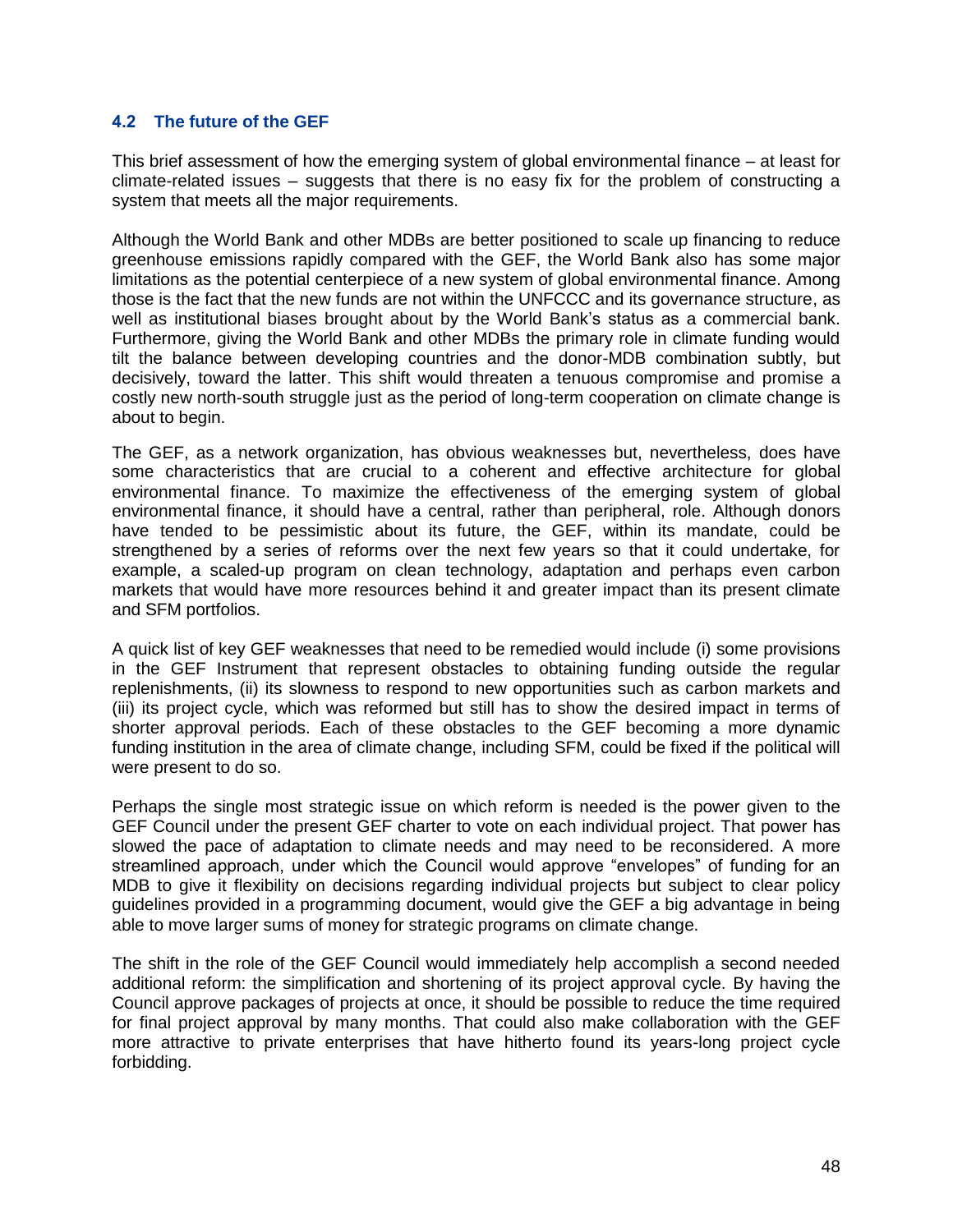The adoption of a system of approval of funding by envelopes rather than by individual projects would free up the GEF Council to focus on strategic issues confronting the GEF. That change, in turn, could make the GEF much more flexible and innovative in responding to emerging environmental challenges, reshaping GEF priorities and promoting innovative approaches with its partner agencies. One of the strategic challenges for the GEF Council is to make a much more compelling case for the synergies between its function of providing global environmental benefits and overcoming the obstacles to development posed by environmental threats, particularly by climate change.

The GEF also needs to be more innovative in working with donors to create new specialized funds. GEF Replenishments happen every four years and must be run through the office of a Vice-President of the World Bank and in effect are a joint operation between the GEF and the Bank. The amount of pledged resources is distributed by focal area as a result of the replenishment negotiation process. Contributions to the GEF trust fund outside the replenishment process and/or earmarked by the donor for a specific purpose have turned out to be problematic since the GEF instrument does not foresee such scenarios. Hence, any effort by the GEF to set up additional trust funds to receive funds for a specific purpose must be approved by the Bank and would be a lengthy process at best. That legal requirement is to a large extent responsible for the GEF's lack of flexibility in opening new windows for funding that could attract donor interest.

As to the future of the GEF, it can be concluded that much will depend on how it reacts to this new financial landscape. Responding to new opportunities will require some changes in the organization and likely will include the following:

- revising the GEF mandate to ensure that its function of providing global environmental benefits is more intimately linked to sustainable development challenges that are besetting developing countries as climate impacts intensify;
- reshaping GEF priorities to respond to emerging environmental challenges and promote innovative implementation approaches with its partner agencies;
- reviewing a host of institutional arrangements, including broadening mechanisms for channeling financial resources into GEF programs, creating new funds as requested by donor and client countries and assessing the relative merits of having the World Bank, or another agency, serve as the GEF's trustee; and
- strengthening the recently established public-private partnership window to significantly  $\bullet$ reduce the bureaucratic constraints encountered in such activities initiated under GEF-4, including separate governance arrangements with private sector partners.

Thus far, donors have shown no real interest in any alternative to the revision of the system implicit in the proliferation of new funds. But the needs of the system for coherence and effectiveness demand a serious consideration of a reform of the existing system in preparing for the post-2012 phase of international cooperation on climate change.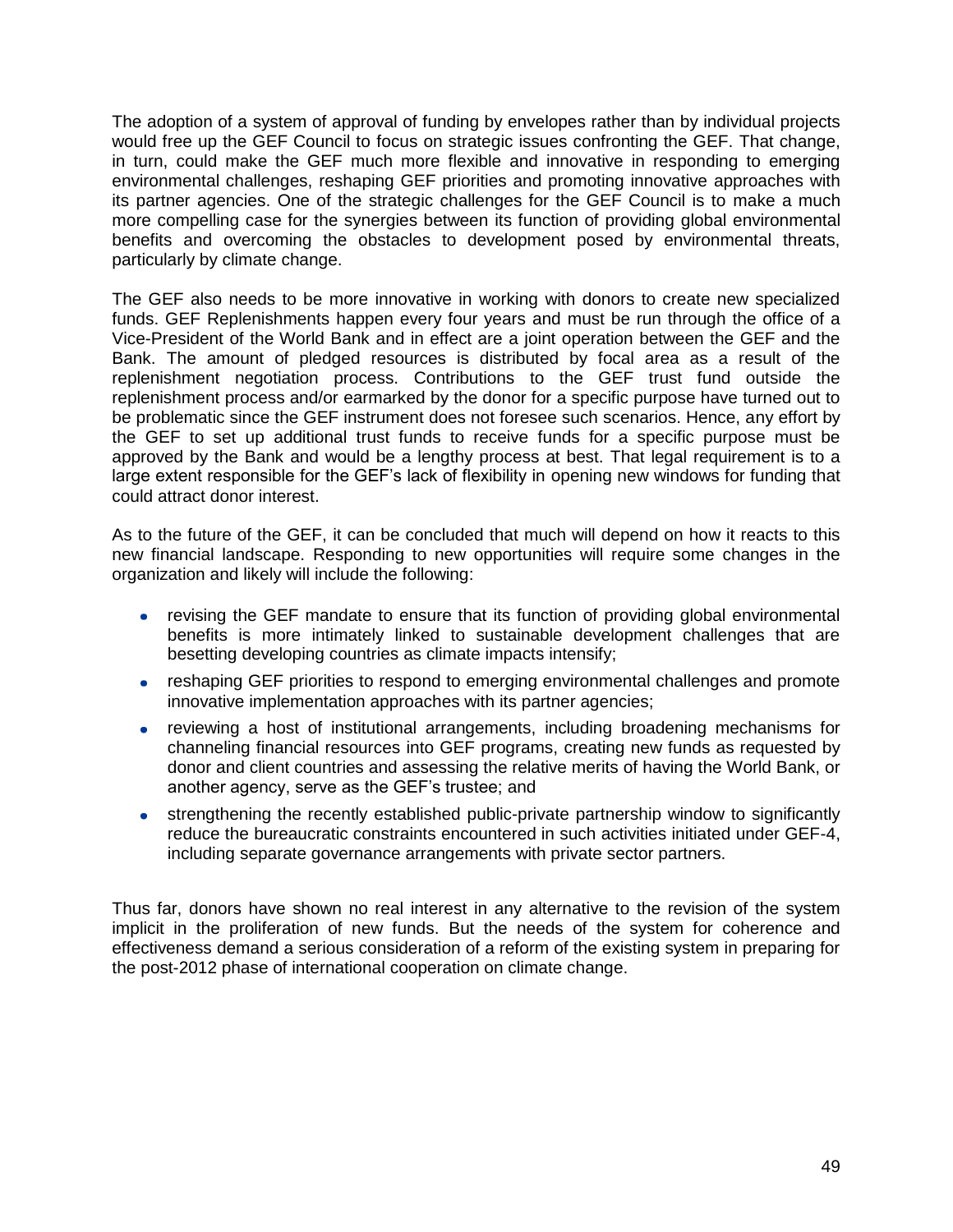# **4.3 Other issues regarding the new funds**

#### *Will resources be additional to existing ODA commitments?*

Among other key concerns raised since the appearance of the new funds is the question of whether the resources provided to the new funds by bilateral donors will be additional to existing ODA commitments. Diversion of ODA relating to climate change activities has been a focus of intense civil society concern (e.g., Oxfam, 2007). It has also been concluded from analyses of the financial requirements for adapting to climate change that additional finance will be required above and beyond existing ODA for developing countries to adapt to climate change (Stern, 2006). However, in mid-2007, Oxfam found that in almost all cases climate-related finance was being counted as part of existing assistance, with only the Netherlands explicitly committing to providing climate-related finance in addition to the 0.7 percent of national income as aid. This is occurring in a context in which total net ODA from DAC donors has fallen in real terms since 2002–05 with preliminary figures for 2007 indicating that it had declined by 8.4 percent in real terms compared with 2006.

Interviewees were generally aware of this issue, and some publicly available documentation<sup>8</sup> mentions the relationship to ODA, but it is still unclear how donor agencies will ensure that aid diversion does not occur as a result of these new funds. Climate-related finances will need to be classified and reported separately from developmental aid transfers.

The research also raised a series of wider issues in this context:

- The difficulties of disaggregating the costs for adaptation activities from normal development activities may make the aid diversion issue prominent in the adaptation funding area.
- The greater ease of classifying finance for specific adaptation projects as additional, compared with finance for climate-proofing development interventions, may contribute to further divisions between these two approaches and result in a tendency toward more project-based approaches.
- The shift in fund management from ministries of development to ministries of  $\bullet$ environment (e.g., as in Norway and Germany) may make distinctions easier, but this depends on how the funds are classified. For example, in Norway funds are still classified as ODA even though they are under the Ministry of Environment.
- The innovative financial mechanisms relating to climate investments (such as air travel adaptation levies and carbon trading auctions and levies) that are being considered by some donors may help to raise additional funds that are more clearly separated from ODA.

## *Will the new funds undermine the authority of the Multilateral Environmental Agreements?*

The initiatives vary in their degree of alignment with the existing structures established under the Multilateral Environmental Agreements. For instance, the ETF has been deliberately created by the British government to transform the ability of the World Bank to address global environment issues, notably climate-related challenges, and purposefully excluded direct contributions to the GEF. This shift has given rise to concerns among recipient countries

<sup>————————————————————&</sup>lt;br><sup>8</sup> For example, the response letter from DfID to the Development Environment Group, April 2008, regarding the ETF.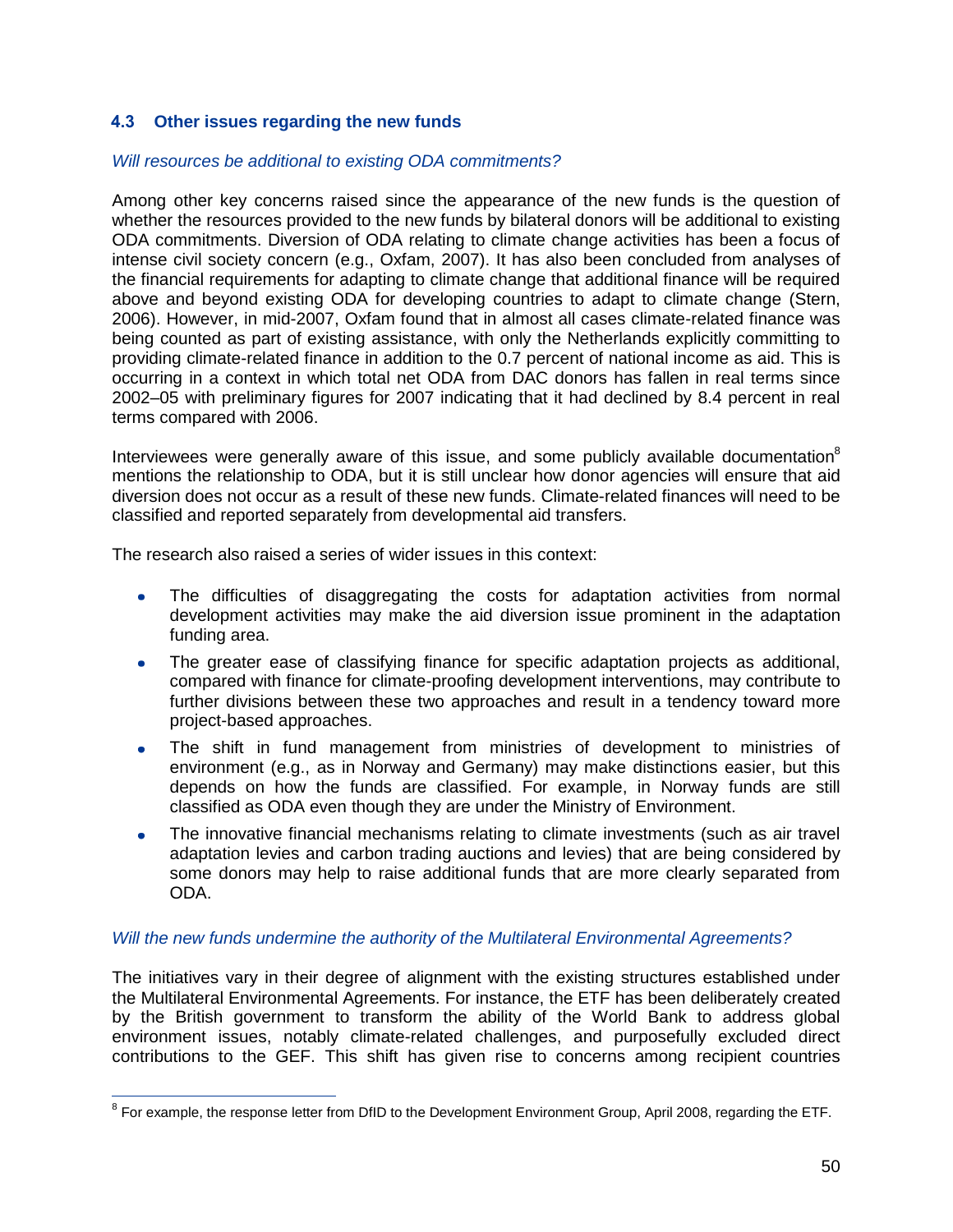regarding the creation of a new architecture for climate-related international finance that is parallel to the UN-driven architecture. The UN's financial mechanism (until now, the GEF) has been subject to the overall guidance established by the COPs to the climate change, biodiversity and desertification treaties

This move reflects two quite different starting points to the debate over financing climate change actions. The first is rooted in the longstanding relationship between donors and recipients, involving the transfer of financial resources between the north and south as part of the development process. The second represents a new global response to human-induced GHGs, which have been generated mostly in the industrial north. Under this latter approach, countries should respond to the challenges of climate change by applying the principle of "common but" differentiated responsibility." In cases in which countries in the south are unable to meet present financing needs for adaptation and mitigation, northern countries can be expected to assist, but not through a classic donor-recipient relationship. However, traditional donor countries seem to be characterizing their international funding for climate change as part of developmental spending.

Particularly with regard to adaptation spending, it has proved difficult to determine where "developmental spending" ends and "climate adaptation" spending begins. Under these circumstances, and certainly for funds that have the co-benefit objective of poverty reduction (which is stated in half of the national initiatives), the likely effect on multilateral environmental governance is one that diminishes the UNFCCC as the sole center of negotiation for international finance.

On the other hand, the Spanish MDG Fund aims at supporting existing multilateral channels with its support of the One UN Reform<sup>9</sup> program and its use of the UNDP to guide and deliver its international cooperation. One step removed, the European GCCA aims at complementing and supporting the UNFCCC, the Kyoto Protocol and the Nairobi Framework. To do so, it intends to set up a forum and a fund (outside the UN system) that will support ongoing activities like the UNFCCC negotiations and the implementation of the GEF-funded National Adaptation Programmes of Action (NAPAs). It will also potentially facilitate coordination (in alignment with the UN process) by serving as a clearinghouse mechanism for European initiatives.

## *Are developing countries and civil society being consulted?*

With respect to *ownership*, few of the initiatives have involved recipient countries in the inception phase or have been consulted by partner countries. The second and third consultations on the ETF (and the CIFs) have included developing countries, and a web consultation was launched as a result of requests from civil society. Finally, in May 2008, during a two-day meeting in Potsdam, Germany, representatives of 40 developing and industrialized countries reached an agreement to create the two World Bank administered international climate investment funds, the CTF and SCF, that will provide innovative financing for developing countries to pursue cleaner development paths and protect themselves from the impacts of climate change. The GCCA, driven by the DG Development in the European Commission, was opened for consultation at the Lisbon Development Days, at a Bali side-event and through an NGO consultation event in March 2008. The Cool Earth Partnership was announced by the Japanese prime minister and its design is based only on consultations with like-minded donors

**EXECTS THE ORDER THE CONCRET OF THE ORDER**<br>The objective of the One UN Reform program is to ensure faster and more effective development operations and accelerate progress to achieve the MDGs by establishing a consolidated UN country presence, with one program, one budgetary framework and an enhanced role of the UN Resident Coordinator.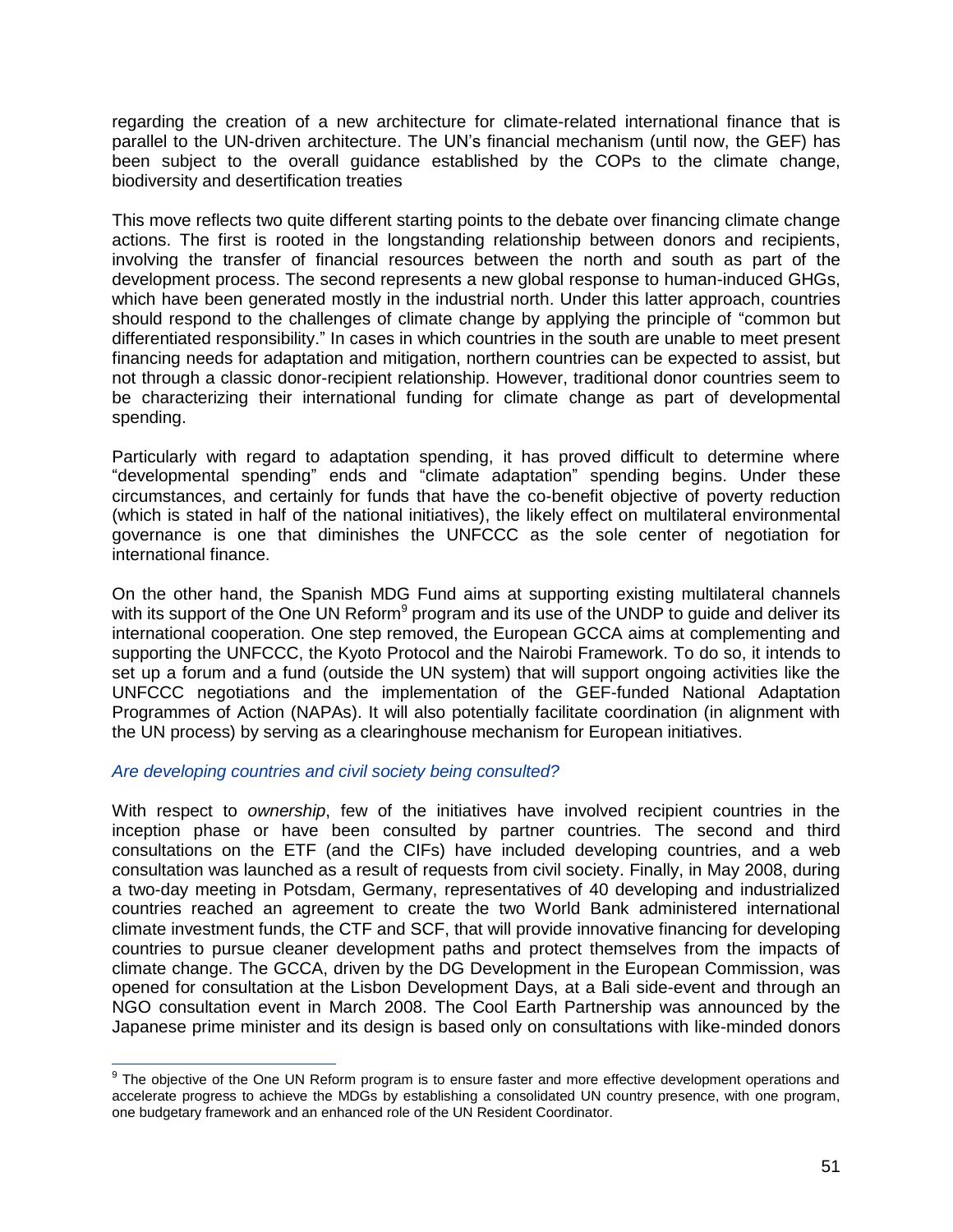and inputs from a Japanese select committee. The GIFC was presented by the Australian government and is currently under review with like-minded partners and recipient countries, such as the ministries of environment and forests in Indonesia, much to the exclusion of NGOs.

It is likely that some of the initiatives will facilitate greater developing country ownership in the implementation phase because country policies and strategies will be strengthened and supported. For instance, the GCCA and the Pilot Programme for Climate Resilience (under the CIF) will potentially finance the implementation of NAPAs. Similarly, the Spanish UNDP fund and CIF, make a specific reference to their adherence to the Paris Declaration on Aid Effectiveness.<sup>10</sup> On the other hand, the imposition of specific conditionality clauses in some cases is likely to undermine nationally identified priorities. For instance, access to GIFC and Cool Earth Partnership financing is likely to be determined by achievement of predetermined indicators.

On the whole, this study concludes that the new bilateral funds have so far made insufficient efforts to promote domestic ownership. Global environmental funds' governance and priority setting remain largely driven by the interests of north-based development agencies. This problem further underlines the need for donor countries to reconsider the decisions that are now leading to a de facto reconstruction of the system of global environmental finance.

 $\overline{a}$ 

<sup>&</sup>lt;sup>10</sup> See oecd.org/dataoecd/11/41/34428351.pdf.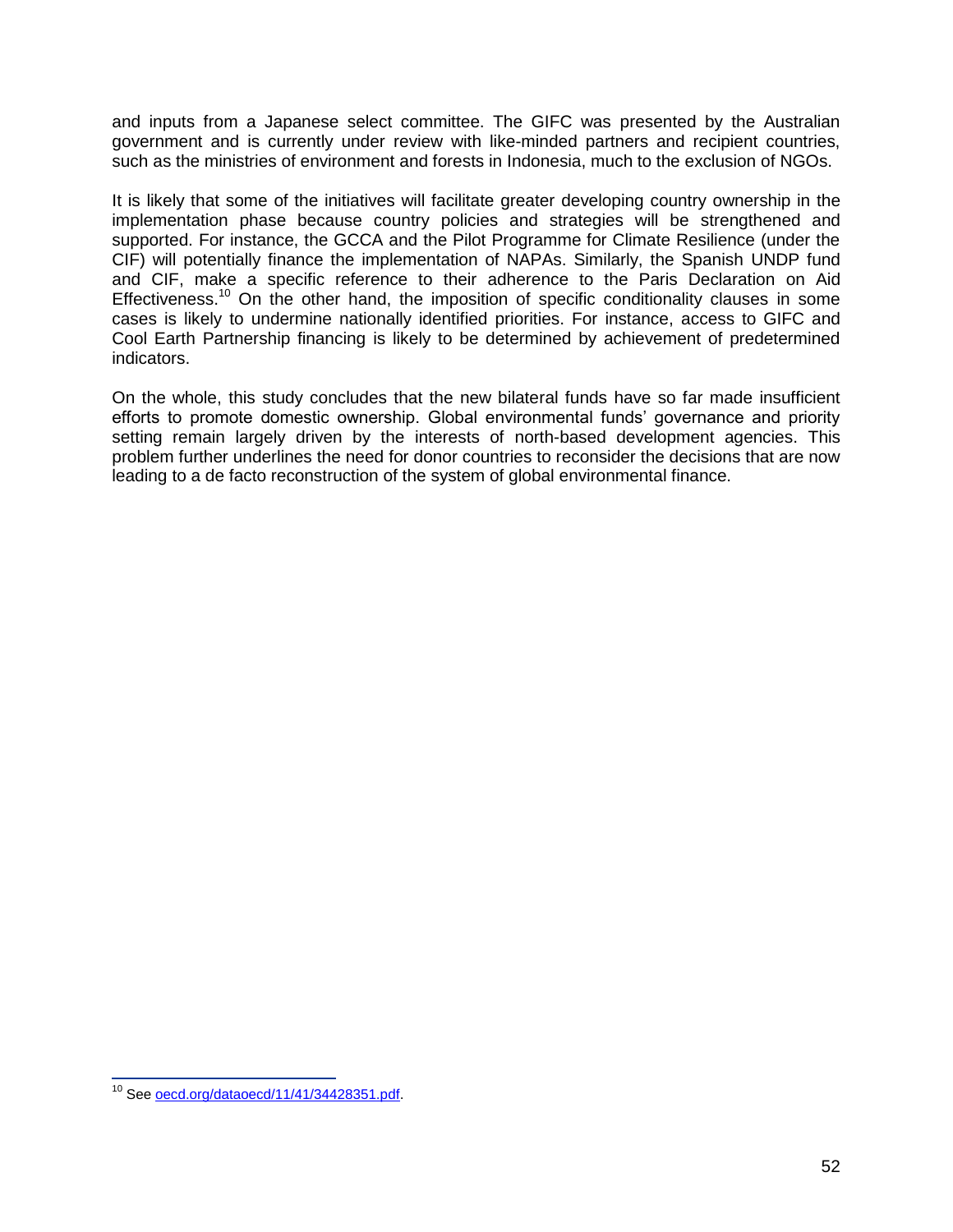# **5. CONCLUSION**

The international community is at a crossroads with regard to the system of financing for the global environment. The proliferation of new funds and funding mechanisms over the past year is bringing about major changes in the roles of different funding institutions. Specifically, they have the effect of shifting funds for climate change as well as deforestation from the GEF to the World Bank. More important, it may consign the GEF to a peripheral role in the system, while making the World Bank and other MDBs the central institutions for financing climate change.

As we have argued in this paper, this would be an unfortunate result of a development that was clearly motivated by a desire to accelerate the transformation of energy and technology markets and thus achieve much greater reductions in GHGs.

Donor countries correctly recognized that the World Bank must be more active and effective than it has been in that effort, and hoped to exploit its potential to scale up investments in climate-friendly technologies. They were understandably pessimistic about the ability of the GEF to undertake that role, despite the fact that the Bank had developed its role in energy-efficiency technology promotion because of its partnership with the GEF. The donor countries believed that the urgency of the situation demanded a fundamental change.

We agree that the existing system of global environmental financing needs to be fundamentally changed, but that general statement does not go far enough. The changes that are needed cannot be achieved simply by shifting funds for climate and deforestation from the GEF to the World Bank, because both institutions need to make some fundamental changes in the way they operate, and they need to collaborate even more closely than in the past.

The GEF should not be allowed to recede into a relatively minor role in the system, because of the distinct benefits it offers: a framework for collaboration among disparate multilateral institutions and between donor and developing countries; a secretariat that is free of commercial and bureaucratic considerations in reviewing approaches to funding the global environment; and a source of scientifically based policy guidance for maximizing global environmental benefit from investments. These valuable assets should be integrated fully into the new system.

However, the GEF cannot continue to operate in the same way that it has in the past. It must be more adaptable, flexible and innovative, and that means shedding the legal and institutional rigidities that have constrained it. The reforms required to make the GEF much more effective would be far reaching and would demand a high level of political commitment to changes on the part of both the donor and recipient countries. But with that political commitment, the GEF would be capable of scaling up and meeting the new challenges in addressing climate change effectively.

The World Bank has obvious strengths that should be more fully exploited for global environmental benefit: its ability to mainstream global environmental concerns into to the broader development process and to think in terms of whole sectors and economies, its strong analytical capabilities, its private sector arm and its ability to manage large programs. But it also needs to change the way it operates. It is still in a transition from the model of a commercial bank, which must look at its investments in terms of rates of return, to becoming an institution mandated to fully mainstream environmental externalities by embracing a longer-term vision and methods.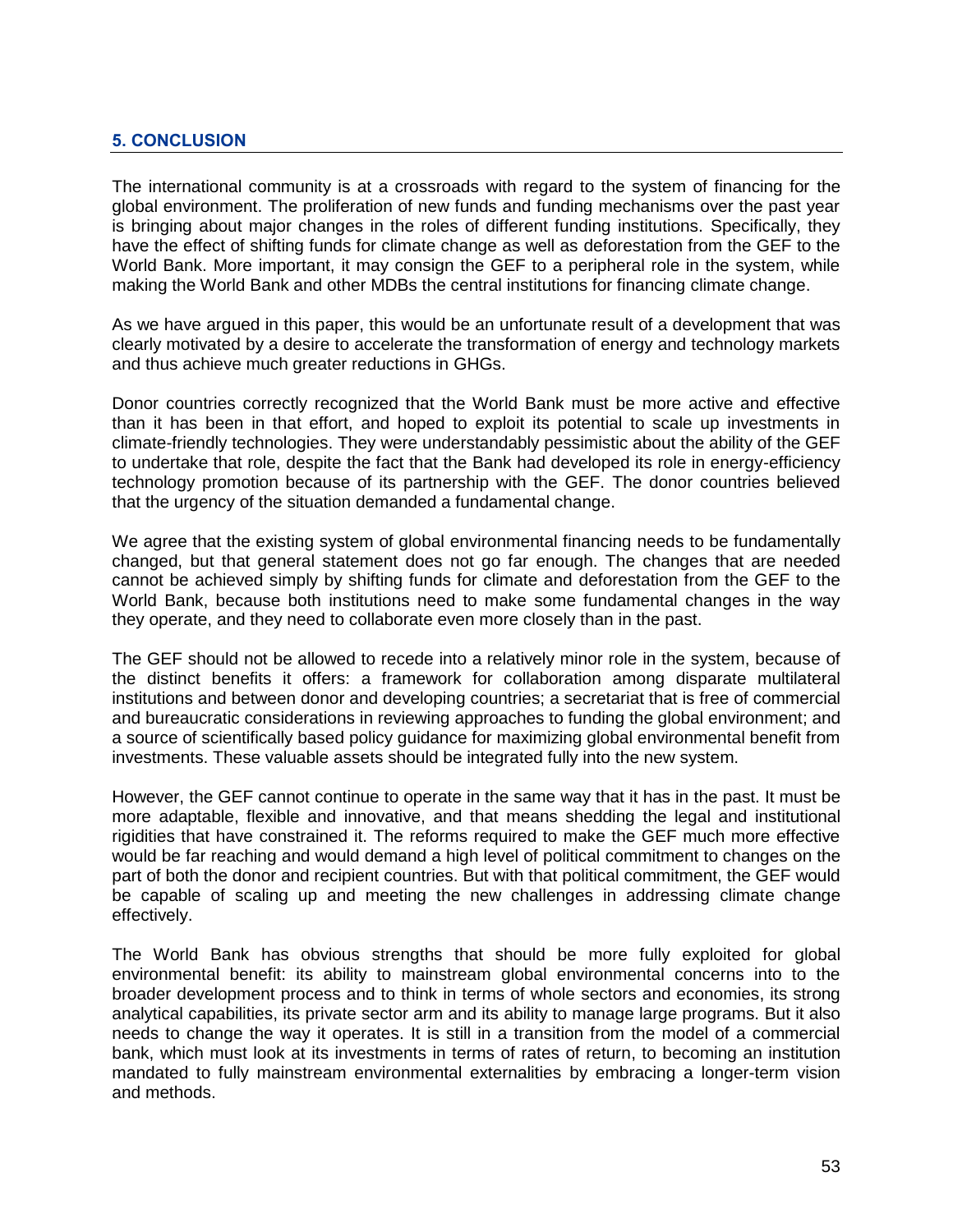During that transition, the World Bank, like other MDBs, needs to have an independent source of policy guidance in regard to the targeting of investments in climate-friendly technologies. The aim would be to ensure that the Bank better considers the trade-offs between commercial and environmental considerations while becoming independent of commercial conditions imposed by the donors.

The Bank has gone a long way toward that aim, in large part because of its association with the GEF. The legacy of that association is both the staff trained and motivated to create and carry out projects for global environmental benefit and an institutional commitment to global environmental objectives. The synergies that have been created by the Bank's participation in the GEF must continue rather than begin to wane, as appears to be the trend envisioned by the new World Bank funds and the enthusiasm of donors for them.

An overarching aim during the next period of development of the architecture of global environmental finance should therefore be to construct a stronger partnership between the GEF and the World Bank, one based on a reformed and more agile GEF.

Furthermore, a process of harmonization among the new bilateral funds is urgently needed. As the publicly announced funds are translated from statements of commitment into operational terms that include geographic priorities, funding processes and qualifying criteria, the overlaps, redundancies, competing views and lack of synergies will become increasingly apparent. A harmonization process, initiated sooner rather than later, will deliver benefits to donors and recipients alike and significantly increase their combined benefits for the global environment and human enterprise.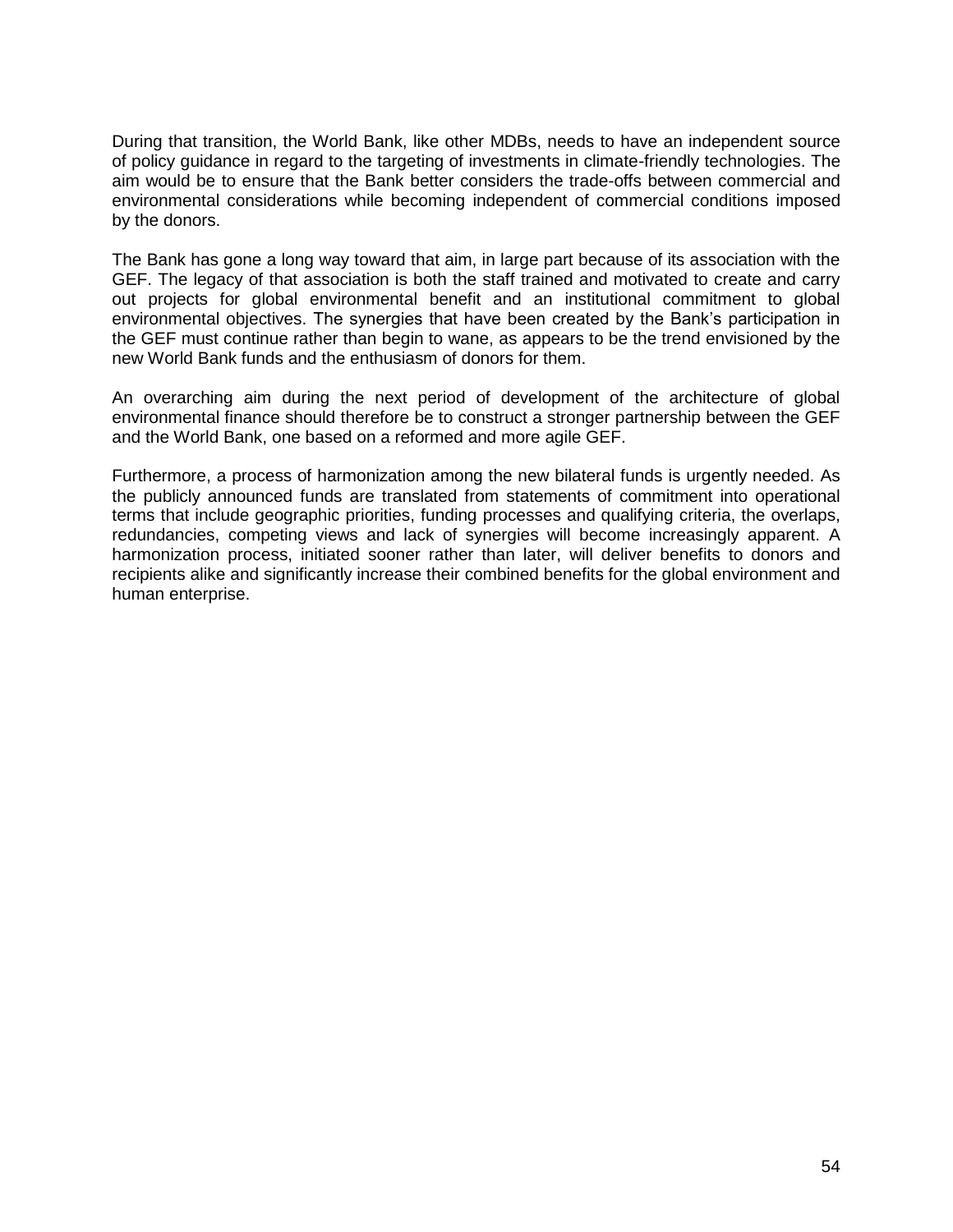- Asian Development Bank, European Bank for Reconstruction and Development, Inter-American Development and World Bank. (2007). *The Multilateral Development Banks and the Climate Change Agenda.* www.adb.org/Environment/MDBs-and-the-Climate-Change-Agenda.pdf
- Boykoff, M. T. (2007). "Flogging a Dead Norm?" Newspaper coverage of anthropogenic climate change in the United States and United Kingdom from 2003 to 2006. eci.ox.ac.uk/publications/downloads/Boykoff07-flogging.pdf.
- Capoor, K., and P. Ambrosi. (2007). *State and Trends of the Carbon Market*. Washington, D.C.: World Bank Institute and International Emissions Trading Association.
- Conceição, P. (2006). *Accommodating New Actors and New Purposes in International Cooperation: The Growing Diversification of Financing Mechanisms*, in, Kaul, I., and Conceição, P., (2006). *The New Public Finance: Responding to Global Challenges*. New York: Oxford University Press.
- FOE (Friends of the Earth). (2005). *Power Failure: How the World Bank is Failing to Adequately Finance Renewable Energy for Development.* Washington, D.C.: Friends of the Earth
- GEF (Global Environment Facility), Office of Monitoring and Evaluation. (2004). *Climate Change Program Study*. Washington, D.C.: GEF.
- GEF (Global Environment Facility). (2005). *The GEF Resources Allocation Framework* (GEF/C.27/Inf.8/Rev.1, October 17). Washington, D.C.: GEF.
- GEF (Global Environment Facility). (2006a). "GEF Strategy to Enhance Engagement with the Private Sector" (GEF/C.28/14, May 10). Washington, D.C.: GEF.
- GEF (Global Environment Facility). (2006b). "Additional Information to Support the GEF Strategy to Enhance Engagement with the Private Sector" (GEF/C.28/Inf.4, May 10). Washington, D.C.: GEF.
- GEF (Global Environment Facility). (2007a). *GEF Project Cycle* (GEF/C.31/7 and GEF/C.31/7/Corr1, June). Washington, D.C.: GEF.
- GEF (Global Environment Facility), Office of Monitoring and Evaluation. (2007b). *Joint Evaluation of the GEF Activity Cycle and Modalities*. Evaluation Report No. 33. Washington, D.C.: GEF.
- GEF (Global Environment Facility). (2008a). *From Projects to Programs: Clarifying the Programmatic Approach in the GEF Portfolio* (GEF/C.33/6, April). Washington, D.C.: GEF.
- GEF (Global Environment Facility). (2008b). *GEF Instrument*, March. Washington, D.C.: GEF.
- Gorman, S. (n.d.). "Institutional Arrangements for Adaptation Fund: World Bank View." Slide Show. Washington, D.C.: Operations Department, World Bank.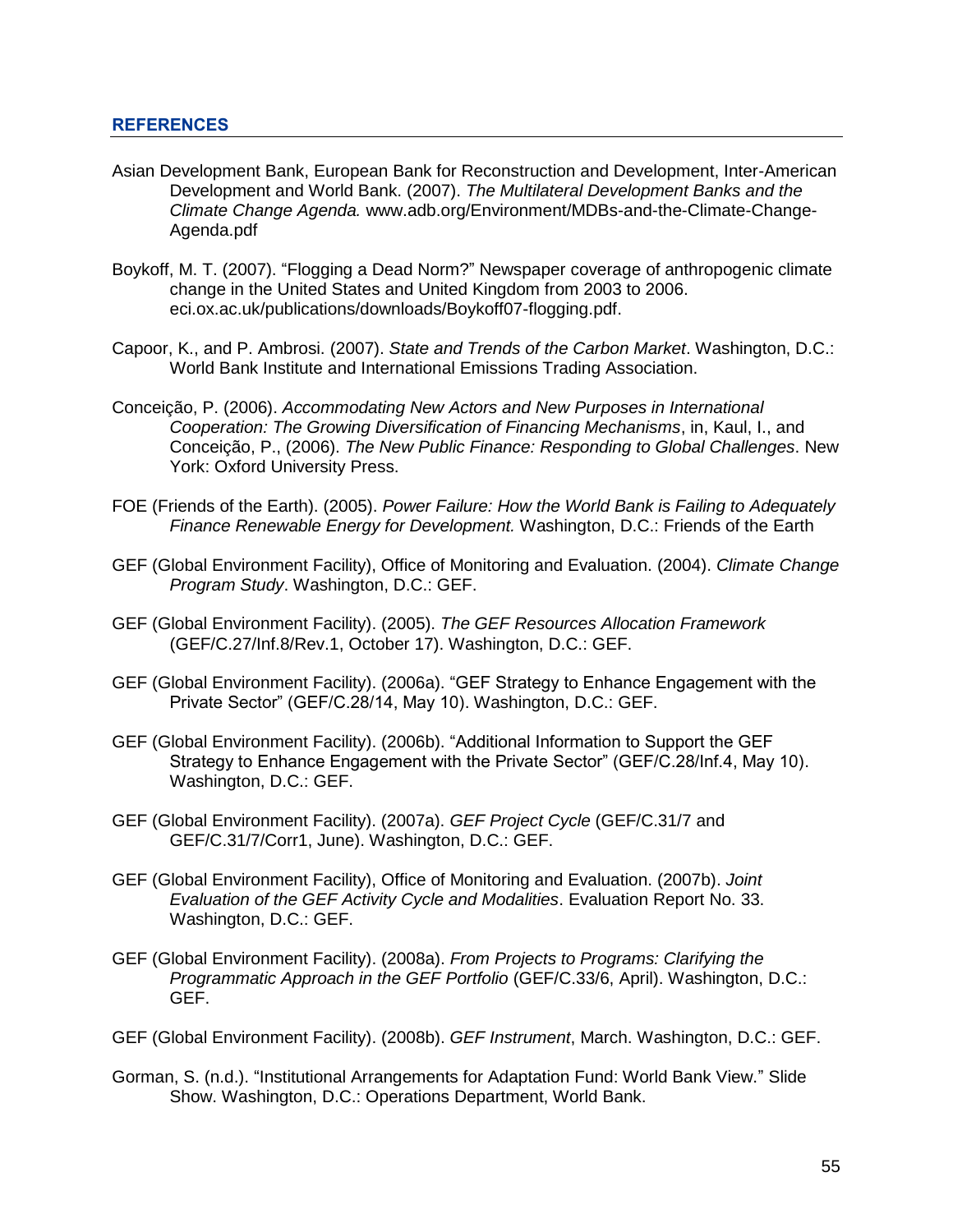- Hicks, Robert, Parks, Bradley, Roberts, J., and Tierney, Robert. (2008). *Greening Aid?: Understanding the Environmental Impact of Development Assistance.* New York. Oxford University Press.
- HMG. (2008). HMG and NGO meeting on the Climate Investment Funds: Adaptation, February 18. bond.org.uk.
- IDA (International Development Association). (2007).*Aid Architecture: An Overview of the Main Trends in Official Development Assistance Flows*. Washington: International Development Association, Resource Mobilisation (FRM).
- International Finance Committee Consulting. (2005). "Draft Third Overall Performance Study of the Global Environment Facility." GEF Council Document GEF/ME/C.25/4, May 20. Washington, D.C.: IFC.
- International Finance Facility for Immunisation. (n.d.). iff-immunisation.org/01\_about\_iffim.html.
- Jones, S. G., and Sharma, K., (2006). "GDP-Indexed Bonds: Making it Happen." DESA Working Paper No. 21, ST/ESA/2006/DWP/21. New York: DESA. un.org/esa/desa/papers.
- Klein, R.J.T., Huq, S., Denton, F., Downing, T.E., Richels, R.G., Robinson, J.B. and Toth, F.L. (2007): Inter-relationships between adaptation and mitigation; in Climate Change 2007: Impacts, Adaptation and Vulnerability (Contribution of Working Group II to the Fourth Assessment Report of the Intergovernmental Panel on Climate Change), (ed.) M.L. Parry, O.F. Canziani, J.P. Palutikof, P.J. van der Linden and C.E. Hanson; Cambridge University Press, Cambridge, United Kingdom, p. 745-777.
- Lawson, A., and N. M. Bird. (2008). Government Institutions, Public Expenditure and the Role of Development Partners: Meeting the New Environmental Challenges of the Developing World. www.odi.org.uk/fecc/resources/reports/s0166\_final\_report.pdf
- LGA (Local Government Association), United Kingdom. (2008). "Local Elections 1 May 2008: Stand up and be counted. London. LGA
- Luken, R., and T. Grof. (2006). The Montreal Protocol's Multilateral Fund and Sustainable Development. *Ecological Economics* 56 (2006): 241–255.
- Mani, M. (2007). Beyond the Sea Walls: Financing Adaptation Needs of Developing Countries. *Environment Matters, Annual Review, July 2005-June 2006*. Washington, D.C.: World Bank.
- Miller, A. (2007). "The Global Environment Facility Program to Commercialize New Energy Technologies.‖ *Energy for Sustainable Development* 11 (1): 5–12.
- Multilateral Fund for the Implementation of the Montreal Protocol. (n.d.). multilateralfund.org/institutional\_arrangements.htm.
- Nakhooda, S., J. Sohn and K. Baumert. (2005). *Mainstreaming Climate Change Considerations at the Multilateral Development Banks*. Washington, D.C.: World Resources Institute.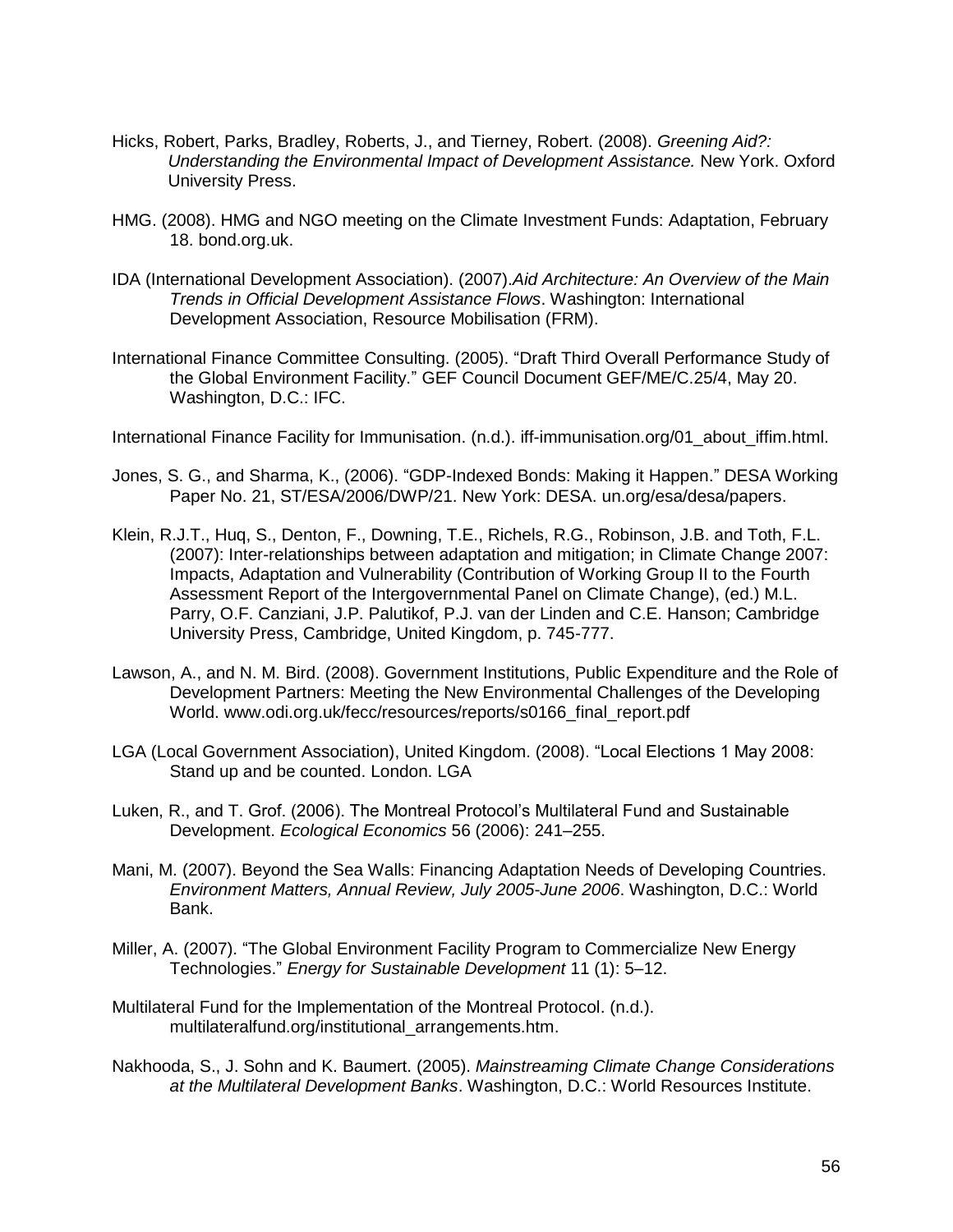- Oxfam. (2007). Adapting to Climate Change: What's Needed in Poor Countries, and Who Should Pay www.oxfam.org/en/files/bp104\_climate\_change\_0705.pdf
- Porter, G., R. Clemencon, W. Ofosu-Amaah, and M. Philips. (1998). *Study of GEF's Overall Performance*. Washington, D.C.: Global Environment Facility.
- Stern. (2006). *Stern Review on the Economics of Climate Change.* Cambridge: Cambridge University Press.
- Stiglitz, J. E. (2006). *Prologue*, in, Kaul, I., and Conceição, P., (2006). *The New Public Finance: Responding to Global Challenges*. New York: Oxford University Press.
- Third World Network. 2008. World Bank's Climate Funds May Undermine UNFCCC Talks. www.twnside.org.sg/title2/climate/briefings/BP.bangkok.4.doc
- UNFCCC (United Nations Framework Convention on Climate Change). (2007). "Investment and Financial Flows to Address Climate Change." Bonn, Germany: UNFCC. unfccc.int/cooperation\_and\_support/financial\_mechanism/items/4053.php
- UNDP (United Nations Development Program), Office of Evaluations. (2008). *Evaluating UNDP's Role in and Contribution to Managing Environment and Energy for Sustainable Development.* New York: UNDP
- UNDP (United Nations Development Program). (n.d.). Thematic Trust Funds. undp.org/trustfunds/.

UNDP (United Nations Development Program). (n.d.). Thematic Trust Fund – Environment. undp.org/policy/docs/TTF\_Environment.pdf.

- World Bank. (2006). "An Investment Framework for Clean Energy Development: A Progress Report." September 5. Washington, D.C.: World Bank.
- World Bank. (2007). *Catalyzing Private Investment for a Low Carbon Economy: World Bank Group Progress on Renewable Energy and Energy Efficiency in Fiscal 2007.* Washington, D.C.: World Bank. ifc.org/ifcext/enviro.nsf/AttachmentsByTitle/ p\_CatalyzingPrivateInvestment\_CoverInformation/\$FILE/CoverInformation.pdf.
- World Bank. (2008a). Carbon Finance at the World Bank: List of Funds. carbonfinance.org/Router.cfm?Page=Funds&ItemID=24670.
- World Bank. (2008b). Proposal for a Clean Technology Fund. April 29. Official Development Assistance. siteresources.worldbank.org/INTCC/Resources/ Proposal for a Clean Technology Fund April 29 2008.pdf.

WRI. (2008). Correcting the World's Greatest Market Failure: Climate Change and the Multilateral Development Banks. pdf.wri.org/correcting\_the\_worlds\_greatest\_market\_failure.pdf